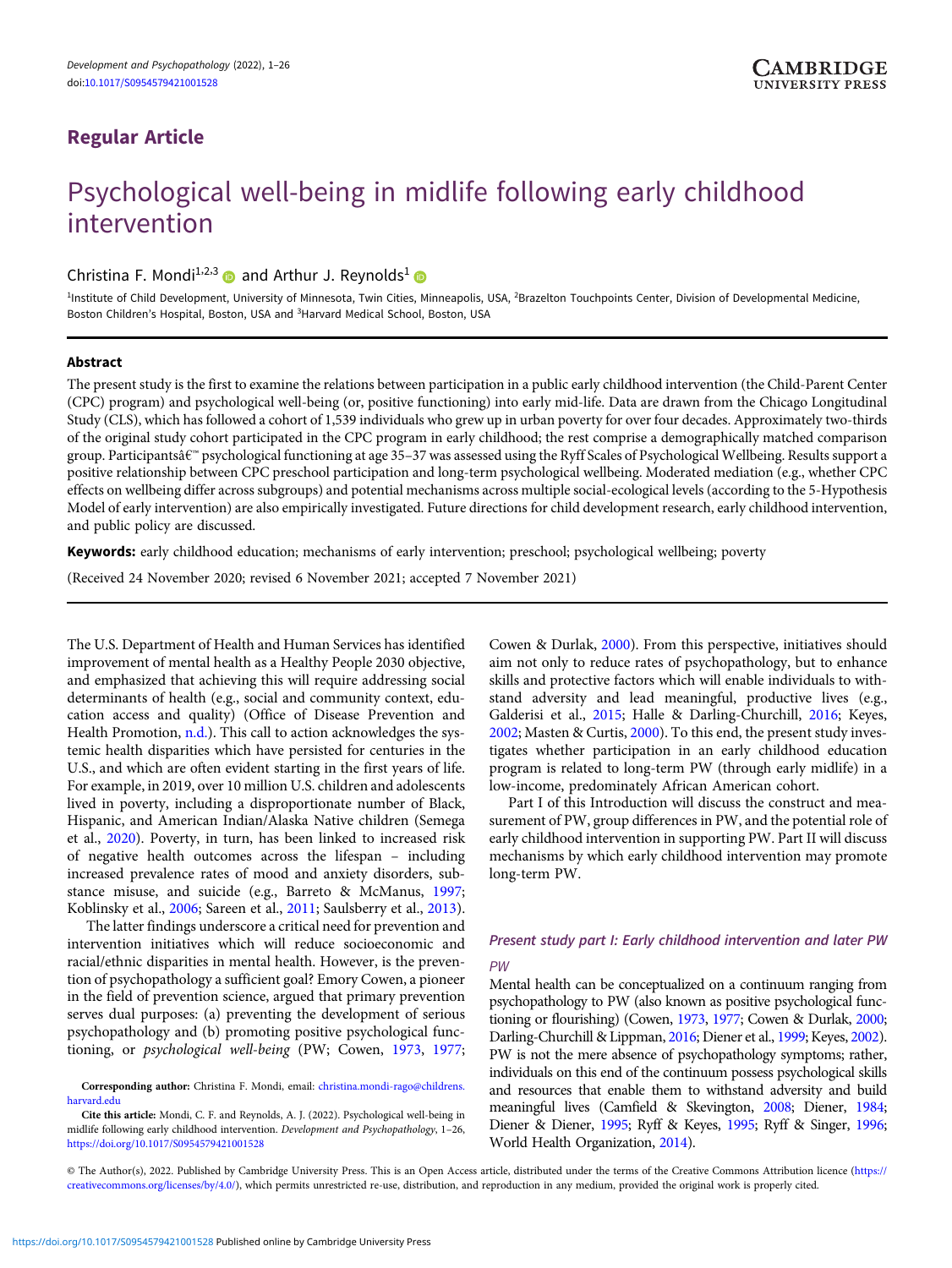Ryff ([1989](#page-24-0)a) drew on empirical research from numerous disciplines and theories (e.g., lifespan development, clinical theories of personal growth, positive mental health) to develop an integrated model of personal development. This model is comprised of six theoretically derived dimensions of PW, including (a) positive appraisals of oneself and one's past life (Self-Acceptance); (b) the capacity to manage effectively one's life and environment (Environmental Mastery); (c) the presence of high-quality interpersonal ties (Positive Relations with Others); (d) the belief that one's life is purposeful and meaningful (Purpose in Life); (e) a sense of continued growth and development as an individual (Personal Growth); and (f) a sense of self-determination (Autonomy) (Ryff, [1989a](#page-24-0), [1989b](#page-24-0); Ryff & Singer, [2006](#page-24-0); Schmutte & Ryff, [1997](#page-24-0), p. 551). Ryff and colleagues translated these constructs into a now widely used assessment scale, the Ryff Scales of Psychological Well-being (RSPWB; Ryff, [1989](#page-24-0)b; Ryff & Keyes, [1995\)](#page-24-0). Ryff and Singer ([1996](#page-24-0), [2006](#page-24-0)) have extensively described the process by which the RSPWB were developed and summarized several decades of evidence supporting their multidimensionality.

#### PW across groups

Researchers have also investigated similarities and differences in PW across various groups. For example, several studies have indicated that adverse childhood experiences (ACEs) and poverty predict lower levels of PW in adulthood – relationships which are likely related to complex alterations in social support, neurobiological development, and more following early adversity (e.g., Herrenkohl et al., [2012](#page-23-0); Huang et al., [2021;](#page-23-0) Kong, [2018;](#page-23-0) Mosley-Johnson et al., [2019](#page-23-0)). Meanwhile, findings regarding PW and gender have been more mixed, with Matud et al. [\(2019](#page-23-0)) noting that while "literature has shown differences between men and women in some psychological well-being dimensions, such differences generally vary depending on other factors such as age, culture, or roles played" (p. 3530).

Building on Matud et al. ([2019\)](#page-23-0) comments, previous work has also explored PW patterns across racial and ethnic groups. In the United States, Black, Indigenous, and other communities of color face systemic racism in numerous areas of daily life (e.g., the educational, healthcare, and criminal justice systems), which contributes in myriad ways to persistent health and economic disparities (e.g., Roberts & Rizzo, [2021;](#page-24-0) Yearby, [2020](#page-24-0)). To this end, various studies have linked racism-related stressors to lower PW and higher levels of mental health problems (e.g., Buchanan & Fitzgerald, [2008](#page-22-0); Paradies et al., [2015;](#page-24-0) Pieterse & Carter, [2007](#page-24-0)).

It is also important to underscore the many assets and strengths of Black, Indigenous, and other communities of color – for example, high levels of extended kin, neighborhood, and spiritual support – which may promote PW, even in contexts of adversity (Hunn & Craig, [2009;](#page-23-0) Littlejohn-Blake & Darling, [1993](#page-23-0); Ward & Mengesha, [2013\)](#page-24-0). In a notable study, Ryff et al. [\(2004](#page-24-0)) reported on the use of the RSPWB in the longitudinal Mid-life in the United States (MIDUS) study, specifically comparing White Americans (nationally), African Americans (both nationally and in New York City specifically), and Mexican Americans (in Chicago). They reported overall similar subscale- and age-related RSPWB patterns across racial and ethnic groups, comparable to what had been found in previous community-based studies. However, stronger gender differences were found than in previous studies, with evidence for PW disadvantages among females of color. They also reported that, across subgroups, being a person of color was associated with higher PW, even after controlling for factors like education and perceived discrimination. They commented:

These findings . . . draw attention to a frequently neglected phenomenon, namely, that the presence of the negative in the lives of oppressed groups does not automatically imply an absence of the positive. That is, advantage in well-being may sometimes exist concomitantly with negative outcomes:::[and] certain aspects of well-being, such as having a high sense of self-regard, mastery, and personal growth, may actually be honed by challenge, applied in this case to the difficulties of minority life (p. 418).

These remarks and findings underscore the importance of moving beyond measurement of correlations between race and ethnicity, poverty, and PW, toward assessment of the unique social-ecological contexts, risk and protective factors which affect different groups. Such investigations may inform intervention efforts to support lifelong PW and resilience.

# PW and early childhood intervention

In recent decades, researchers, practitioners, and policymakers have increasingly advocated for the implementation of interventions that will promote PW starting in the first years of life. In the United States, large-scale early care and education (ECE) interventions rose to prominence during the "War on Poverty" of the 1960s. Project Head Start was initially administered through the newly established federal Office of Economic Opportunity, and the Child-Parent Center (CPC) preschool program was established shortly thereafter with funding from Title I of the Elementary and Secondary Education Act of 1965. The initial aims of most ECE interventions were to promote academic achievement and educational attainment, though many also had complementary goals of enhancing children's socioemotional functioning (e.g., self-esteem, motivation, social competence) (Raver & Zigler, [1997](#page-24-0); Zigler, [1970](#page-25-0), [1973\)](#page-25-0). Nonetheless, at the public policy level, the continued funding of ECE programs has historically been predicated on academic, occupational, and related outcomes. Longitudinal evaluations of public ECE programs have thus focused much more on the latter domains, and less so on program impacts on broader well-being. As such, important questions remain about whether ECE intervention can reduce not only educational disparities, but also disparities in health and PW.

To our knowledge, the present study is the first to evaluate the relationship between participation in a public ECE intervention and long-term PW (into early midlife). Data are drawn from the Chicago Longitudinal Study (CLS), which has followed a cohort of 1,539 individuals who grew up in urban poverty for over four decades. Approximately two-thirds of the original study cohort participated in the CPC program (a school-based intervention, described further in the Method) in early childhood. Part I of this study investigates two questions:

Question 1: "Is CPC program participation (beginning in preschool) associated with greater PW in early midlife (relative to a matched comparison group)?". This question examines the main effect of CPC program participation on long-term PW. It is hypothesized that CPC graduates will exhibit significantly higher levels of PW relative to a comparison group in early midlife (age 35–37).

Question 2: "Does the relationship between CPC program participation and early midlife PW differ for key subgroups (based on sex, early ACE history, and early family sociodemographic risk)?". This question examines whether the main effect of CPC participation on PW is moderated/modified for different subgroups. The present study will examine whether CPC intervention exerts different effects on three subgroups of low-income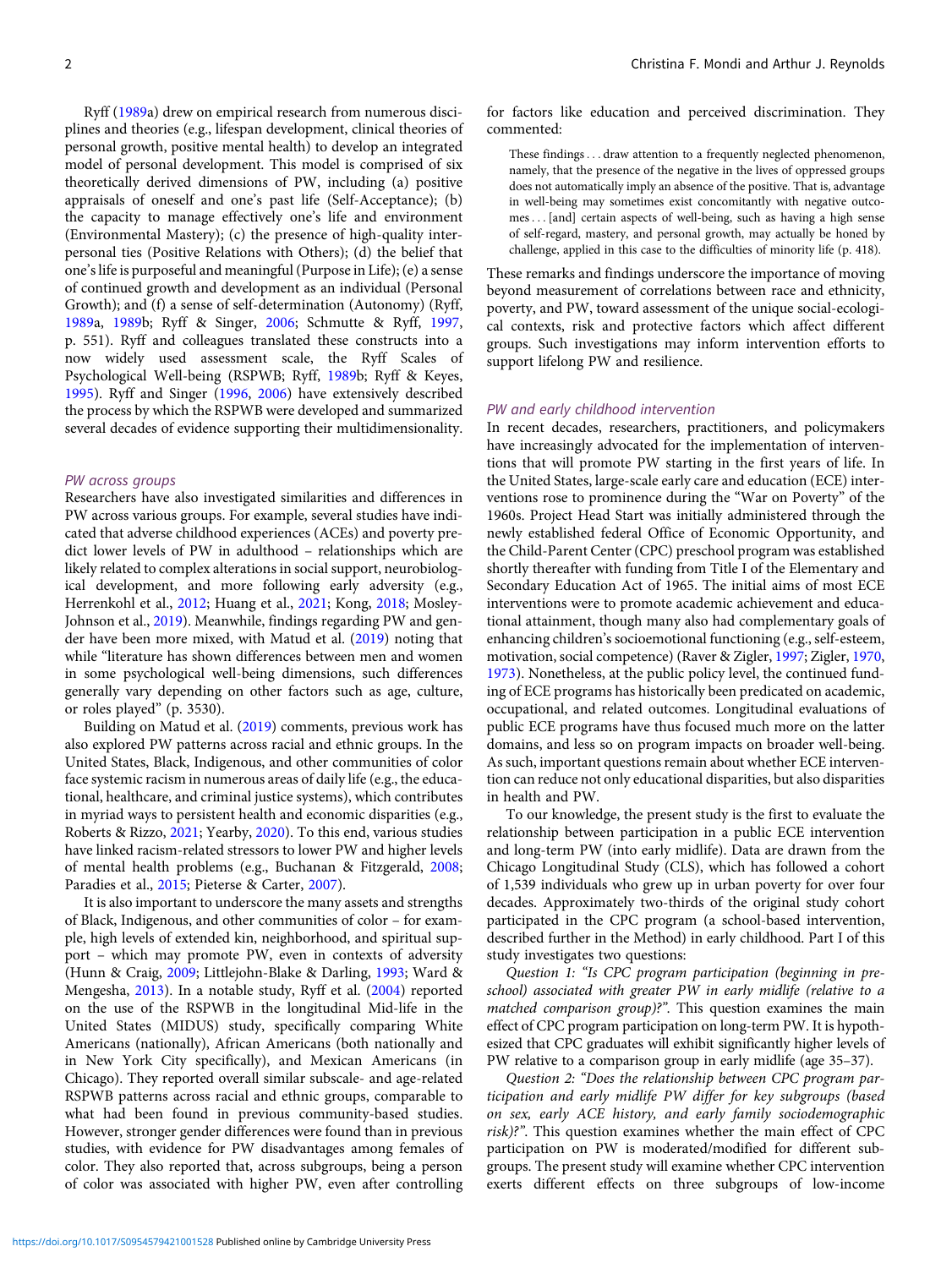individuals: (a) males (vs. females); (b) individuals who experienced high levels of family-level sociodemographic risk between ages 0 and 3 years (vs. those with relatively lower levels of risk); and (c) individuals who experienced ACEs between ages 0 and 5 years (vs. those who did not). Consistent with research indicating that males and participants with the highest cumulative risk benefit the most from intervention (e.g., Magnuson et al., [2016;](#page-23-0) Ou & Reynolds, [2010;](#page-23-0) Reynolds et al., [2011\)](#page-24-0), it is hypothesized that CPC intervention will exert greater psychological benefits for males, individuals affected by high levels of early sociodemographic risk, and ACE-affected individuals than for the overall sample.

# Present study part II: Investigation of mechanisms

Part II of the present study investigates the potential mechanisms by which participation in an early childhood education program (CPC) may promote long-term PW. This work is guided by the Five-Hypothesis Model (5HM), which provides a transactionalecological framework for understanding the effects of ECE interventions (Reynolds, [2000\)](#page-24-0). The 5HM posits that five primary mechanisms underlie ECE intervention effects (e.g., Reynolds, [2000](#page-24-0); Reynolds et al., [2004;](#page-24-0) Reynolds et al., [2019](#page-24-0)). These mechanisms closely parallel ones that have been investigated in other ECE studies (e.g., Campbell & Ramey, [1995;](#page-22-0) Schweinhart et al., [1993](#page-24-0)) and are briefly described below.

#### The 5HM

#### Cognitive-scholastic advantage

This mechanism posits that children who participate in ECE programs exhibit improved cognitive and scholastic abilities upon school entry (as measured by standardized achievement tests, language, and literacy skills). This "cognitive advantage", in turn, is hypothesized to initiate positive trajectories of academic performance (e.g., better grades, reduced rates of grade retention, higher rates of high school completion), which may subsequently lead to improvements in self-esteem, motivation, and behavior (Schweinhart et al., [1993](#page-24-0)). Regarding mental health specifically, multiple studies have demonstrated that cognitive abilities and academic achievement predict both short- and long-term mental health (e.g., Chesmore et al., [2016;](#page-22-0) Huang, [2015;](#page-23-0) McCarty, [2008;](#page-23-0) Melkevik et al., [2016](#page-23-0); Robles-Piña et al., [2008](#page-24-0)).

# Family support behavior

This mechanism posits that ECE promotes children's long-term adjustment by enhancing the expectations, caregiving behaviors, and overall well-being of their primary caregivers. Many ECE programs have historically included parent education programs (e.g., workshops on child development, GED completion courses) and ample opportunities for parent involvement in and out of the classroom. In regard to mental health specifically, a robust body of research has demonstrated the importance of family support and parent involvement for children's mental health outcomes (e.g., Suldo et al., [2012;](#page-24-0) Stice et al., [2004\)](#page-24-0). Parents who are empowered and supported by a close-knit school community are less likely to experience mental health problems themselves, are less likely to engage in negative parenting behaviors, and are better able to promote their children's socio-emotional development (Green et al., [2014](#page-22-0); Mersky et al., [2011](#page-23-0)). On the contrary, parents and families who exhibit low levels of support and involvement may confer psychological risk to their children, exacerbating their long-term risk for mental health problems (e.g., Sagrestano et al., [2003](#page-24-0)).

#### School and community support

This mechanism posits that the effects of participation in highquality ECE programs are likely to be maintained if graduates subsequently attend high-quality school-age programs. Previous research has indicated that Head Start graduates are more likely to attend lower quality elementary schools than their non-Head Start peers, and that the effect of Head Start on long-term academic achievement was a function of the achievement levels of the elementary schools that children attended (Currie & Thomas, [2000](#page-22-0)). Regarding mental health specifically, previous research has shown that children who have positive perceptions of their school's climate and social connectedness exhibit better long-term mental health (e.g., Bond et al., [2007](#page-22-0); Suldo et al., [2012](#page-24-0)). It is also important to note that whereas many ECE programs end after preschool or Kindergarten (including Head Start), others continue through early elementary school. For example, the CPC program can run from preschool through third grade, depending on the school site. Research has revealed a dose–response relationship between the length of CPC participation and a variety of outcomes (Reynolds et al., [2011\)](#page-24-0). This relationship is thought to be driven by reductions in school mobility, the latter of which disrupts children's learning and social relationships (e.g., Boon, [2011;](#page-22-0) Simpson & Fowler, [1994\)](#page-24-0).

#### Motivational advantage

This mechanism posits that high-quality ECE programs promote long-term well-being by enhancing children's motivation and selfconcept (e.g., task persistence, perceived competence, and self-efficacy) in early childhood. This "motivational advantage", in turn, may act as a promotive or protective factor as children continue through school and confront various stressors and adversities. As previously discussed, little research has examined the relationship between ECE intervention, self-esteem, and self-concept; the few extant studies have found little evidence to support significant beneficial effects (see review in D'Onise et al., [2014](#page-22-0)). Other papers, however, have suggested that ECE intervention may increase children's perceived scholastic competence and expectations for their future (Campbell et al., [2002](#page-22-0); Mondi et al., [2017\)](#page-23-0), which may meaningfully contribute to long-term socio-emotional adjustment. As such, this hypothesis merits additional investigation.

#### Socioemotional adjustment

This mechanism posits that high-quality ECE programs promote long-term well-being by enhancing children's socio-emotional skills (e.g., interpersonal skills, self-regulation abilities, internalization of social rules) in early childhood. As has been discussed throughout this paper, early SEL provides a critical foundation for lifelong psychological well-being, above and beyond cognitive and other factors.

# Interplay across mechanisms

The 5HM is designed as an integrative system, in which each mediator makes significant and complementary contributions to participant outcomes (Reynolds & Ou, [2011](#page-24-0)). In many cases, the hypotheses may reinforce and interplay with each other (e.g., high levels of motivation may enhance academic engagement, leading to greater Cognitive-Scholastic Advantage and subsequently even higher levels of motivation); in others, one or two hypotheses may make greater proportional contributions to a particular outcome. As such, it is valuable to investigate both the separate and cumulative contributions of each hypothesis, with attention to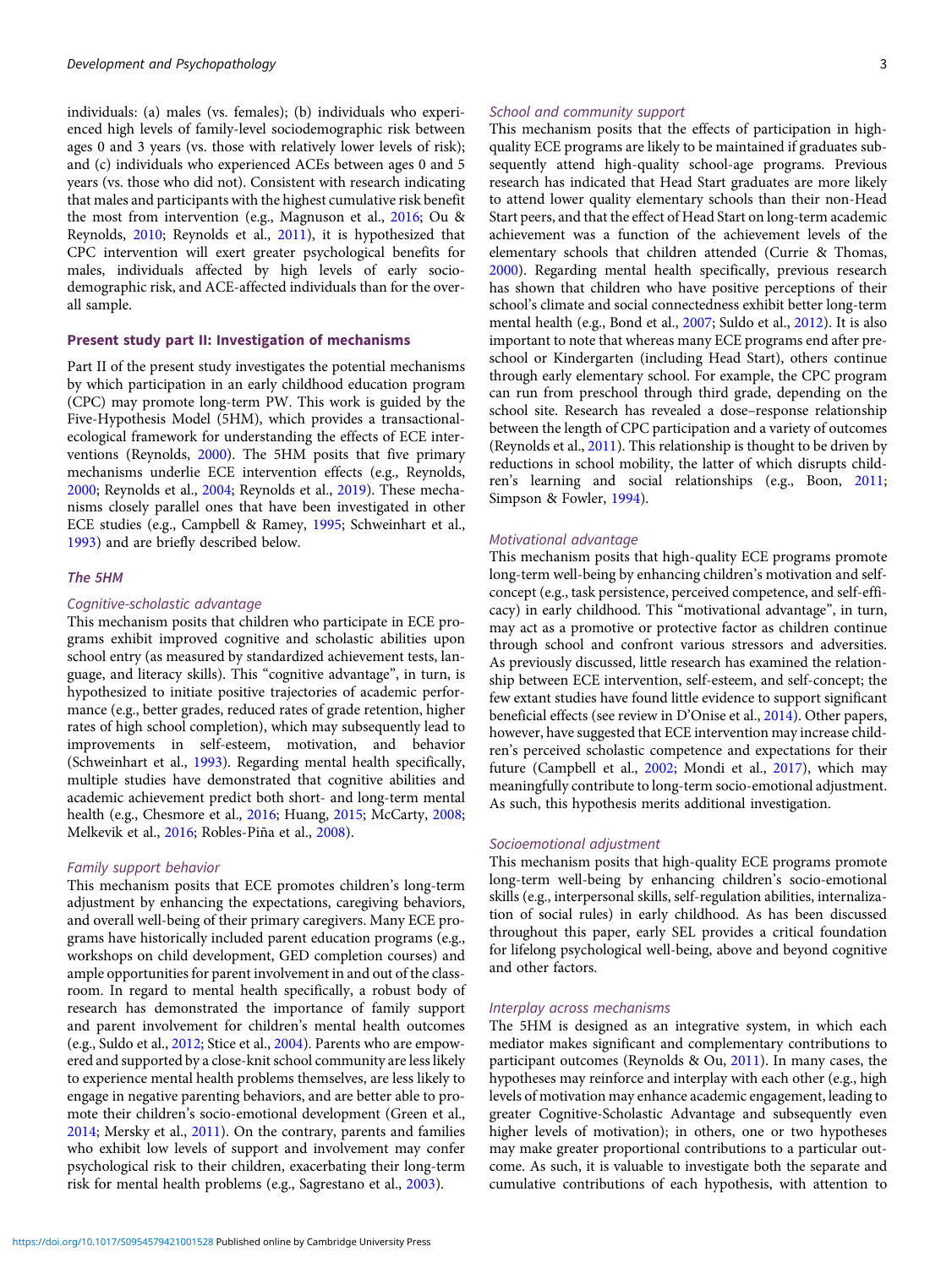the model that is the best statistical and theoretical fit (Reynolds & Ou, [2011;](#page-24-0) Reynolds et al., [2004\)](#page-24-0).

Many studies have investigated the contributions of one or more of the 5HM mechanisms on well-being, but relatively few have comprehensively examined the complete model. In a follow-up study of 1,404 CPC graduates, Reynolds and colleagues (2004) reported that a LISREL model including variables of School and Community Support, Cognitive-Scholastic Advantage, and Family Support Behavior accounted for 58% of the effect of CPC preschool participation on high school completion, and 79% of the direct effect of CPC preschool on juvenile arrest. LISREL analyses in a subsequent paper indicated that the complete 5HM model accounted for 79% of the direct effect of CPC preschool on depressive symptoms in emerging adulthood. A major implication of these results is that consistent with the developmental psychopathology perspective, it is the complex interplay of mechanisms over time that shapes long-term outcomes, rather than any one mechanism in isolation. Furthermore, the respective mechanisms are likely to exert differential impacts on children who are affected by unique risk and protective factors.

Drawing on this background, Part II of the present study explores two questions:

Question 3: "Does socioemotional adjustment mediate the relationship between CPC preschool participation and long-term PW?" This question examines the extent to which 5HM mediators account for the overall main effect of program participation on PW in early midlife (Reynolds, [2000\)](#page-24-0). Previous research outside the ECE field has uncovered an inverse relationship between childhood socioemotional skills and later mental health problems (Jones et al., [2015\)](#page-23-0). As such, it is hypothesized that Socioemotional Adjustment will mediate the relations between CPC participation and long-term PW. It is predicted that the other 5HM mediators (Cognitive-Scholastic Advantage, Motivational Advantage, Family Support Behavior, and School and Community Support) will also mediate the latter relationship, but to a lesser degree (Figure [1\)](#page-4-0).

Question 4: "Do mediational pathways from CPC preschool participation to early midlife PW vary by participant subgroup (based on sex, early sociodemographic risk, and early ACE history)?" This question investigates whether there is moderated mediation for the three categories of participant subgroups described in Question 2. It is hypothesized that Socioemotional Adjustment will more strongly mediate the relations between CPC participation and long-term PW for males, individuals with high levels of sociodemographic risk, and individuals with early ACE histories.

#### Method

#### Sample and design

The present study examines the long-term effects of the CPC program on PW. The CPC program's founders believed that a whole-child instructional approach, coupled with intensive family support services, would bolster school readiness and academic achievement (Graue et al., [2004](#page-22-0); Sullivan, [1971\)](#page-24-0). Drawing on the emerging science of child development, they designed a preschool to third grade (P-3) program that emphasized five key elements: (a) early educational enrichment beginning no later than age four; (b) a structured instructional approach that emphasized language and literacy; (c) a menu-based parent involvement and education program; (d) provision of and referrals to health and social services; and (e) continuity between preschool and third grade (Reynolds et al., [2003](#page-24-0)). The implementation of these program elements was overseen by a core leadership team at each site. This team included the school principal, a head teacher, a parent-resource

teacher, and a school-community representative (Reynolds, [2000;](#page-24-0) Sullivan, [1971\)](#page-24-0). Whenever feasible, the program's P-3 services were colocated in the same building; when this was not possible, preschool services were offered in centers in close proximity to elementary school buildings, or at community sites further away from the schools into which students ultimately matriculated (Reynolds & Mondi, [2016](#page-24-0)).

The present study draws on data from the CLS, a quasi-experimental investigation of the CPC program's long-term effects. Since 1985, the CLS has tracked the development of a cohort of 1,539 individuals who were born in 1979 or 1980 and who grew up in contexts of urban poverty (Reynolds, [2000\)](#page-24-0). The original study sample was 92.9% African American and 7.1% Hispanic. Intervention group members  $(N = 989)$  attended the CPC preschool program at twenty different sites when they were 3 or 4 years old. CLS comparison group members  $(N = 550)$  did not attend CPC preschool, but participated in full-day public kindergarten (the usual early childhood intervention available in their neighborhoods) at randomly selected Chicago sites with similar poverty characteristics as the CPC sites. According to the study's Principal Investigator, "children in the comparison group of this quasi-experimental study did not enroll in the CPCs primarily because they did not live in the neighborhood of a center. Thus, geographic location rather than family motivation determined nonparticipation" (Reynolds, [1997,](#page-24-0) p. 9). Previously published research has confirmed that the intervention and comparison groups had comparable baseline characteristics (e.g., age, intervention participation, neighborhood poverty) (Reynolds & Ou, [2011](#page-24-0); Reynolds et al., [2011\)](#page-24-0).

# Procedure

The present study's independent variables are drawn from CLS data collected over more than three decades. Teacher surveys were conducted annually between kindergarten through sixth grades. Parent surveys were conducted at five time-points, when participants were in second, fourth through sixth, and eleventh grades. Participant surveys were conducted annually from third through sixth grades and at two time-points in high school. Researchers also collected school and government records at various time-points.

Three surveys have been administered since participants reached adulthood (at ages 20–21, 22–24, and 35–37, respectively). CLS researchers have also periodically collected administrative and government records of college attendance, criminal justice system involvement, income, and public aid.

The present study's PW outcome data are drawn from the follow-up survey which was conducted from 2012 to 2017, when participates were ages 35–37. The survey asked about participants' past and present functioning in multiple domains (e.g., educational, occupational, health, family life). 1,107 participants (71.8% of the original CLS sample and 76.7% of the living sample) completed the survey by phone, by mail, or in-person. Table [1](#page-5-0) displays demographic characteristics of the original CLS sample versus the subsample that was recovered in the current follow-up.

### **Measures**

The present study utilizes a variety of report sources (e.g., participant, parent and teacher reports; administrative records) to minimize potential reporting bias. Alternative covariate specifications (e.g., continuous, dichotomous, and threshold variables) were also examined to determine the stability and consistency of observed patterns.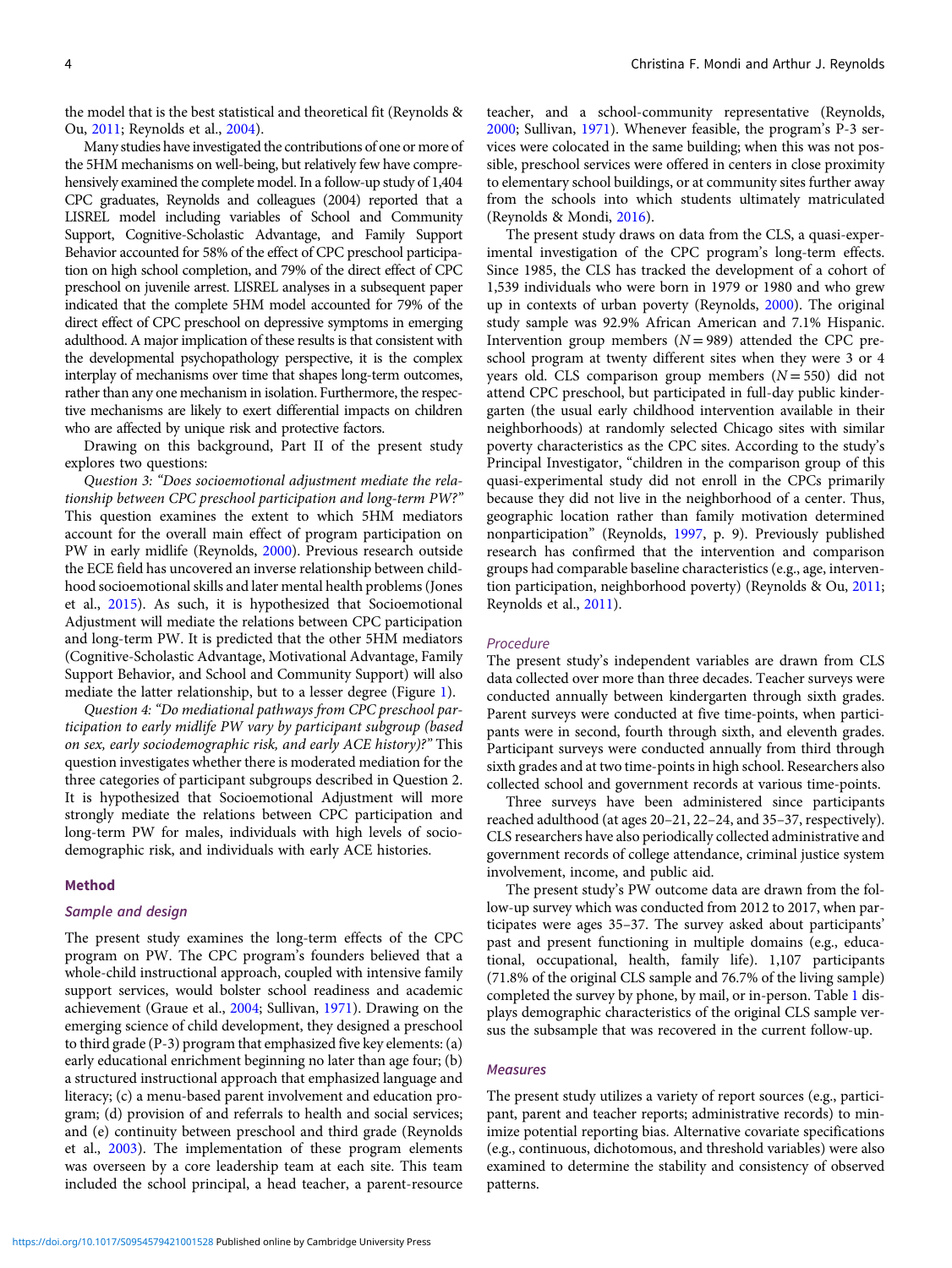<span id="page-4-0"></span>

Figure 1. Model of CPC effects on midlife PW

#### Age 35–37 outcomes

Information about PW at age 35–37 was drawn from self-reports on the Ryff Scales of Psychological Well-being (RSPWB; Abbott et al., [2006](#page-22-0); Ryff & Keyes, [1995\)](#page-24-0) ( $N = 1,105-1,117$ ). Participants rated their agreement with 18 items (e.g., "For me, life has been a continuous process of learning, changing, and growth; I have confidence in my own opinions, even if they are different from the way most other people think") on a 5-point Likert scale, ranging from "1" ("Agree strongly") to "5" ("Disagree strongly").

Consistent with previous research, the present study analyzed the sum of participants' 18 item ratings on the RSPWB, yielding a total PW score. Scale reliabilities for the six original subscales identified by Ryff and Keyes ([1995](#page-24-0)) were low; as such, these were not outcomes of focus in the present study.

# Part I: Early childhood intervention and later PW

Part I of this study (Questions 1 and 2) examines the following predictors of PW:

# CPC intervention

The present study included two measures of CPC participation: (a) a dichotomous variable indicated any CPC preschool participation and (b) a dichotomous variable indicating any participation in the CPC follow-on program between first and third grade.

#### Sex

A dichotomous variable was created to indicate whether participants were male (1) or female (0). This information was drawn from school records.

#### Race/ethnicity

A dichotomous variable was created to indicate whether participants were Black (1) or not Black (0). This information was drawn from school records.

#### Low birthweight

A dichotomous variable was created to indicate whether participants were of low birthweight (<2500 g), based on birth certificate records.

# Neighborhood poverty

This variable indicates the percentage of individuals in the participant's birth census tract that had incomes under the federal poverty line in 1980 (the year that most participants were born). This information was drawn from government records.

#### Early ACEs (ages zero to five)

ACE information was drawn from self-reports and administrative records. Participants completed a measure resembling the ACE checklist from the Kaiser Permanente ACE Study during the age 22–24 survey (Felitti et al., [1998](#page-22-0)). This measure assessed whether participants had experienced six categories of ACEs: (a) prolonged absence or divorce of parents; (b) death of a parent, sibling, or close friend; (c) frequent family conflict; (d) parental substance abuse; (e) witnessing a violent crime; and (f) being a victim of a violent crime. Participants also reported their age at the time of each ACE (ages zero to five, six to ten, ten to fifteen, or sixteen and up, respectively). Participants were not asked to report on childhood maltreatment due to the sensitivity of the topic and the likelihood of underreporting (Edwards et al., [2003\)](#page-22-0). Instead, physical abuse, sexual abuse, and neglect were assessed using court and county records from the Department of Child and Family Services.

Participants completed the same ACE measure during the Age 35–37 Survey. These ACE data were utilized for participants who did not complete the age 22–24 survey. Among participants who completed both surveys, data from the Age 35–37 Survey were used to supplement the age 22–24 data if the participant reported new information about ACEs at age 35–37. The present study focused on early ACEs occurring between ages zero and five. Cumulative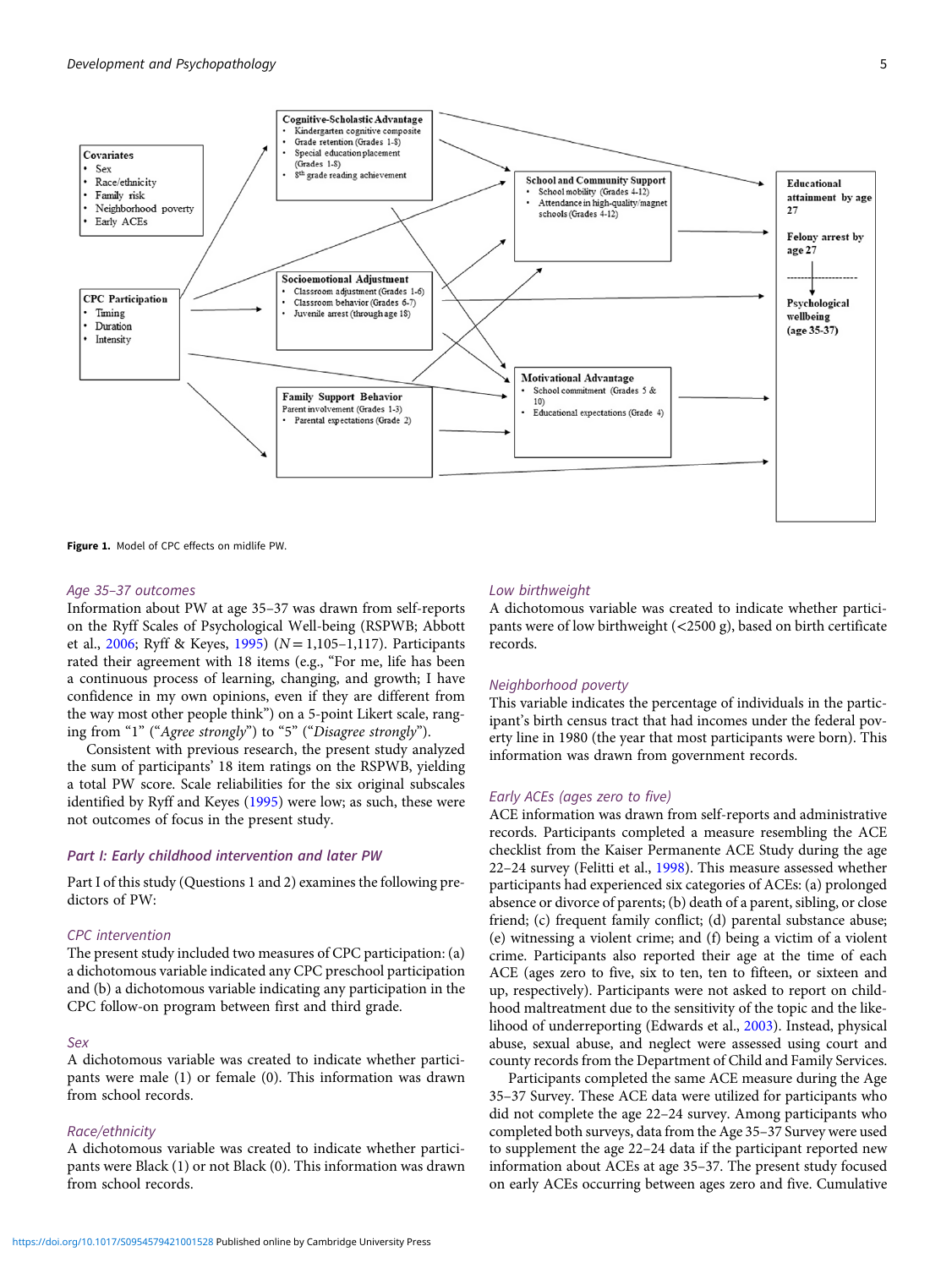#### <span id="page-5-0"></span>Table 1. Sample characteristics

|                                                                          | Original CLS sam-<br>ple $(N = 1, 531)$ | Age 35-37 survey<br>sample $(N = 1, 104)$ | Living participants lost to attrition<br>at age $35-37$ ( $N = 371$ ) | Age 35-37 survey sample<br>with IPW ( $N = 1,104$ ) |
|--------------------------------------------------------------------------|-----------------------------------------|-------------------------------------------|-----------------------------------------------------------------------|-----------------------------------------------------|
| Female                                                                   | 50.4%                                   | 54.4%                                     | 42.9%                                                                 | 51.2%                                               |
| Male                                                                     | 49.6%                                   | 45.6%                                     | 57.1%                                                                 | 48.8%                                               |
| African American                                                         | 93.0%                                   | 93.7%                                     | 90.8%                                                                 | 92.8%                                               |
| Hispanic                                                                 | 7.0%                                    | 6.3%                                      | 9.2%                                                                  | 7.2%                                                |
| CPC preschool                                                            | 64.3%                                   | 65.8%                                     | 59.3%                                                                 | 64.2%                                               |
| <b>Extended CPC</b>                                                      | 35.9%                                   | 37.7%                                     | 31.5%                                                                 | 36.1%                                               |
| Age 0-3 risk index (mean)                                                | 4.52 $(SD = 1.69)$                      | 4.44 $(SD = 1.68)$                        | 4.72 $(SD = 1.70)$                                                    | 4.50 $(SD = 1.69)$                                  |
| -Resided in a single parent household                                    | 76.5%                                   | 75.4%                                     | 79.0%                                                                 | 76.4%                                               |
| -Mother under age 18 at child's birth                                    | 16.2%                                   | 15.0%                                     | 20.2%                                                                 | 16.3%                                               |
| - Four or more children in household                                     | 16.6%                                   | 16.9%                                     | 16.4%                                                                 | 16.9%                                               |
| -Mother did not graduate high school                                     | 54.3%                                   | 52.4%                                     | 59.0%                                                                 | 53.7%                                               |
| -Family income was below 185% of the<br>federal poverty level            | 62.8%                                   | 60.9%                                     | 66.8%                                                                 | 61.9%                                               |
| -Mother was unemployed or part-time                                      | 66.3%                                   | 65.4%                                     | 67.1%                                                                 | 65.4%                                               |
| -Family received federal welfare                                         | 83.8%                                   | 83.0%                                     | 85.4%                                                                 | 83.3%                                               |
| -High-poverty school attendance area                                     | 76.0%                                   | 75.3%                                     | 78.2%                                                                 | 75.8%                                               |
| % of persons in poverty by census tract at<br>time of birth (1980; mean) | 42.3%                                   | 41.7%                                     | 43.4%                                                                 | 41.8%                                               |
| Any history of juvenile arrest                                           | 30.6%                                   | 28.7%                                     | 33.4%                                                                 | 30.2%                                               |
| Graduated from high school by August<br>2008 (age $\sim$ 28)             | 55.8%                                   | 55.6%                                     | 32.6%                                                                 | 49.4%                                               |
| On-time high school graduation                                           | 40.7%                                   | 44.7%                                     | 28.0%                                                                 | 38.9%                                               |

Note. The original CLS sample included 1,539 participants; 8 individuals were excluded because identifying information was unavailable.

 $*$ *p* < 0.05.  $*p < 0.01$ .

\*\*\* $p < 0.001$ .

early ACE scores were calculated by summing the number of ACEs that reportedly occurred during this period.

#### Early sociodemographic risk (ages zero to three)

Participants' early sociodemographic risk between ages zero and three was assessed using a continuous risk index. This index was computed by summing eight risk factors that were dichotomously coded for presence (1) or absence (0) at any time before age three: (a) mother was under age 18 at the participant's birth; (b) mother was not a high school graduate; (c) mother was unemployed or employed part-time; (d) participant lived in a single parent household; (e) participant lived in a household of four or more children; (f) participant lived in a school attendance area where at least 60% of households were impoverished; (g) family income was below 185% of the federal poverty level; and (h) participant was eligible for free lunch. Information was drawn from family and participant surveys, the Illinois Department of Public Health, Chicago Public School records, and the Illinois Public Assistance Research database. Approximately 10% of cases with missing data were imputed using the Expectation Maximization (EM) algorithm (Schafer, [1997](#page-24-0)).

#### **Subgroups**

Sex See description above.

#### Early sociodemographic risk

See description above. A dichotomous variable was created to indicate whether participants had four or more of the eight risk indicators.

#### Early ACEs

See description above. A dichotomous variable was created to indicate whether participants had experienced at least one ACE between ages zero and five.

#### Part II: Investigation of mechanisms

Part II of this study (Questions 3 and 4) examines 5HM mechanisms as possible mediators of the relationship between CPC participation and PW. The 5HM mechanisms were measured as follows:

#### Socioemotional adjustment

Socioemotional Adjustment was assessed using four indicators: (a) teacher ratings of classroom adjustment (grades one through six); (b) participants' self-reported perceived competence (grades three through six); (c) teacher ratings of classroom adjustment (grades six through seven); and (d) juvenile arrest status (through age eighteen) (Figure [1](#page-4-0)).

Classroom adjustment between grades one and six was assessed using annual teacher reports. Teachers rated participants'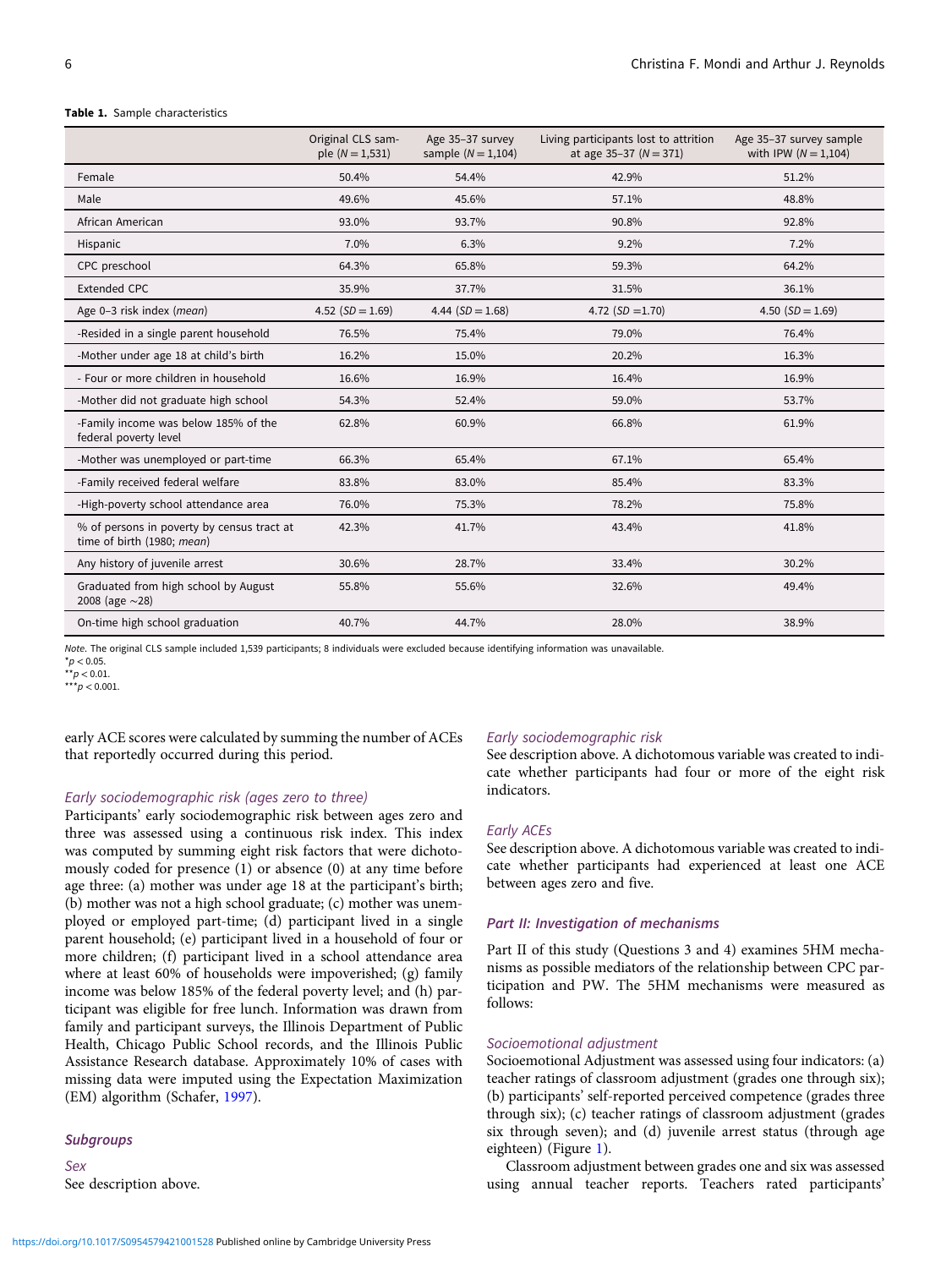classroom behaviors in relation to six items: (a) "concentrates on work"; (b) "follows direction"; (c) "is self-confident"; (d) "participates in group discussion"; (e) "gets along well with others"; and (f) "takes responsibility for actions". Ratings were made on a 5-point Likert scale, ranging from "1" ("poor/not at all") to "5" ("excellent/ very much"). The present study examined the *mean* of participants' ratings across grades. Missing scores (3.5% of the sample, due to teacher non-response) were mean score imputed. The reliabilities of the scales ranged from .89 to .93 across grades.

Perceived competence was assessed using annual self-reports from grades three through six. During these grades, participants rated their agreement with 10 to 12 items (e.g., "I am smart"; "My classmates like me") on four-point Likert scales, ranging from "1" ("strongly disagree") to "4" ("strongly agree"). Despite slight differences in item content across years, the annual scales were significantly correlated with each other  $(r = 0.30)$ . Missing scores (6.8% of the sample) were mean-imputed, and mean z-scores were used in analyses. The reliabilities of the scales ranged from 0.69 to 0.76 across grades.

Classroom adjustment in grades six and seven was assessed using annual teacher reports. Teachers rated participants' classroom adjustment using the Teacher-Child Rating Scale (T-CRS; Hightower et al., [1986\)](#page-23-0). Teachers rated how well various statements (e.g., "is friendly towards peers", "works well without supervision", "copes well with failure") described participants on a five-point Likert scale, ranging from "1" ("not at all") to "5" ("very well"). Items yield seven subscales: (a) Frustration Tolerance; (b) Assertive Social Skills; (c) Task Orientation; (d) Peer Social Skills; (e) Acting-Out Behavior; (f) Shy-Anxious Behavior; and (g) Problem Behaviors/Learning Problems. The present study examined the average of participants' ratings on each subscale between sixth and seventh grade. Missing scores were meanimputed. The reliabilities of the subscales ranged from 0.79 to 0.96 across grades.

Juvenile arrest information was drawn from court and county records. Record searches for formal petitions for criminal charges were conducted at the Cook County Juvenile Court and two additional Midwest locations. Searches were only conducted for participants who resided in Chicago at age 10 or older. Searches were conducted without knowledge of individuals' intervention statuses, were repeated twice for 5% random samples, and were compared against computer records. The present study utilized a dichotomous variable indicating whether participants were ever arrested between the ages of 10 and 18.

## Cognitive-scholastic advantage

Cognitive-Scholastic Advantage was assessed using four indicators: (a) Kindergarten cognitive abilities; (b) grade retention (grades one through eight); (c) special education placement (grades one through eight); and (d) eighth grade reading scores (Figure [1\)](#page-4-0).

Information about cognitive abilities at Kindergarten entry (age six) was drawn from the Iowa Test of Basic Skills (ITBS Level 5; Hieronymus et al., [1982\)](#page-23-0), which was administered in October of the kindergarten year. The ITBS assesses developed cognitive abilities, and includes assessments of listening and word analyses, vocabulary, and comprehension of mathematical concepts. The test was normed in 1978, and internal consistency reliability has been reported at .94 (Hieronymus et al., [1982\)](#page-23-0). The present study analyzed participants' composite developmental standard scores.

Grade retention was assessed using information from school records. A dichotomous variable was created to indicate whether participants were ever retained between grades one and eight (ages seven through 14) was created.

Special education placement was assessed using information from school records. A dichotomous variable was created to indicate whether participants ever received special education services between grades one and eight (ages seven through 14).

Information about reading abilities in eighth grade (age 14) was drawn from the Iowa Test of Basic Skills battery (ITBS; Level 14 or 13; Hieronymus & Hoover, [1990\)](#page-23-0), which was group-administered in April of participants' eight-grade year. The present study examined scores from the reading comprehension subtest, which consisted of 58 items. The test was normed in 1988, and the reliability of the scale was .92. Data were missing for 9.9% of cases. The scores of 6.7% of the latter cases were estimated using ITBS scores from previous grades. Data were imputed using the EM algorithm for another 3.2% of missing cases that were also missing scores from other grades.

# Family support behavior

Family Support Behavior was assessed using two primary indicators: (a) parent involvement in children's education (grades one through three) and (b) parental expectations for children's educational attainment (grade two) (Figure [1](#page-4-0)).

Parent involvement was assessed using annual teacher reports from grades one through three. Teachers annually rated parents' participation in school activities using a five-point Likert scale, ranging from "1" ("poor") to "5" ("excellent"). The present study examined the mean of teachers' ratings across grades. Missing data were imputed using socio-demographic measures.

Parental expectations for children's educational attainment were assessed using parent reports from grade two. At this timepoint, parents rated their expectations for their children's educational attainment on a five-point Likert scale, ranging from "1" ("some high school") to "5" (graduate school). Previous research has demonstrated that these measures exhibit adequate reliability and validity (Miedel & Reynolds, [1999\)](#page-23-0).

# School and community support

School and Community Support was assessed using two primary indicators: (a) school mobility (grades four through 12) and (b) attendance in high-quality schools (grades four through 12) (Figure [1\)](#page-4-0).

School mobility was assessed using information from school records. A continuous variable was created to indicate the number of times that participants changed schools between grades four and 12.

Attendance in high-school schools was assessed using information from school records. A dichotomous variable was created to indicate whether participants ever attended high quality or magnet schools between grades four and 12, including (a) citywide magnet schools, which employed selective enrollment policies and required good academic performance or (b) schools in which 40% or more of the student body performed at or above national averages on ITBS reading and math tests.

# Motivational advantage

Motivational Advantage was assessed using two primary indicators: (a) school commitment (grades five and ten) and (b) educational expectations (grade four) (Figure [1\)](#page-4-0).

School commitment was assessed via annual self-reports in grades five and six. Participants rated their agreement with thirteen items (e.g., "I try hard in school", "School is important", "I get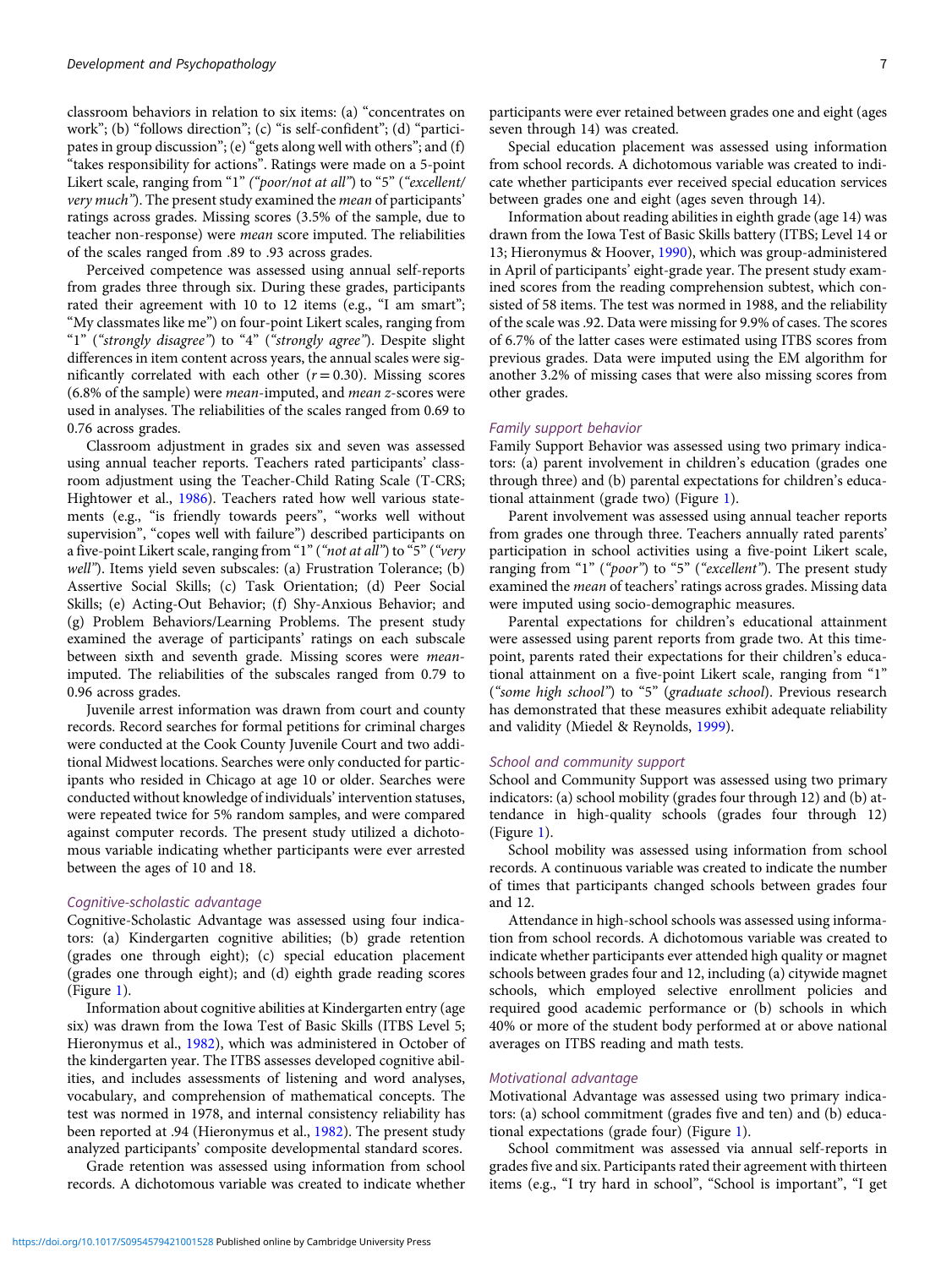bored in school") on a three-point Likert scale, with higher scores indicating higher commitment. Items differed slightly across grades; as such, the present study calculated participants' z-scores and examined the average of participants' z-scores across grades.

Educational expectations were assessed using self-reports from grades four and ten. At these time-points, participants responded to the question "How far in school do you think you will get?" on a five-point scale, ranging from 1 (grade eight) to 7 (doctorate degree). Consistent with previous research, a dichotomous variable indicating whether participants expected to attend college was utilized (Ou & Reynolds, [2008](#page-23-0)). Participants' responses at age ten will be used as the main measure unless they were missing data at that time point, in which case their age sixteen responses will be used.

#### Educational attainment

Educational attainment was assessed using aggregate data obtained from administrative records from state college, K-12 schools, and participant surveys. An ordinal variable was created to indicate the highest grade that participants had completed by age 28 (ranging from seven to 16, with individuals who passed the GED assigned a value of 12).

#### Criminal justice system involvement in adulthood

Criminal justice system involvement was assessed using aggregate data from administrative court and county records, Department of Motor Vehicle Records, and CLS participant surveys. A dichotomous variable was created to indicate whether participants had ever been arrested for a felony as of age 35–37.

#### Data analysis plan

### Attrition correction

Participant attrition over time is a major challenge for longitudinal studies. Systematic attrition may affect the inference and generalizability of study findings, especially if the reasons for attrition (e.g., poor mental health, social isolation) are meaningfully related to study variables. As such, the present study utilized inverse probability weighting (IPW) methods to reduce potential bias from differential attrition, in keeping with recent CLS papers (e.g., Mondi et al., [2020;](#page-23-0) Reynolds et al., [2011](#page-24-0)). IPW employs all available data to estimate complex adjustments, independent of the outcome specification model (Mondi et al., [2020;](#page-23-0) Seaman & White, [2013\)](#page-24-0). IPW has been shown to yield lower variances and standard errors compared to other methods (e.g., regression-based corrections, twostage sample selection bias approaches, multiple imputation of missing data), particularly in large study samples (Hirano et al., [2003;](#page-23-0) Imbens & Wooldridge, [2009](#page-23-0); Kurth et al., [2006](#page-23-0); Mondi et al., [2020\)](#page-23-0).

The first step of IPW is conditioning a logistic regression on a set of predictors (X) that are hypothesized to influence participants' probabilities of sample retention (no attrition) at follow-up. This regression yields predicted probabilities of sample retention  $(R = 1)$ . Importantly, these IPW methods assume that included participants had a greater than 0% chance of being in the study sample. As such, participants who were deceased by 2012 (when data collection for the Age 35–37 survey began) were not included in the above analyses, because they had a 0% chance of participating. Thus, the IPW methods described above yielded predicted probabilities of living participants being successfully recruited to participate.

Model fit was determined by examining whether the program and comparison groups were balanced on covariates after IPW (Li et al., [2018\)](#page-23-0). The estimated CPC program effect is represented by the between-group differences in predicted probabilities for these sample retention probabilities, with two-tailed  $p$ -values < 0.05 indicating statistical significance.

Given the demonstrated equivalence of the CLS treatment and control groups at baseline (Reynolds, [2000](#page-24-0)) and that results did not significantly change when weighting by both program selection and attrition probabilities, the final IPW model only incorporated attrition weights. Weights were calculated separately for males and females, given previous research demonstrating differential attrition patterns by sex in the CLS (Mondi et al., [2020](#page-23-0)). Consistent with previous CLS research (Mondi et al., [2020](#page-23-0); Reynolds et al., [2011\)](#page-24-0), a comprehensive set of variables was included in the model predicting participants' probability of being in the age 35–37 follow-up sample (see Table [2](#page-8-0) for complete list). Table [1](#page-5-0) displays the  $characteristic + cs$  of the Age 35–37 survey and attrition samples before and after IPW correction.

# Part I: Early childhood intervention and later PW (questions 1 and 2)

Linear regression analyses were conducted in SPSS, yielding regression coefficients and confidence intervals [\(IBM SPSS Statistics,](#page-23-0) IBM Corporation, Armonk, NY). Consistent with previous research, sex, race, birthweight, neighborhood poverty, early sociodemographic risk, adverse early experiences, and length of CPC participation were entered as primary moderators. For Question 2, Cohen's d effect sizes were also calculated to indicate the magnitude of effects for all program comparisons, where a threshold of 0.20 is interpreted as practically significant (Cohen, [1988](#page-22-0)).

#### Part II: Investigation of mechanisms (questions 3 and 4)

The present study investigated possible mediation via a differencein-difference, or percent reduction approach (MacKinnon, [2008](#page-23-0)). This approach operationalizes mediation as the difference between the total effect of the independent variable on the dependent variable, and the direct effect of the independent variable on the dependent variable when controlling for the mediator (Fairchild & McDaniel, [2017](#page-22-0)):

In the difference-in-difference approach, the percentage of the main effect coefficient that is explained by the mediator(s) is represented by the difference between the coefficient in the main effects and mediator models. Absent mediation is indicated by <20% reductions in the main effect. Partial mediation is indicated by ∼20%–40% reductions in the main effect. Full mediation is indicated by ∼50%–100% reductions in the main effect. In cases of partial or full mediation, the addition of mediator variables to the model does not typically change the statistical significance of the main effect.

The difference-in-difference approach allows researchers to examine multiple variable paths in a single time analysis and to clearly specify the correlations among variables and the patterns of direct and indirect effects (Jeon, [2015](#page-23-0)). As such, this approach is well suited to preliminary assessments of the validity of hypothesized causal models, particularly when numerous variables are being investigated (as in the present study) (Jeon, [2015\)](#page-23-0).

It is important to note the statistical assumptions of the difference-in-difference approach, including independence of residuals, non-collinearity, and lack of significant measurement error. The difference-in-difference approach can also only investigate unidirectional models; it is not possible to examine reciprocal interactions between variables (Jeon. [2015\)](#page-23-0). Notably, because this is a correlational modeling approach, causation should not be inferred.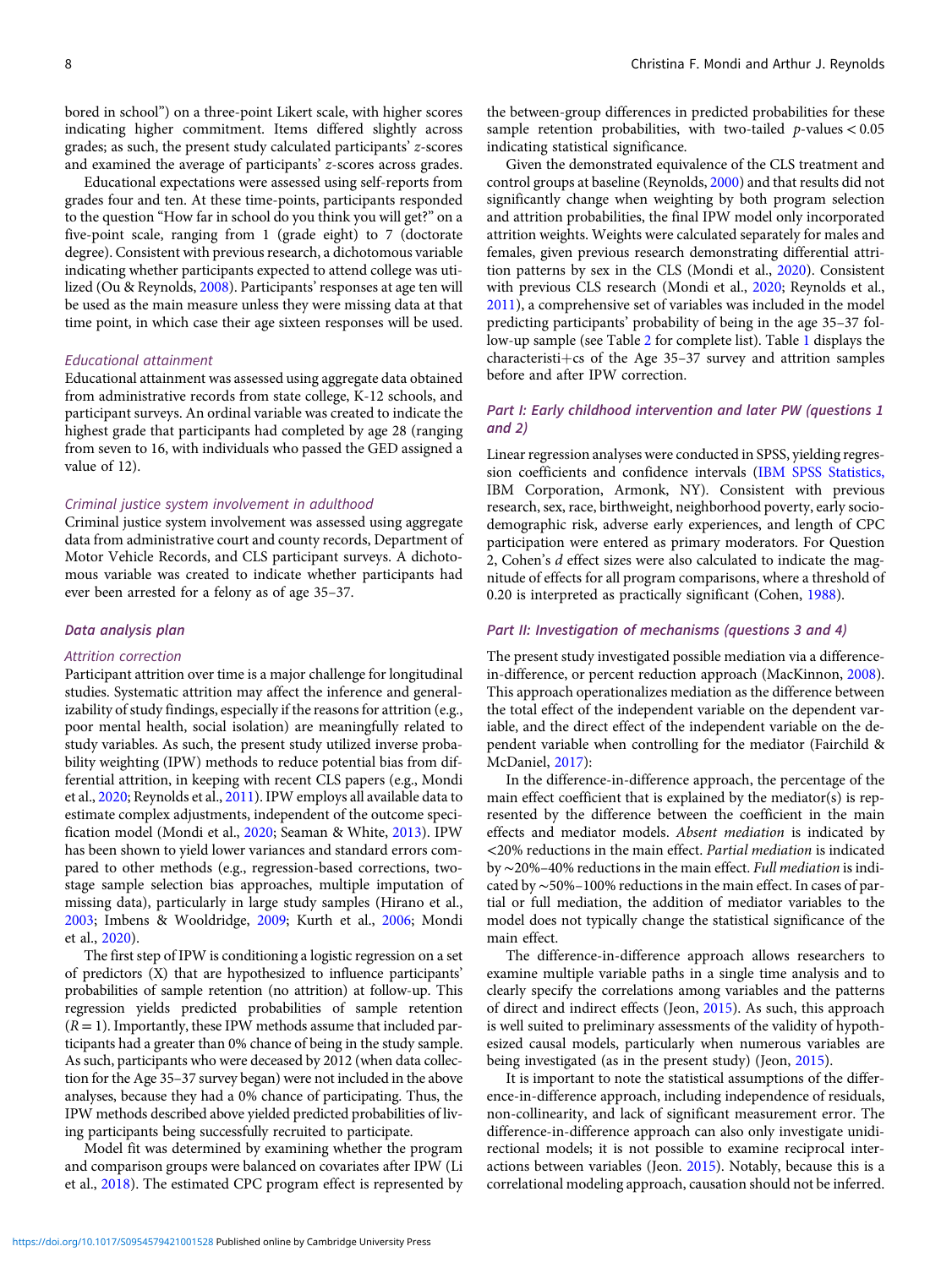# <span id="page-8-0"></span>**Table 2.** Predictor variables for age 35-37 sample retention in sex-split IPW model ( $N = 1,531-1,539$ )

|    | Variable Variable description                                                                                                      | Mean (SD)                | % of sample (dichotomous<br>variables) |
|----|------------------------------------------------------------------------------------------------------------------------------------|--------------------------|----------------------------------------|
| 1  | CPC preschool participation                                                                                                        |                          | 64.30                                  |
| 2  | School-age CPC participation                                                                                                       |                          | 55.20                                  |
| 3  | African American                                                                                                                   |                          | 93.00                                  |
| 4  | Low birth weight                                                                                                                   |                          | 11.80                                  |
| 5  | Word analysis skills at the end of kindergarten                                                                                    | 63.82 (13.25)            |                                        |
| 6  | Composite school readiness score                                                                                                   | 47.37 (8.77)             |                                        |
| 7  | Substantiated maltreatment between ages 0 to 3 years                                                                               |                          | 3.80                                   |
| 8  | Mother was not a high school graduate by participant age three                                                                     |                          | 54.30                                  |
| 9  | Eligible for free lunch between ages zero and three                                                                                |                          | 83.80                                  |
| 10 | Mother was under age 18 at the participant's birth                                                                                 | $\qquad \qquad$          | 16.20                                  |
| 11 | Lived in a household of four or more children between ages zero and three                                                          | $\overline{\phantom{0}}$ | 16.60                                  |
| 12 | Family income was below 185% of the federal poverty level between ages zero and three                                              |                          | 62.80                                  |
| 13 | Mother was unemployed or employed part-time when participant was between ages zero and three                                       | $\qquad \qquad -$        | 66.30                                  |
| 14 | Lived in a single parent household between ages zero and three                                                                     | $\overline{\phantom{0}}$ | 76.50                                  |
| 15 | Information was not available about age zero to three risk indicators (items 9–15 above)                                           |                          | 16.20                                  |
| 16 | Lived in a school attendance area where at least 60% of households were impoverished                                               |                          | 76.00                                  |
| 17 | Interaction term: CPC preschool * age zero to three sociodemographic risk index                                                    | 2.90(2.54)               |                                        |
| 18 | % individuals living 1 year within the participants' housing unit by age four                                                      | 0.19(0.07)               |                                        |
| 19 | % individuals living between 1 and 5 years within the participants' housing unit by age four                                       | 0.29(0.07)               |                                        |
|    |                                                                                                                                    |                          |                                        |
| 20 | % individuals living 5 to 10 years within the participants' housing unit by age four                                               | 0.23(0.09)               |                                        |
| 21 | % individuals living 10 to 20 years within the participants' housing unit by age four                                              | 0.25(0.11)               |                                        |
| 22 | % self-employed individuals ages 16 and older within the participant's census tract by age four                                    | 0.02(0.02)               | $\overline{\phantom{m}}$               |
| 23 | % female-headed black households within the participant's census tract by age four                                                 | 0.40(0.15)               | $\overline{\phantom{a}}$               |
| 24 | Frequent family conflict between ages zero and five                                                                                |                          | 5.70                                   |
| 25 | Family financial problems between ages zero and five                                                                               |                          | 7.00                                   |
| 26 | Parental substance abuse problems between ages zero and five                                                                       |                          | 4.10                                   |
| 27 | Socio-demographic risk index (age eight)                                                                                           | 4.25(1.79)               |                                        |
| 28 | Socio-demographic risk index (age 12)                                                                                              | 4.23(1.82)               | $\overline{\phantom{m}}$               |
| 29 | Grades 1-3 teacher-rated socioemotional functioning                                                                                | 19.14 (4.67)             |                                        |
| 30 | Grades 4-6 teacher-rated socioemotional functioning                                                                                | 18.54 (4.45)             |                                        |
| 31 | % birth tract population, ages 25+ years, with 4 or more years of college attendance in 1990                                       | 5.75 (6.47)              |                                        |
| 32 | Number of years of magnet school attendance between fourth and eighth grade                                                        | 0.40(1.29)               | $\qquad \qquad -$                      |
| 33 | Eighth grade reading score                                                                                                         | 145.0 (20.74)            |                                        |
| 34 | Number of years active in Chicago Public Schools between kindergarten and 12th grade                                               | 9.04(3.54)               |                                        |
| 35 | Number of school moves between kindergarten and 12th grade                                                                         | 3.04(1.50)               |                                        |
| 36 | Dropped out of high school before age 16                                                                                           |                          | 12.5                                   |
| 37 | Graduated from high school on-time                                                                                                 |                          | 37.8                                   |
| 38 | Socio-demographic risk index (age 17)                                                                                              | 3.74(1.48)               | $\overline{\phantom{a}}$               |
| 39 | Ever arrested before age 18                                                                                                        |                          | 30.6                                   |
| 40 | Number of felony arrests by age 26                                                                                                 | 0.48(1.15)               |                                        |
| 41 | Socioeconomic Status Index (ages 24-27) - includes average annual earnings from 2004-2007 and<br>educational attainment by age 26. | 2.99(2.11)               |                                        |
| 42 | "Stable employment" (ages 24-27) - 8 or more quarters with any earnings from 2004-2007.                                            |                          | 45.8                                   |
| 43 | Average annual earnings (ages 24-27).                                                                                              | 1.13(1.30)               | $\overline{\phantom{a}}$               |
| 44 | Moderate or higher occupational prestige/skill (age 24-27).                                                                        |                          | 23.9                                   |
|    |                                                                                                                                    |                          | (Continued)                            |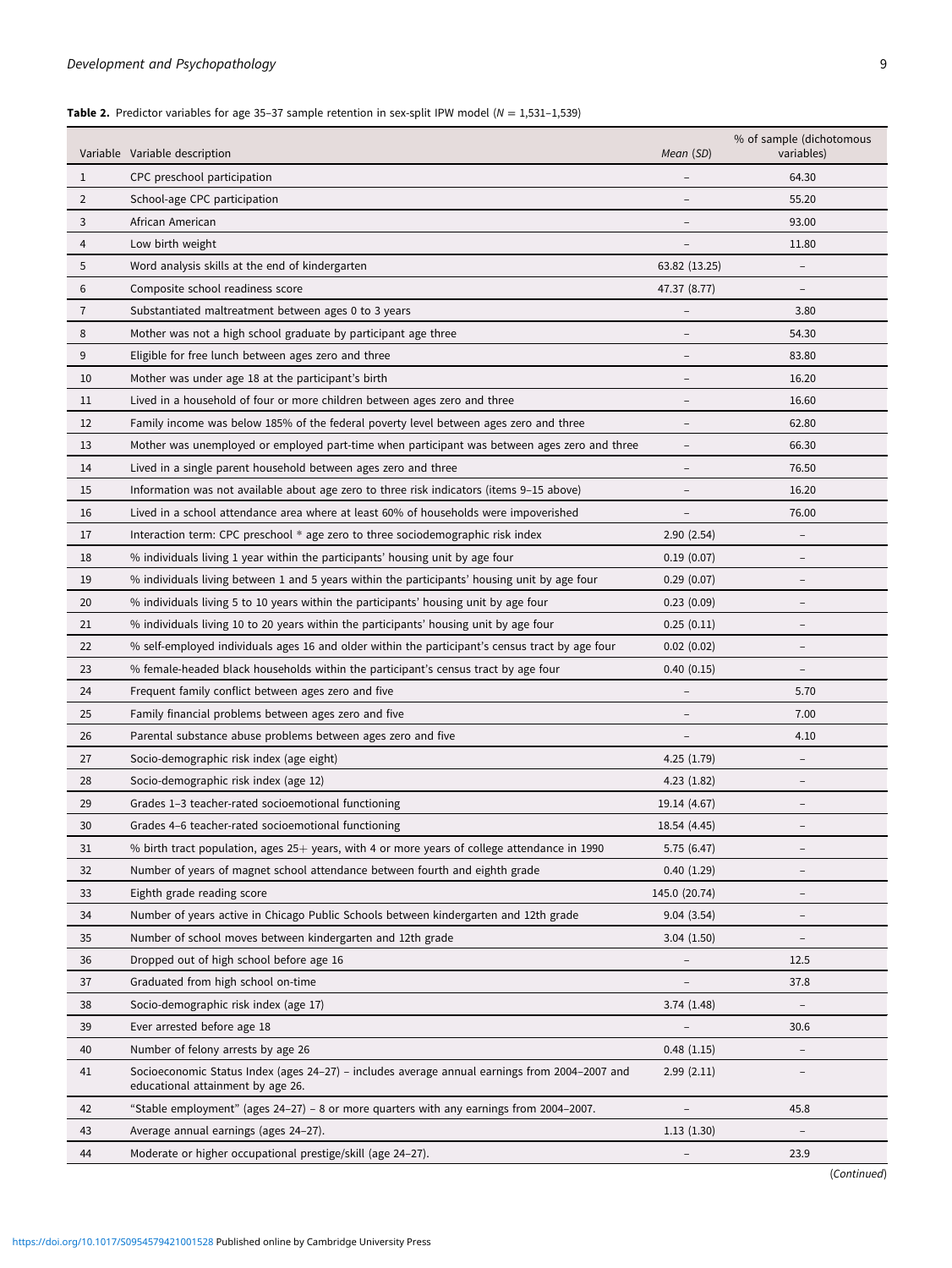|    | Variable Variable description                      | Mean (SD)                | % of sample (dichotomous<br>variables) |
|----|----------------------------------------------------|--------------------------|----------------------------------------|
| 45 | Highest grade completed by August 2008             | 12.06 (1.65)             |                                        |
| 46 | Number of missing adult outcomes (items 41-46)     | 4.17(2.38)               | -                                      |
| 47 | CLS located a Social Security Number by 2007       | $\overline{\phantom{a}}$ | 93.5                                   |
| 48 | Number of years received TANF (ages 24-27).        | 0.10(0.40)               |                                        |
| 49 | Last known address as of July 2017 was in Illinois | $\qquad \qquad -$        | 76.9                                   |

The salience of the included mediators can be assessed by examining the extent to which they: (a) help to explain the main effects of the independent variable on the dependent variable (in the present study, the effect of CPC program participation on PW) and (b) uniquely contribute to the variance in the dependent variable (in the present study, PW) (Giovanell et al., [2019\)](#page-22-0).

The present study followed the previously described approach, as well as the methods of previous CLS publications (e.g., Giovanelli et al., [2019\)](#page-22-0). Two sets of models were estimated for PW. The first set of models assessed whether CPC program participation was associated with a statistically significant main effect on PW. If a significant main effect was discovered, the second set of models assessed the percentage of the latter effect that was explained by hypothesized mediator(s) (including each separate hypothesis, and the hypotheses in tandem with each other). 5HM mediators were entered into the full and subsample models separately and in tandem to determine whether they helped to explain the relationship between CPC program participation and later PW. Criminal justice system involvement and educational attainment variables were then entered as additional mediators, to assess the contributions of these later life experiences. For Question 4, Cohen's d effect sizes were also calculated to indicate the magnitude of effects for all group comparisons, where a threshold of 0.20 is interpreted as practically significant (Cohen, [1988](#page-22-0)).

#### Results

#### Sample representativeness

Before presenting hypothesis-related findings, it is important to consider whether the present study sample  $(N = 1,107)$  is representative of the original CLS sample  $(N = 1,539)$ . Inspection of the demographic distribution of the unweighted sample indicates that overall, the Age 35–37 Survey sample was demographically similar to the original CLS sample. This is likely attributable to the implementation of an extensive, multi-year participant tracking and interviewing process (Ou et al., [2019\)](#page-23-0). The two most notable differences between the baseline and Age 35–37 Survey samples were in the domains of sex and high school completion. The Age 35–37 sample somewhat underrepresented males (49.6% in the baseline sample vs. 45.6% in the Age 35–37 sample) and participants who did not graduate from high school on-time (40.7% in the original sample versus 44.7% in the Age 35–37 sample). These are important differences, given that previous research from the CLS and other studies has shown that low-income males and participants with delayed educational attainment are at increased risk for other maladaptive outcomes, including psychopathology (Karoly et al., [2006;](#page-23-0) Mondi et al., [2017;](#page-23-0) Reynolds et al., [2011](#page-24-0); Zigler et al., [2006](#page-25-0)). After IPW correction, the Age 35–37 Survey sample was more demographically representative of the baseline

CLS sample, particularly regarding sex (49.8% male) and on-time high school graduation (38.9%). These corrections increase confidence that the present study's findings are representative of the experiences of the original study sample.

# PW descriptive statistics

Table [3](#page-10-0) displays the correlations among the Ryff PW items in the full, unweighted sample. Most items were significantly correlated with each other in the weak to moderate range.

Preliminary analysis of the Ryff items indicated strong reliability for the overall 18-item scale (Cronbach's alpha  $= 0.75$ ). Table [4](#page-11-0) displays the relations among participants' RSPWB scores and other key study variables. Significant correlations emerged between PW, CPC participation, and adult outcomes (e.g., educational attainment, criminal justice system involvement, self-reported depressive symptoms) in the expected directions.

Table [5](#page-12-0) summarizes participants' RSPWB scores, before and after IPW correction, in both the full sample and each subgroup. In the full weighted sample, the average total PW score (the sum of all 18 items) was  $92.44$  (SD = 11.01), with scores ranging from 52–108.

# Part I: Investigation of linkages between early childhood education and PW

Question 1: "Is CPC program participation (beginning in preschool) associated with better PW into early midlife (relative to a matched comparison group)?". The text herein describes regression analyses with IPW correction. Robustness analyses with the unweighted data yielded highly similar results.

#### Full sample (Table [6](#page-13-0))

CPC preschool participants endorsed significantly higher PW at age 35–37, compared to control group participants ( $\beta$  = 0.11,  $p < 0.01$ ). CPC follow-on was not significantly related to later PW.

Question 2: "Does the relationship between CPC program participation and early midlife PW differ for key subgroups (based on sex, early ACE history, and early family sociodemographic risk)?". The text herein describes subgroup-split regression analyses with IPW (Table [7\)](#page-14-0). Robustness analyses with the unweighted data yielded highly similar results.

In sex-split analyses, CPC preschool participation was associated with higher PW in adulthood for both male ( $\beta = 0.12$ ,  $p < 0.05$ ) and female participants ( $\beta = 0.09$ ,  $p < 0.05$ ). The contributions of CPC preschool to the model were comparable across sexes  $(d = 0.05)$ . CPC follow-on was not significantly related to later PW for males or females, making similar contributions to the model across sexes  $(d = 0.02)$ .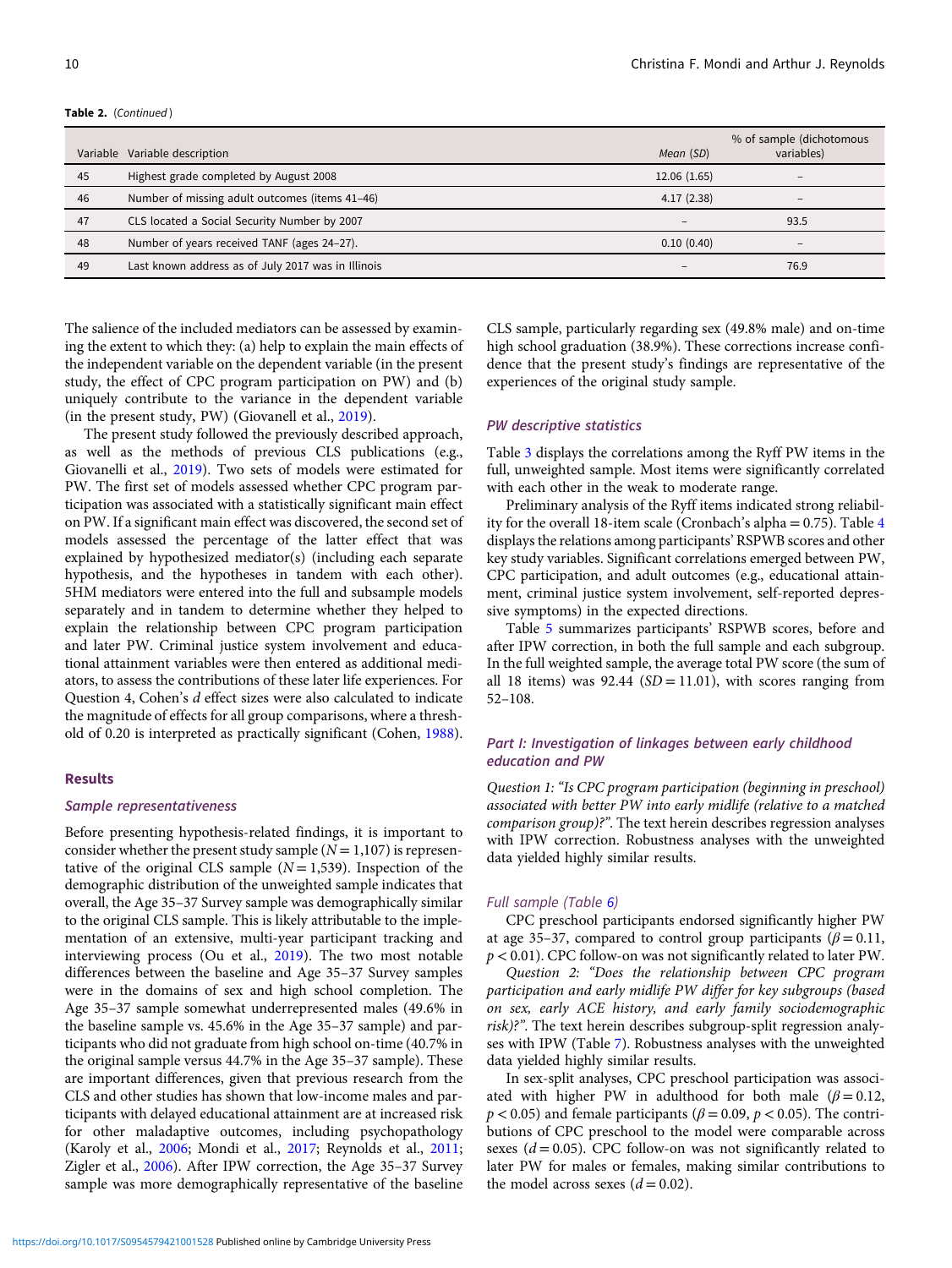| ıtions<br>L, |
|--------------|
| ۴            |
| tory o       |
| r aiml       |
| ryday        |
| disap        |
| ations       |
|              |
| n in cl      |
| ing th       |
| ed ma        |
|              |
| ime a        |

Table 3. Bivariate correlation s among Ryff scales of psychological well-being items in the unweighted, full sample

| Item                                                                                                                                                                                                                           |                                                                                            |    |           |         |    |                |            | 1.                           |    |                                                                                                                           | 2.         |              |                | 3.                                          |     |            |                   | 4.              |                                             | $5 - 18.$     |
|--------------------------------------------------------------------------------------------------------------------------------------------------------------------------------------------------------------------------------|--------------------------------------------------------------------------------------------|----|-----------|---------|----|----------------|------------|------------------------------|----|---------------------------------------------------------------------------------------------------------------------------|------------|--------------|----------------|---------------------------------------------|-----|------------|-------------------|-----------------|---------------------------------------------|---------------|
| 1. When I look at the story of my life, I am pleased with how things have turned out so far.                                                                                                                                   |                                                                                            |    |           |         |    |                |            |                              |    |                                                                                                                           |            |              |                |                                             |     |            |                   |                 |                                             |               |
| 2. Some people wander aimlessly through life but I am not one of them.                                                                                                                                                         |                                                                                            |    |           |         |    |                |            | $0.32***$                    |    |                                                                                                                           |            |              |                |                                             |     |            |                   |                 |                                             |               |
| 3. The demands of everyday life often get me down.                                                                                                                                                                             |                                                                                            |    |           |         |    |                |            | $-0.27***$                   |    |                                                                                                                           | $-0.14***$ |              |                | $\overline{\phantom{0}}$                    |     |            | $\qquad \qquad -$ |                 |                                             |               |
| 4. In many ways, I feel disappointed about my achievements in life.                                                                                                                                                            |                                                                                            |    |           |         |    |                |            | $-0.50***$                   |    |                                                                                                                           | $-0.25***$ |              |                | $0.40***$                                   |     |            |                   |                 |                                             |               |
| 5. Maintaining close relationships has been difficult and frustrating for me.                                                                                                                                                  |                                                                                            |    |           |         |    |                |            | $-0.30***$                   |    |                                                                                                                           | $-0.19***$ |              |                | $0.39***$                                   |     |            |                   | $0.40***$       |                                             |               |
| Item                                                                                                                                                                                                                           |                                                                                            |    |           |         |    | $\mathbf{1}$ . | 2.         |                              |    | 3.                                                                                                                        |            | 4.           |                | 5.                                          |     | 6.         |                   | 7.              |                                             | $8 - 18.$     |
| 6. In general, I feel I am in charge of the situation in which I live.                                                                                                                                                         |                                                                                            |    |           |         |    | $0.34***$      |            | $0.18***$                    |    | $-0.20***$                                                                                                                |            | $-0.21***$   |                | $-0.22***$                                  |     |            |                   |                 |                                             |               |
| 7. I am good at managing the responsibilities of daily life.                                                                                                                                                                   |                                                                                            |    |           |         |    | $0.29***$      |            | $0.27***$                    |    | $-0.24***$                                                                                                                |            | $-0.24***$   |                | $-0.23***$                                  |     | $0.37***$  |                   |                 |                                             |               |
| 8. I have not experienced many warm and trusting relationships with others.                                                                                                                                                    |                                                                                            |    |           |         |    | $-0.25***$     | $-0.16***$ |                              |    | $0.27***$                                                                                                                 |            | $0.35***$    |                | $0.46***$                                   |     | $-0.19***$ |                   | $-0.19***$      |                                             |               |
| Item                                                                                                                                                                                                                           |                                                                                            |    |           |         |    | 1.             | 2.         | 3.                           |    | 4.                                                                                                                        | 5.         |              | 6.             | 7.                                          |     | 8.         | 9.                |                 | 10.                                         | $11 - 18.$    |
| 9. I live life 1 day at a time and do not really think about the future.                                                                                                                                                       |                                                                                            |    |           |         |    | $-0.08$        | $-0.08**$  | $0.16***$                    |    | $0.16***$                                                                                                                 | $0.16***$  |              | $-0.01$        | $-0.13$ ***                                 |     | $0.22***$  |                   |                 |                                             |               |
| 10. I sometimes feel as if I have done all there is to do in life.                                                                                                                                                             |                                                                                            |    |           |         |    | 0.02           | $-0.05$    | $0.14***$                    |    | $0.14***$                                                                                                                 | $0.13***$  |              | $-0.05$        | $-0.06*$                                    |     | $0.22***$  | $0.27***$         |                 |                                             |               |
| 11. I gave up trying to make big improvements or changes in my life a long time ago.                                                                                                                                           |                                                                                            |    |           |         |    | $-0.06$        | $-0.06*$   | $0.20***$                    |    | $0.20***$                                                                                                                 | $0.23***$  |              | $-0.08$ **     | $-0.15$ ***                                 |     | $0.28***$  |                   | $0.27***$       | $0.33***$                                   |               |
| Item                                                                                                                                                                                                                           |                                                                                            |    | 1.        | 2.      |    | 3.             | 4.         |                              | 5. | 6.                                                                                                                        |            | 7.           | 8.             | 9.                                          |     | 10.        |                   | 11.             | 12.                                         | $13 - 18$ .   |
| 12. I tend to be influenced by people with strong opinions.                                                                                                                                                                    |                                                                                            |    | $-0.08**$ | $-0.06$ |    | $0.21***$      | $0.18$ *** | $0.19***$                    |    | $-0.07*$                                                                                                                  |            | $-0.07*$     | $0.21***$      | $0.20***$                                   |     | $0.20***$  |                   | $0.27***$       |                                             |               |
| Item                                                                                                                                                                                                                           |                                                                                            |    |           |         | 1. | 2.             |            | 3.                           | 4. | 5.                                                                                                                        | 6.         |              | 7.             | 8.                                          | 9.  | 10.        |                   | 11.             | 12.                                         | $13 - 18.$    |
| 13. For me, life has been a continuous process of learning, changing, and growth. 0.09 ** 0.11 *** -0.09 ** -0.09 ** -0.07 * 0.11 *** 0.20 *** -0.07 * -0.11 *** -0.08 ** -0.11 *** -0.08 **                                   |                                                                                            |    |           |         |    |                |            |                              |    |                                                                                                                           |            |              |                |                                             |     |            |                   |                 |                                             |               |
|                                                                                                                                                                                                                                |                                                                                            |    |           |         |    |                |            |                              |    |                                                                                                                           |            |              |                |                                             |     |            |                   |                 |                                             | $14-$         |
| Item                                                                                                                                                                                                                           |                                                                                            |    |           |         |    | 1.             | 2.         | 3.                           | 4. | 5.                                                                                                                        | 6.         | 7.           | 8.             | 9.                                          | 10. |            | 11.               | 12.             | 13.                                         | 18.           |
| 14. I think it is important to have new experiences that challenge how I think about<br>myself and the world.                                                                                                                  |                                                                                            |    |           |         |    |                |            |                              |    | $0.05$ $0.09**$ $-0.06*$ $-0.09**$ $-0.06$ $0.15***$ $0.20***$ $-0.04$ $-0.03$ $-0.10$ *** $-0.10$ *** $-0.03$ $0.40**$ * |            |              |                |                                             |     |            |                   |                 |                                             |               |
|                                                                                                                                                                                                                                |                                                                                            |    |           |         | 1. | 2.             | 3.         | 4.                           |    | 5.                                                                                                                        | 6.         | 7.           | 8.             | 9.                                          | 10. | 11.        | 12.               | 13.             | 14.                                         | $15 -$<br>18. |
| Item                                                                                                                                                                                                                           |                                                                                            |    |           |         |    |                |            |                              |    |                                                                                                                           |            |              |                |                                             |     |            |                   |                 | $0.23***$                                   |               |
| 15. I have confidence in my own opinions, even if they are different from the<br>way most other people think.                                                                                                                  |                                                                                            |    |           |         |    |                |            |                              |    | $0.08**$ $0.14***$ $-0.06*$ $-0.11***$ $-0.07*$ $0.11***$ $0.14***$ $0.00$ $-0.01$ $0.01$ $-0.07*$                        |            |              |                |                                             |     |            |                   | $-0.01$ 0.19*** |                                             |               |
| Item                                                                                                                                                                                                                           | 1.                                                                                         | 2. | 3.        |         | 4. | 5.             | 6.         | 7.                           |    | 8.                                                                                                                        | 9.         | 10.          | 11.            | 12.                                         | 13. |            | 14.               | 15.             | 16.                                         | $17-$<br>18.  |
| 16. I judge myself by what I think is<br>important, not by the values of what<br>others think is important.                                                                                                                    | $0.11$ *** $0.14$ *** $-0.10$ *** $-0.08$ **                                               |    |           |         |    | $-0.05$        |            | $0.18$ *** $0.14$ *** $0.02$ |    |                                                                                                                           |            | $0.02 -0.02$ | 0.01           | $-0.09$ ** $0.11$ *** $0.13$ *** $0.30$ *** |     |            |                   |                 |                                             |               |
| 17. I like most parts of my personality.                                                                                                                                                                                       | $0.22$ *** $0.23$ *** $-0.13$ *** $-0.14$ *** $-0.20$ *** $0.20$ *** $0.28$ *** $0.22$ *** |    |           |         |    |                |            |                              |    |                                                                                                                           | $-0.01$    |              | $0.01 - 0.06*$ | 0.00                                        |     |            |                   |                 | $0.11$ *** $0.16$ *** $0.18$ *** $0.11$ *** |               |
| Item                                                                                                                                                                                                                           | $\mathbf{1}$ .                                                                             |    | 2.        | 3.      | 4. | 5.             | 6.         | 7.                           |    | 8.                                                                                                                        | 9.         | 10.          | 11.<br>12.     | 13.                                         |     | 14.        | 15.               | 16.             | 17.                                         | 18.           |
| 18. People would describe me as a giving person, 0.12 *** 0.14 *** -0.01 -0.04 -0.09 ** 0.11 *** 0.26 *** -0.09 ** -0.05 0.00 -0.03 0.03 0.14 *** 0.14 *** 0.15 *** 0.10 *** 0.23 ***<br>willing to share my time with others. |                                                                                            |    |           |         |    |                |            |                              |    |                                                                                                                           |            |              |                |                                             |     |            |                   |                 |                                             |               |

 $*p < 0.05$ .<br>\*\*p  $< 0.01$ .

<span id="page-10-0"></span>https://doi.org/10.1017/S0954579421001528 Published online by Cambridge University Press <https://doi.org/10.1017/S0954579421001528>Published online by Cambridge University Press

\*\*\**p* < 0.001.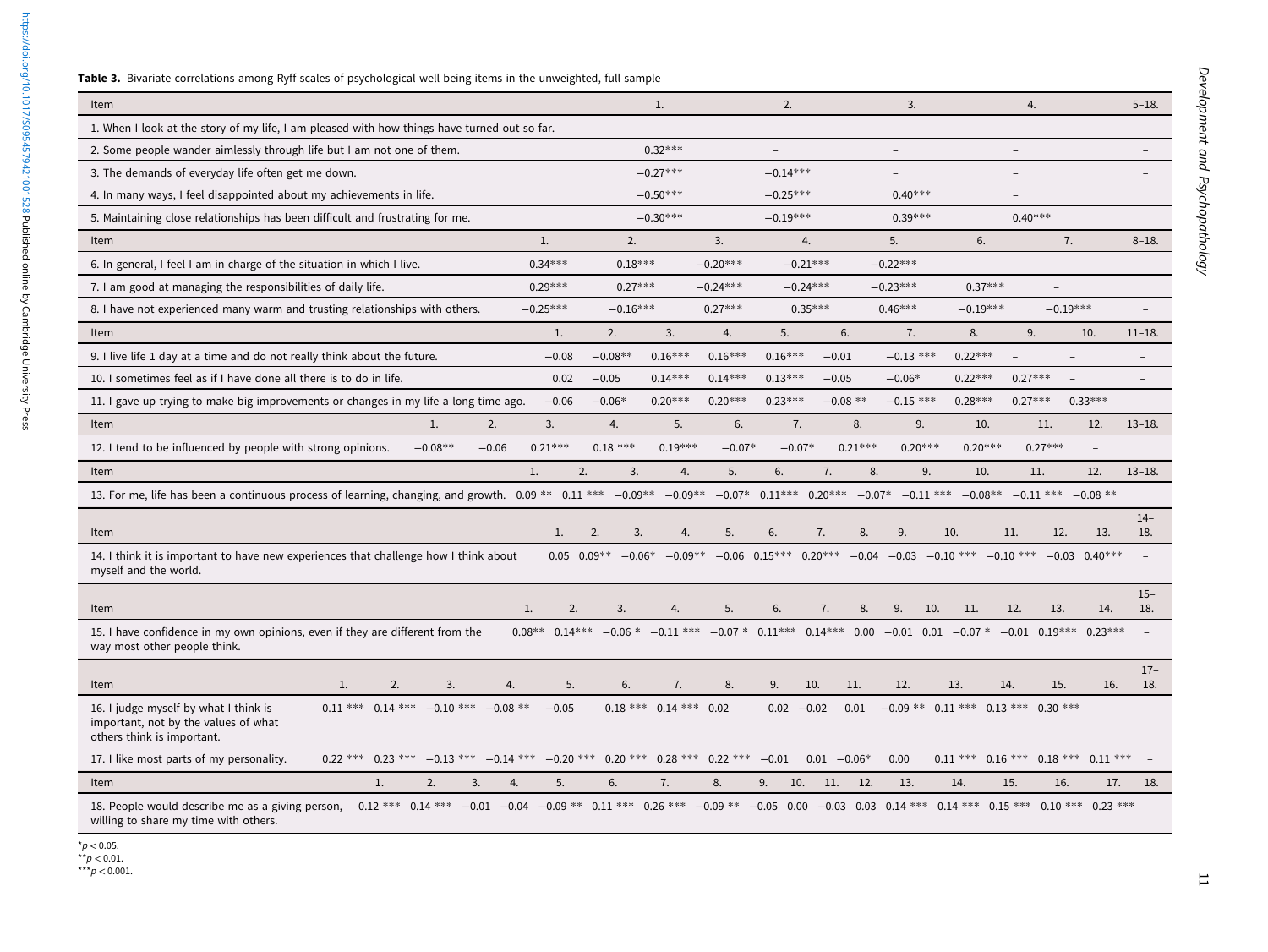<span id="page-11-0"></span>Table 4. Correlations between PW and other key variables - unweighted, full sample

|                                                                    | Overall PW |
|--------------------------------------------------------------------|------------|
| CPC participation                                                  |            |
| CPC preschool (dichotomous, $1 = yes$ )                            | $0.10***$  |
| # years CPC preschool                                              | $0.09**$   |
| Any CPC follow-on                                                  | 0.00       |
| Extended CPC $(4 + \text{years})$                                  | $0.06*$    |
| Adult outcomes                                                     |            |
| Highest grade completed by 2015                                    | $0.21***$  |
| Average annual income, 2010-2014                                   | $0.23***$  |
| Ever jailed or incarcerated by 2015                                | $-0.21***$ |
| Brief Symptom Inventory continuous depression score<br>(age 35–37) | $-0.48**$  |

 $*_{D}$  < 0.05

 $*p < 0.01$ . \*\*\* $p < 0.001$ .

In the any-ACEs group, CPC preschool was associated with significantly higher PW at age 35 in both the any-ACEs ( $\beta$  = 0.18,  $p < 0.01$ ) and no-ACEs groups ( $\beta = 0.08$ ,  $p < 0.05$ ). CPC made significantly greater contributions to the any-ACEs model  $(d = 0.26)$ . Participation in the elementary school CPC program was associated with lower PW in the any-ACEs group ( $\beta = -0.19$ ,  $p < 0.01$ ), but was not significantly related to PW in the no-ACEs group.

In the high early sociodemographic risk group, CPC preschool participants endorsed significantly higher levels of PW than control group members ( $\beta$  = 0.11,  $p$  < 0.01). CPC made similar contributions to the model across these groups  $(d = 0.03)$ . In the lower risk group, CPC preschool participation was not significantly related to PW. CPC follow-on was not significantly related to later PW for either group.

# Part II: Investigation of mechanisms

The text herein describes the results of the weighted percent reduction analyses. Across analyses, findings were very similar across the weighted and unweighted models.

Three sets of analyses were conducted to investigate potential mediators of the relations between CPC preschool participation and PW in the full sample and in each subgroup: (a) investigations of each of the individual 5HM mediators; (b) investigation of the full set of 5HM mediators; and (c) investigation of the full set of 5HM mediators plus two key adult outcomes.

Questions 3: "Does socio-emotional skill enhancement mediate the relationship between CPC preschool participation and long-term PW?".

# Full Sample

In analyses with individual mediators (Table [8\)](#page-15-0), School and Community Support and Cognitive-Scholastic Advantage each fully mediated the effect of CPC preschool on PW (100.0% and 54.6% reductions, respectively). Socioemotional Adjustment partially mediated the effect of CPC preschool on PW (36.4% reduction). Motivational Advantage and Family Support Behavior were each associated with minimal reductions on the main effect of CPC preschool, indicating absent mediation (18.2% and 9.1% reductions, respectively) (Tables [8](#page-15-0); Figure [2\)](#page-17-0).

In analyses with the full set of mediators: Both the 5HM model and the 5HM-plus-adult-outcomes model fully mediated the effect of CPC preschool on PW (63.6% and 54.6% reductions, respectively) (Table [9](#page-16-0)).

Question 4: "Do mediational pathways from CPC preschool participation to early midlife PW vary by participant subgroup?".

#### Sex

Males. In analyses with individual mediators (Table [8](#page-15-0)) Cognitive-Scholastic Advantage, Socioemotional Adjustment, Family Support Behavior, School and Community Support, and Motivational Advantage each fully mediated the effect of CPC preschool on PW (91.7%, 66.7%, 41.7%, 41.7%, and 41.7% reductions, respectively) (Tables [8](#page-15-0) and [9](#page-16-0); Figure [3](#page-17-0)).

In analyses with the full set of mediators (Table [9](#page-16-0)): Both the 5HM model and the 5HM-plus-adult-outcomes model fully mediated the effect of CPC preschool on PW (91.7% and 100.0% reductions, respectively).

Females. In analyses with individual mediators (Table [8](#page-15-0)): Socioemotional Adjustment fully mediated the effect of CPC preschool on PW (44.4%). School and Community Support and Motivational Advantage each partially mediated the effect of CPC preschool on PW (22.2% reduction each). Cognitive-Scholastic Advantage and Family Support Behavior were associated with minimal reductions on the main effect of CPC preschool, indicating absent mediation (11.1% reduction each).

In analyses with the full set of mediators (Table [9](#page-16-0)): Both the 5HM model and the 5HM-plus-adult-outcomes model fully mediated the effect of CPC preschool on PW (66.7% and 77.8% reductions, respectively).

Comparison across sexes. CPC preschool made similar contributions across sexes in analyses with individual mediators  $(d = 0.01 - 0.06;$  Table [8\)](#page-15-0), the full 5HM model  $(d = 0.04;$  Table [9](#page-16-0)), and the 5HM-plus-adult-outcomes model  $(d = 0.12;$  Table [9](#page-16-0)).

# Early ACEs (Tables [8](#page-15-0) and [9](#page-16-0); Figure [4\)](#page-18-0)

Any early ACEs. In analyses with individual mediators (Table [8](#page-15-0)): Socioemotional Adjustment, Cognitive-Scholastic Advantage, and Motivational Advantage each partially mediated the effect of CPC preschool on PW (33.3%, 27.8%, and 22.2% reductions, respectively). School and Community Support and Family Support Behavior were each associated with minimal reductions on the main effect of CPC preschool, indicating absent mediation (11.1% and 5.6% reductions, respectively).

In analyses with the full set of mediators (Table [9](#page-16-0)): Both the 5HM model and the 5HM-plus-adult-outcomes model fully mediated the effect of CPC preschool on PW (62.5% and 75.0% reductions, respectively).

No early ACEs. In analyses with individual mediators (Table [8](#page-15-0)): Cognitive-Scholastic Advantage fully mediated the effect of CPC preschool on PW (75.0% reduction). Socioemotional Adjustment partially mediated the effect of CPC preschool on PW (37.5% reduction). Motivational Advantage was associated with minimal reductions on the main effect of CPC preschool (12.5% reduction). Family Support Behavior and School and Community Support did not reduce the effect of CPC preschool on PW.

In analyses with the full set of mediators (Table [9](#page-16-0)): Both the 5HM model and the 5HM-plus-adult-outcomes model fully mediated the effect of CPC preschool on PW (62.5% and 75.0% reductions, respectively).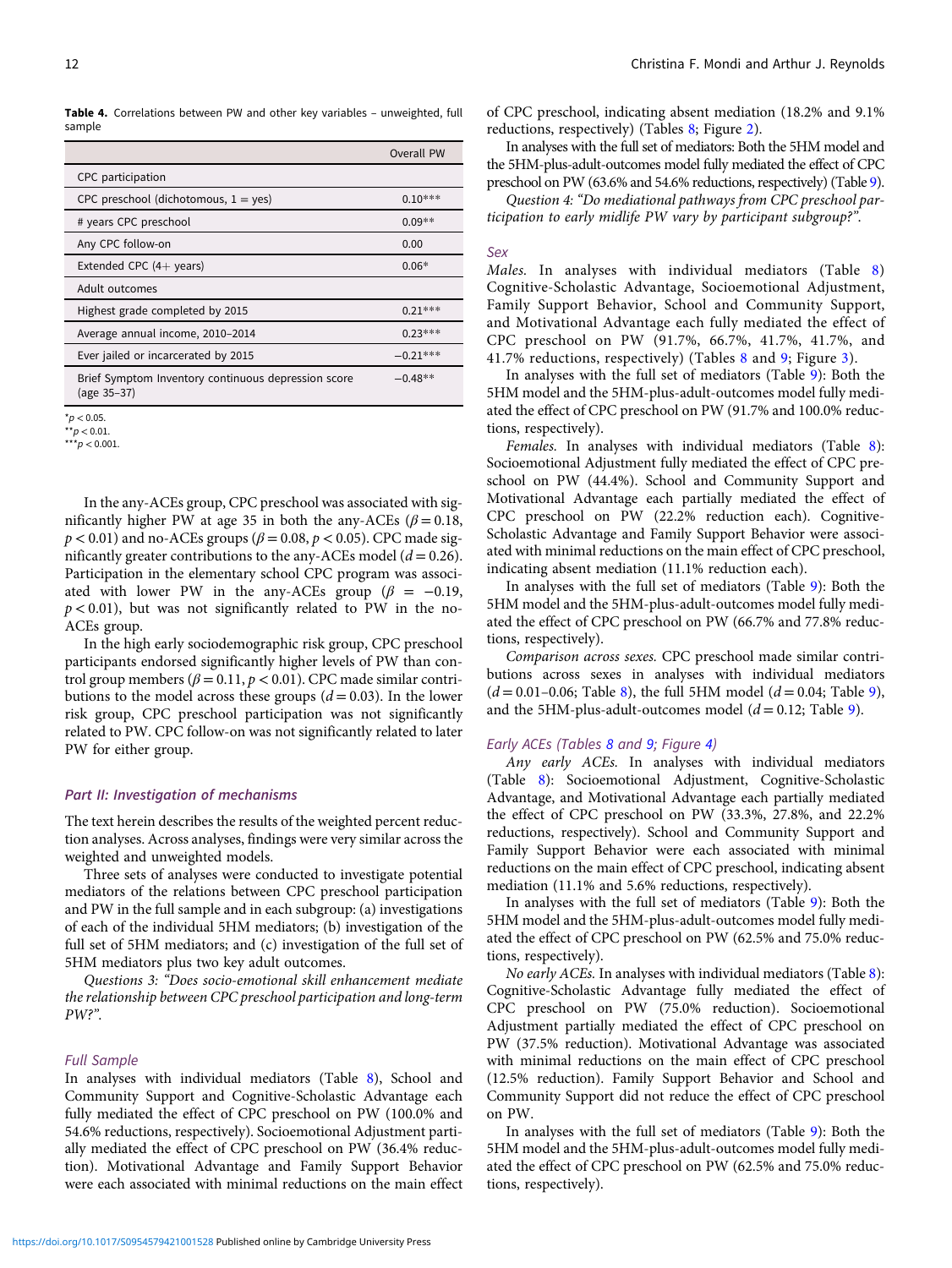<span id="page-12-0"></span>Table 5. Ryff scales of psychological well-being - descriptive statistics with and without IPW

|                                                                                       | Overall PW - Mean (SD) |                                       |  |  |  |  |  |  |
|---------------------------------------------------------------------------------------|------------------------|---------------------------------------|--|--|--|--|--|--|
| Full sample                                                                           |                        |                                       |  |  |  |  |  |  |
| Mean (SD) - Unweighted                                                                | 92.79 (10.97)          |                                       |  |  |  |  |  |  |
| Mean (SD) - IPW                                                                       | 92.44 (11.01)          |                                       |  |  |  |  |  |  |
| CPC versus comparison                                                                 |                        |                                       |  |  |  |  |  |  |
| CPC prek                                                                              |                        |                                       |  |  |  |  |  |  |
| Mean (SD) - Unweighted                                                                | 93.60 (10.45)          |                                       |  |  |  |  |  |  |
| Mean $(SD)$ - IPW                                                                     | 93.17 (10.67)          |                                       |  |  |  |  |  |  |
| Comparison group                                                                      |                        |                                       |  |  |  |  |  |  |
| Mean (SD) - Unweighted                                                                | 91.24 (11.76)          |                                       |  |  |  |  |  |  |
| Mean (SD) - IPW                                                                       | 91.14 (11.74)          |                                       |  |  |  |  |  |  |
| CPC versus comparison individual samples t-test (with IPW)                            |                        | $t = -3.31, df = 1418, p < 0.00$      |  |  |  |  |  |  |
| Overall PW - Mean (SD)                                                                |                        |                                       |  |  |  |  |  |  |
| By sex                                                                                |                        |                                       |  |  |  |  |  |  |
| Males                                                                                 |                        |                                       |  |  |  |  |  |  |
| Mean (SD) - Unweighted                                                                | 91.69 (11.29)          |                                       |  |  |  |  |  |  |
| Mean (SD) - IPW                                                                       | 91.25 (11.36)          |                                       |  |  |  |  |  |  |
| Females                                                                               |                        |                                       |  |  |  |  |  |  |
| Mean (SD) - Unweighted                                                                | 93.77 (10.58)          |                                       |  |  |  |  |  |  |
| Mean (SD) - IPW                                                                       | 93.58 (10.74)          |                                       |  |  |  |  |  |  |
| Males versus females individual samples t-test (with IPW)                             |                        | $t = 3.97$ , $df = 1418$ , $p < 0.00$ |  |  |  |  |  |  |
| By early ACE status                                                                   |                        |                                       |  |  |  |  |  |  |
| Any early ACEs                                                                        |                        |                                       |  |  |  |  |  |  |
| Mean (SD) - Unweighted                                                                | 90.63 (11.76)          |                                       |  |  |  |  |  |  |
| Mean (SD) - IPW                                                                       | 90.12 (12.01)          |                                       |  |  |  |  |  |  |
| By early ACE status (continued)                                                       | Overall PW - Mean (SD) |                                       |  |  |  |  |  |  |
| No early ACEs                                                                         |                        |                                       |  |  |  |  |  |  |
| Mean (SD) - Unweighted                                                                | 93.37 (10.68)          |                                       |  |  |  |  |  |  |
| Mean (SD) - IPW                                                                       | 93.05 (10.77)          |                                       |  |  |  |  |  |  |
| Any versus no early ACEs individual samples t-test (with IPW)                         |                        | $t = 4.06$ , $df = 1418$ , $p < 0.00$ |  |  |  |  |  |  |
| By early socioeconomic risk status                                                    |                        |                                       |  |  |  |  |  |  |
| 4+ early socioeconomic risk indicators                                                |                        |                                       |  |  |  |  |  |  |
| Mean (SD) - Unweighted                                                                | 92.13 (11.22)          |                                       |  |  |  |  |  |  |
| Mean $(SD)$ - IPW                                                                     | 91.72 (11.34)          |                                       |  |  |  |  |  |  |
| By early socioeconomic risk status (continued)                                        |                        |                                       |  |  |  |  |  |  |
| <4 early socioeconomic risk indicators                                                |                        |                                       |  |  |  |  |  |  |
| Mean (SD) - Unweighted                                                                | 94.57 (10.06)          |                                       |  |  |  |  |  |  |
| Mean $(SD)$ – IPW                                                                     | 94.33 (10.23)          |                                       |  |  |  |  |  |  |
| 4+ versus <4 early socioeconomic risk indicators individual samples t-test (with IPW) |                        | $t = 3.97$ , $df = 1418$ , $p < 0.00$ |  |  |  |  |  |  |

Comparison across ACE groups. In analyses with individual mediators (Table [8](#page-15-0)), CPC preschool made significantly greater contributions to the Cognitive-Scholastic Advantage  $(d = 0.25)$ , Family Support Behavior  $(d=0.23)$ , and School and Community Support models  $(d = 0.21)$  among participants with ACE histories. In the full 5HM and 5HM-plus-adult-outcomes

models, CPC preschool made similar contributions across ACE groups  $(d = 0.11$  and 0.15, respectively; Table [9](#page-16-0)).

# Early sociodemographic risk (Tables [8](#page-15-0) and [9;](#page-16-0) Figure [5](#page-18-0))

High early sociodemographic risk. In analyses with individual mediators (Table [8\)](#page-15-0): Cognitive-Scholastic Advantage and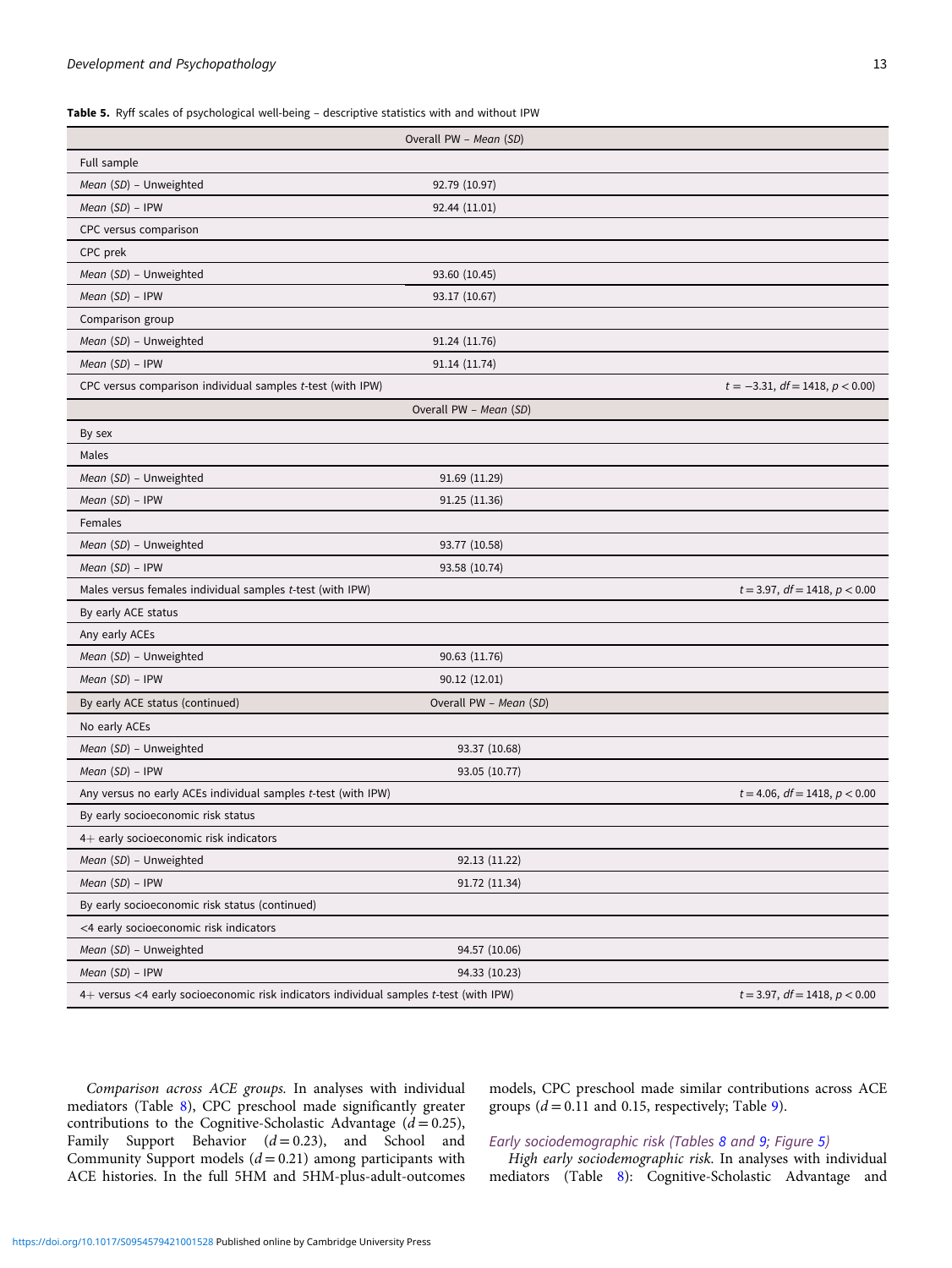<span id="page-13-0"></span>Table 6. Regressions predicting PW at age 35, with IPW correction – full sample

|                                       | <b>Total PW</b> |      |               |                |  |  |  |  |  |
|---------------------------------------|-----------------|------|---------------|----------------|--|--|--|--|--|
|                                       | B               | SE   | $\beta$       | 95% CI         |  |  |  |  |  |
| Males                                 | $-2.24***$      | 0.67 | $-0.10***$    | $-3.56, -0.92$ |  |  |  |  |  |
| <b>Black</b>                          | 0.46            | 1.31 | 0.01          | $-2.11, 3.02$  |  |  |  |  |  |
| Low birthweight                       | $-0.87$         | 1.03 | $-0.03$       | $-2.90, 1.15$  |  |  |  |  |  |
| % birth census tract in<br>poverty    | $-0.63$         | 0.70 | $-0.03$       | $-2.00, 0.74$  |  |  |  |  |  |
| CPC preschool                         | $2.42**$        | 0.78 | $0.11**$      | 0.90, 3.94     |  |  |  |  |  |
| CPC follow-on                         | $-0.95$         |      | $0.74 - 0.04$ | $-2.39, 0.50$  |  |  |  |  |  |
| ACEs ages 0-5                         | $-1.26*$        | 0.52 | $-0.07*$      | $-2.29, -0.23$ |  |  |  |  |  |
| Sociodemographic risk ages<br>$0 - 3$ | $-0.76***$      | 0.20 | $-0.11***$    | $-1.15, -0.36$ |  |  |  |  |  |

 $*p < 0.05$ .

\*\*\* $p < 0.001$ .

Socioemotional Adjustment fully mediated the effect of CPC preschool on PW (54.6% and 45.5% reductions, respectively). Family Support Behavior, Motivational Advantage, and School and Community Support were each associated with minimal reductions on the main effect of CPC preschool, indicating absent mediation (18.2%, 18.2%, and 9.1% reductions, respectively).

In analyses with the full set of mediators (Table [9](#page-16-0)): Both the 5HM model and the 5HM-plus-adult-outcomes model fully mediated the effect of CPC preschool on PW (63.6% and 81.8% reductions, respectively).

Low early sociodemographic risk. In analyses with individual mediators (Table [8\)](#page-15-0): Cognitive-Scholastic Advantage fully mediated the effect of CPC preschool on PW (50.0% reduction). Socioemotional Adjustment, Family Support Behavior, and School and Community Support were each associated with minimal reductions on the main effect of CPC preschool, indicating absent mediation (10.0% reductions each). Motivational Advantage did not reduce the effect of CPC preschool on PW.

In analyses with the full set of mediators (Table [9\)](#page-16-0): the 5HM model and 5HM-plus-adult-outcomes models both partially mediated the effect of CPC preschool on PW (40.0% reductions each).

Comparison across sociodemographic risk groups. CPC preschool made similar contributions across groups in analyses with individual mediators ( $d = 0.00-0.04$ ; Table [8](#page-15-0)), the full 5HM model  $(d=0.04;$  Table [9\)](#page-16-0) and the 5HM-plus-adult-outcomes model  $(d = 0.07;$  Table [9\)](#page-16-0).

#### **Discussion**

To our knowledge, this is the first study to evaluate the association between participation in a public ECE intervention and long-term PW. Overall findings linked CPC participation to higher PW in early midlife (relative to a comparison group), with some differences in mediational across subgroups. The findings related to each research question will now be discussed in depth.

# Part I: Investigation of linkages between early childhood education and PW

Question 1: "Is CPC program participation (beginning in preschool) associated with better PW into early midlife (relative to a matched comparison group)?"

The present study's findings supported the hypothesis that CPC participation would be linked to higher PW in adulthood. In the full sample, CPC preschool participants endorsed significantly higher PW at age 35–37 than comparison group members.

The CPC program was intentionally designed to promote children's overall well-being. Indeed, one of the program's original architects wrote that its aims were to "reach the child and parent early, develop language skills and self-confidence, and to demonstrate that these children, if given a chance, can meet successfully all the demands of today's technological, urban society" (Sullivan, [1971\)](#page-24-0). These aims align closely with Ryff and Keyes' ([1995\)](#page-24-0) definition of PW as a multidimensional construct which broadly "includes positive evaluations of oneself and one's past life ... a sense of continued growth and development as a person...the belief that one's life is purposeful and meaningful . . . the capacity to manage effectively one's life and surrounding world ... and a sense of self-determination" (p. 720).

The latter definition of PW broadly describes individuals' schemas about themselves and the world around them – as developed over time in the context of past experiences, personal and cultural values (Stein, [1995\)](#page-24-0). Early childhood has been identified as a critical period for schema development, particularly schemas regarding the self (Cicchetti, [1991;](#page-22-0) Harter, [1998\)](#page-23-0). Related work has also shown that both schemas and PW (as measured by the RSPWB and similar measures) are relatively stable over time (Springer et al., [2011](#page-24-0)). These findings, coupled with the present study's results, highlight the importance of promoting PW starting early in life.

The CPC program likely contributed to the latter goal by providing participants with stable, nurturing early learning environments, and by initiating positive developmental cascades. CPC participants were immersed in nurturing environments which aimed to promote not only academic learning, but holistic development (Sullivan, [1971](#page-24-0)). The CPC program also included a strong parent involvement component, which aimed to increase family members' engagement in the educational process both at school and at home. These combined experiences surely sent strong positive messages to participants about their value as individuals, their ability to overcome challenges, and their potential to succeed. CPC participation has also been shown to initiate positive developmental cascades over time (e.g., increased academic achievement and admission to magnet schools), which likely contribute to long-term PW (e.g., Reynolds et al., [2007](#page-24-0); Reynolds & Ou, [2011](#page-24-0)). These and other potential mechanisms linking CPC program participation to later PW will be discussed in more depth under Question 4.

Question 2: "Does the relationship between CPC program participation and early midlife PW differ for key subgroups (based on sex, early ACE history, and early family sociodemographic risk)?"

#### Sex

The hypothesis that CPC intervention would be associated with greater PW for males than females was not supported. Regression analyses controlling for salient demographic factors indicated that CPC preschool was associated with higher PW at age 35–37 for both sexes; however, its contributions to the model were similar across sexes. CPC follow-on intervention was not significantly related to PW for either sex. Overall, these results suggest that CPC preschool is associated with psychological benefits for both males and females. This heartening finding stands in contrast to previous research which found greater benefits of CPC participation for males in other domains (e.g., educational attainment; Ou & Reynolds, [2010](#page-23-0); Reynolds et al., [2011\)](#page-24-0). The discussion of

 $p < 0.01$ .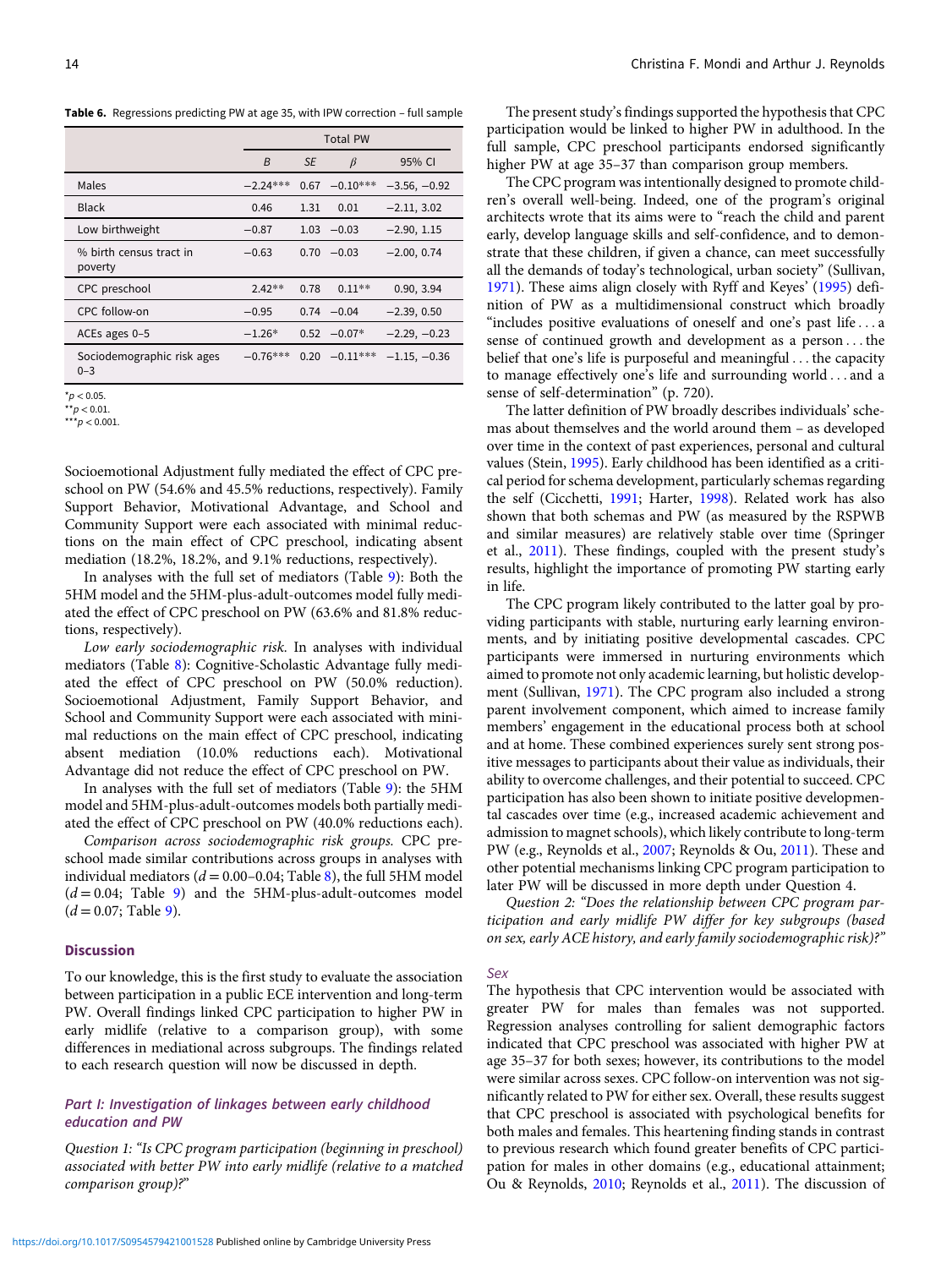<span id="page-14-0"></span>Table 7. Regressions predicting age 35 PW, with IPW correction – by sex, early ACEs, and early socioeconomic risk

|                                 |                          |                          | Males                                  |                          | Females                  |                          |                                        |                |                          |
|---------------------------------|--------------------------|--------------------------|----------------------------------------|--------------------------|--------------------------|--------------------------|----------------------------------------|----------------|--------------------------|
|                                 | B                        | <b>SE</b>                | $\beta$                                | 95% CI                   | B                        | <b>SE</b>                | $\beta$                                | 95% CI         | Cohen's d                |
| Males                           |                          | $\overline{\phantom{a}}$ | $\overline{\phantom{a}}$               |                          | $\overline{a}$           | $\overline{\phantom{0}}$ | $\overline{\phantom{a}}$               |                | $\overline{\phantom{a}}$ |
| <b>Black</b>                    | 1.45                     | 1.61                     | 0.04                                   | $-2.34, 5.25$            | $-0.85$                  | 1.61                     | $-0.02$                                | $-4.40, 2.70$  | 0.21                     |
| Low birthweight                 | $-0.71$                  | 1.37                     | $-0.02$                                | $-3.92, 2.51$            | $-1.07$                  | 1.18                     | $-0.03$                                | $-3.67, 1.53$  | 0.03                     |
| % birth census tract in poverty | $-1.09$                  | 0.89                     | $-0.05$                                | $-3.19, 1.00$            | $-0.14$                  | 0.83                     | $-0.01$                                | $-1.96, 1.69$  | 0.09                     |
| CPC preschool                   | $2.69*$                  | 0.97                     | $0.12*$                                | 0.42, 4.96               | $2.09*$                  | 0.95                     | $0.09*$                                | 0.01, 4.17     | 0.05                     |
| CPC follow-on                   | $-0.82$                  | 0.93                     | $-0.04$                                | $-3.00, 1.37$            | $-1.06$                  | 0.88                     | $-0.05$                                | $-3.00, 0.88$  | 0.02                     |
| ACEs ages 0-5                   | $-1.12$                  | $-0.08$                  | $-0.08$                                | $-2.58, 0.21$            | $-1.41$                  | 0.72                     | $-0.07$                                | $-3.00, 0.17$  | 0.03                     |
| Sociodemographic risk ages 0-3  | $-0.65*$                 | 0.26                     | $-0.10*$                               | $-1.26, -0.04$           | $-0.87***$               | 0.24                     | $-0.14***$                             | $-1.41, -0.34$ | 0.02                     |
|                                 | Any age 0-5 ACEs         |                          |                                        |                          |                          | No age 0-5 ACEs          |                                        |                |                          |
|                                 | B                        | <b>SE</b>                | $\beta$                                | 95% CI                   | B                        | <b>SE</b>                | B                                      | 95% CI         | Cohen's d                |
| Males                           | $-2.33$                  | 1.37                     | $-0.10$                                | $-5.01, 0.36$            | $-2.26***$               | 0.64                     | $-0.11***$                             | $-3.71, -0.81$ | 0.00                     |
| <b>Black</b>                    | 3.56                     | 3.21                     | 0.06                                   | $-2.76, 9.88$            | 0.13                     | 1.20                     | 0.00                                   |                | 0.31                     |
| Low birthweight                 | 0.68                     | 1.95                     | 0.02                                   | $-3.15, 4.51$            | $-1.28$                  | 1.00                     | $-0.04$                                | $-3.54, 1.00$  | 0.18                     |
| % birth census tract in poverty | $-0.74$                  | 1.45                     | $-0.03$                                | $-3.59, 2.10$            | $-0.57$                  | 0.67                     | $-0.03$                                | $-2.06, 0.94$  | 0.02                     |
| CPC preschool                   | $4.64**$                 | 1.56                     | $0.18**$                               | 1.58, 7.70               | $1.74*$                  | 0.74                     | $0.08*$                                | 0.05, 3.43     | 0.26                     |
| CPC follow-on                   | $-4.63**$                | 1.48                     | $-0.19**$                              | $-7.54, -1.71$           | 0.06                     | 0.70                     | 0.00                                   | $-1.53, 1.66$  | 0.43                     |
| ACEs ages 0-5                   | $\overline{\phantom{a}}$ | $\overline{\phantom{a}}$ | $\overline{\phantom{a}}$               | $\overline{a}$           | $\overline{\phantom{a}}$ | $-$                      | $\overline{\phantom{a}}$               |                | $-$                      |
| Sociodemographic risk ages 0-3  | $-1.01*$                 | 0.42                     | $-0.14*$                               | $-1.84, -0.19$           | $-0.66**$                | 0.19                     | $-0.10**$                              | $-1.10, -0.22$ | 0.03                     |
|                                 |                          |                          | 4+ early socioeconomic risk indicators |                          |                          |                          | <4 early socioeconomic risk indicators |                |                          |
|                                 | $\boldsymbol{B}$         | <b>SE</b>                | $\beta$                                | 95% CI                   | B                        | <b>SE</b>                | $\beta$                                | 95% CI         | Cohen's d                |
| Males                           | $-2.19**$                | 0.71                     | $-0.10**$                              | $-3.80, -0.59$           | $-2.28*$                 | 1.04                     | $-0.11*$                               | $-4.61, 0.05$  | 0.01                     |
| <b>Black</b>                    | 0.13                     | 1.46                     | 0.00                                   | $-3.21, 3.46$            | 0.67                     | 1.75                     | 0.02                                   | $-3.27, 4.61$  | 0.07                     |
| Low birthweight                 | $-1.20$                  | 1.00                     | $-0.04$                                | $-3.49, 1.09$            | 1.34                     | 2.09                     | 0.03                                   | $-3.35, 6.03$  | 0.23                     |
| % birth census tract in poverty | $-0.71$                  | 0.72                     | $-0.03$                                | $-2.35, 0.93$            | $-1.07$                  | 1.11                     | $-0.05$                                | $-3.56, 1.42$  | 0.03                     |
| CPC preschool                   | $2.52**$                 | 0.80                     | $0.11**$                               | 0.69, 4.34               | 2.14                     | 1.26                     | 0.10                                   | $-0.70, 4.97$  | 0.03                     |
| CPC follow-on                   | $-1.35$                  | 0.76                     | $-0.06$                                | $-3.08, 0.38$            | 0.31                     | 1.21                     | 0.02                                   | $-2.40, 3.03$  | 0.15                     |
| ACEs ages 0-5                   | $-1.30*$                 | 0.56                     | $-0.07*$                               | $-2.58, -0.03$           | $-1.24$                  | 0.78                     | $-0.08$                                | 2.99, 0.51     | 0.01                     |
| Sociodemographic risk ages 0-3  |                          |                          | $\overline{\phantom{a}}$               | $\overline{\phantom{0}}$ | $\overline{\phantom{a}}$ | $\overline{\phantom{a}}$ |                                        |                |                          |

 $*_{p}$  < 0.05.

 $\dot{r}$   $\star$   $p$  < 0.01.

\*\*\* $p < 0.001$ .

Question 4 below will outline possible differences in the mechanisms that link CPC preschool to PW in males versus females.

#### Early ACEs

The hypothesis that CPC intervention would be associated with greater PW for individuals with early ACE histories (ages 0 to 5 years) was partially supported. Any CPC preschool participation was associated with higher PW in adulthood for both the any-ACE and no-ACE groups, with stronger effects in the any-ACE group. However, CPC follow-on participation was associated with lower PW for any-ACE participants only.

Taken together, these findings paint a complicated picture of the effects of early intervention on the PW of children with histories of early ACEs. On one hand, these findings highlight preschool as a critical intervention period for young children, especially those who have experienced maltreatment and other ACEs. In the present sample, ACE-affected children – many of whom had experienced significant instability and home and/or had limited access to early learning opportunities before prekindergarten – clearly benefitted from the stable, nurturing environment of the CPC preschool program. As previously noted, CPC preschool has also been shown to prevent additional maltreatment during the elementary school period, which undoubtedly impacted this group's development (Mersky et al., [2011](#page-23-0)).

The linkage between CPC follow-on and lower PW in the any-ACE group is surprising and merits additional investigation. Future studies should carefully investigate the issue of dosage, including granular comparison of the baseline and attrition characteristics of different dosage groups. Such research may help to inform intervention tailoring, to ensure that the socioemotional gains that children make during preschool are sustained over the long-term. To this end, it would also be valuable to closely examine and compare the socioemotional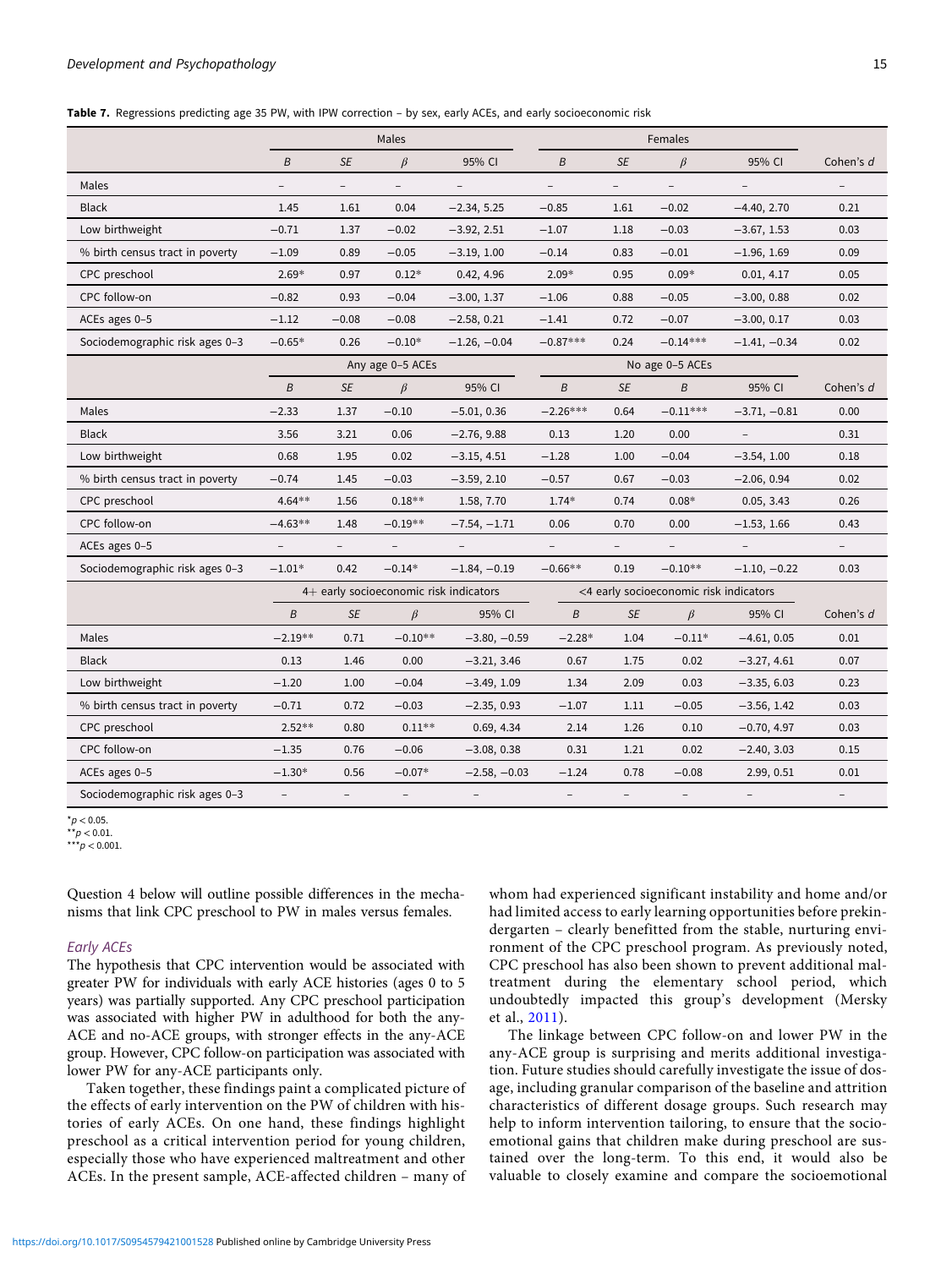|         |                         | Full sample                            |                             |                             |                         |                                        |                             |                             |                             |  |  |  |
|---------|-------------------------|----------------------------------------|-----------------------------|-----------------------------|-------------------------|----------------------------------------|-----------------------------|-----------------------------|-----------------------------|--|--|--|
| Model   |                         | B for any CPC prek                     |                             | SE for any CPC prek         |                         | $\beta$ for any CPC prek               |                             | % reduction from Model 1    |                             |  |  |  |
| Model 1 |                         | $2.42***$                              |                             | 0.78                        |                         | $0.11***$                              |                             | $\overline{\phantom{0}}$    |                             |  |  |  |
| Model 2 |                         | $1.51*$                                |                             | 0.68                        |                         | $0.07*$                                |                             | 36.4%                       |                             |  |  |  |
| Model 3 |                         | 1.05                                   |                             | 0.68                        |                         | 0.05                                   |                             | 54.6%                       |                             |  |  |  |
| Model 4 |                         | $2.22**$                               |                             | 0.69                        |                         | $0.10**$                               |                             | 9.1%                        |                             |  |  |  |
| Model 5 |                         | 2.18                                   |                             | 0.70                        |                         | $-0.05$                                |                             | 100.0%                      |                             |  |  |  |
| Model 6 |                         | $2.07**$                               |                             | 0.68                        |                         | $0.09**$                               |                             | 18.2%                       |                             |  |  |  |
|         |                         |                                        | Males                       |                             |                         |                                        | Females                     |                             |                             |  |  |  |
| Model   | B for any<br>CPC prek   | SE for any<br>CPC prek                 | $\beta$ for any<br>CPC prek | % reduction from<br>Model 1 | B for any<br>CPC prek   | SE for any<br>CPC prek                 | $\beta$ for any<br>CPC prek | % reduction from<br>Model 1 | Cohen's<br>$\boldsymbol{d}$ |  |  |  |
| Model 1 | $2.69*$                 | 0.97                                   | $0.12*$                     | $\overline{\phantom{a}}$    | $2.09*$                 | 0.95                                   | $0.09*$                     | $\overline{\phantom{a}}$    | 0.05                        |  |  |  |
| Model 2 | 0.89                    | 0.95                                   | 0.04                        | 66.7                        | 1.13                    | 0.94                                   | 0.05                        | 44.4                        | 0.02                        |  |  |  |
| Model 3 | 0.14                    | 0.97                                   | 0.01                        | 91.7                        | 0.77                    | 0.94                                   | 0.08                        | 11.1                        | 0.06                        |  |  |  |
| Model 4 | 1.65                    | 0.97                                   | 0.07                        | 41.7                        | 1.74                    | 0.95                                   | 0.08                        | 11.1                        | 0.01                        |  |  |  |
| Model 5 | 1.58                    | 0.98                                   | 0.07                        | 41.7                        | 1.67                    | 0.97                                   | 0.07                        | 22.2                        | 0.01                        |  |  |  |
| Model 6 | 1.51                    | 0.96                                   | 0.07                        | 41.7                        | 1.57                    | 0.94                                   | 0.07                        | 22.2                        | 0.01                        |  |  |  |
|         |                         |                                        | Any early ACEs              |                             |                         |                                        | No early ACEs               |                             |                             |  |  |  |
| Model   | B for any<br>CPC prek   | SE for any<br>CPC prek                 | $\beta$ for any<br>CPC prek | % reduction from<br>Model 1 | B for any<br>CPC prek   | SE for any<br>CPC prek                 | $\beta$ for any<br>CPC prek | % reduction from<br>Model 1 | Cohen's<br>d                |  |  |  |
| Model 1 | $4.64**$                | 1.56                                   | $0.18**$                    | $\overline{a}$              | $1.74*$                 | 0.74                                   | $0.08*$                     | $\overline{a}$              | 0.26                        |  |  |  |
| Model 2 | 3.04                    | 1.76                                   | 0.12                        | 33.3                        | 1.03                    | 0.85                                   | 0.05                        | 37.5                        | 0.18                        |  |  |  |
| Model 3 | 3.23                    | 1.79                                   | 0.13                        | 27.8                        | 0.51                    | 0.86                                   | 0.02                        | 75.0                        | 0.25                        |  |  |  |
| Model 4 | $4.26*$                 | 1.75                                   | $0.17*$                     | 5.6                         | $1.71*$                 | 0.86                                   | $0.08*$                     | $\overline{\phantom{a}}$    | 0.23                        |  |  |  |
| Model 5 | $4.03*$                 | 1.78                                   | $0.16*$                     | 11.1                        | 1.68                    | 0.87                                   | 0.08                        | $\overline{\phantom{a}}$    | 0.21                        |  |  |  |
| Model 6 | $3.45*$                 | 1.75                                   | $0.14*$                     | 22.2                        | 1.56                    | 0.85                                   | 0.07                        | 12.5                        | 0.17                        |  |  |  |
|         |                         | 4+ early socioeconomic risk indicators |                             |                             |                         | <4 early socioeconomic risk indicators |                             |                             |                             |  |  |  |
| Model   | $B$ for any<br>CPC prek | SE for any<br>CPC prek                 | $\beta$ for any<br>CPC prek | % reduction from<br>Model 1 | $B$ for any<br>CPC prek | SE for any<br>CPC prek                 | $\beta$ for any<br>CPC prek | % reduction from<br>Model 1 | Cohen's<br>d                |  |  |  |
| Model 1 | $2.52**$                | 0.80                                   | $0.11**$                    |                             | 2.14                    | 1.26                                   | 0.10                        |                             | 0.03                        |  |  |  |
| Model 2 | 1.45                    | 0.91                                   | 0.06                        | 45.5                        | 1.91                    | 1.46                                   | 0.09                        | 10.0                        | 0.04                        |  |  |  |
| Model 3 | 1.07                    | 0.92                                   | 0.05                        | 54.6                        | 1.05                    | 1.47                                   | 0.05                        | 50.0                        | 0.00                        |  |  |  |
| Model 4 | $2.12*$                 | 0.92                                   | $0.09*$                     | 18.2                        | 1.98                    | 1.44                                   | 0.09                        | 10.0                        | 0.01                        |  |  |  |
| Model 5 | $2.29*$                 | 0.94                                   | $0.10*$                     | 9.1                         | 1.90                    | 1.45                                   | 0.09                        | 10.0                        | 0.04                        |  |  |  |
| Model 6 | $2.14*$                 | 0.92                                   | $0.09*$                     | 18.2                        | 2.05                    | 1.42                                   | 0.10                        | ÷                           | 0.01                        |  |  |  |

<span id="page-15-0"></span>Table 8. Predicting overall PW – with demographic covariates and individual sets of 5HM mediators; with IPW correction

Note. Model 1 contains Block 1 only (Covariates: Males, Black, low birthweight, birth tract neighborhood poverty, any CPC prek, any CPC follow-on, age 0–5 ACEs, and age 0–3 sociodemographic risk). In Model 2, Block 2 = 5HM Socioemotional Adjustment (Covariates: teacher-rated socioemotional functioning (grades 1–3), frustration tolerance (grades 6–7), task orientation (grades 6–7), any juvenile arrest.) In Model 3, Block 2 = 5HM Cognitive-Scholastic Advantage. (Covariates: Kindergarten readiness score, retained or placed in special education (grades 1-8), 3rd grade reading score, 8th grade reading score.) In Model 4, Block 2 = 5HM Family Support Behavior. (Covariates: child maltreatment (ages 4-17), parent expectations of educational attainment, teacher-rated parent involvement (average of grades 1-3).) In Model 5, Block 2 = 5HM School and Community Support. (Covariates: = magnet school attendance (grades 4-8), moved schools (grades 4–8).) In Model 6, Block 2 = 5HM Motivational Advantage. (Covariates: commitment, expectations for educational attainment. Adult outcomes: Number of felony arrests by age 26, highest grade completed by age 27.)

 $*p < 0.05$ .

 $*p < 0.01$ 

\*\*\* $p < 0.001$ .

learning trajectories of children with and without ACEs. For example, past work has shown that young children with ACE histories may be more likely to experience behavioral control problems and conflict in ECE settings than children without ACE histories (Lipscomb et al., [2021\)](#page-23-0). These difficulties, if unaddressed, could have negative effects on children's learning, relationships, and psychological well-being over time.

#### Early sociodemographic risk

The hypothesis that CPC intervention would be associated with greater PW for individuals with higher levels of early sociodemographic risk (ages zero to three) was partially supported. In the high early sociodemographic risk group, CPC preschool was associated with significantly higher PW; however, CPC follow-on was not significantly related to PW. Meanwhile, neither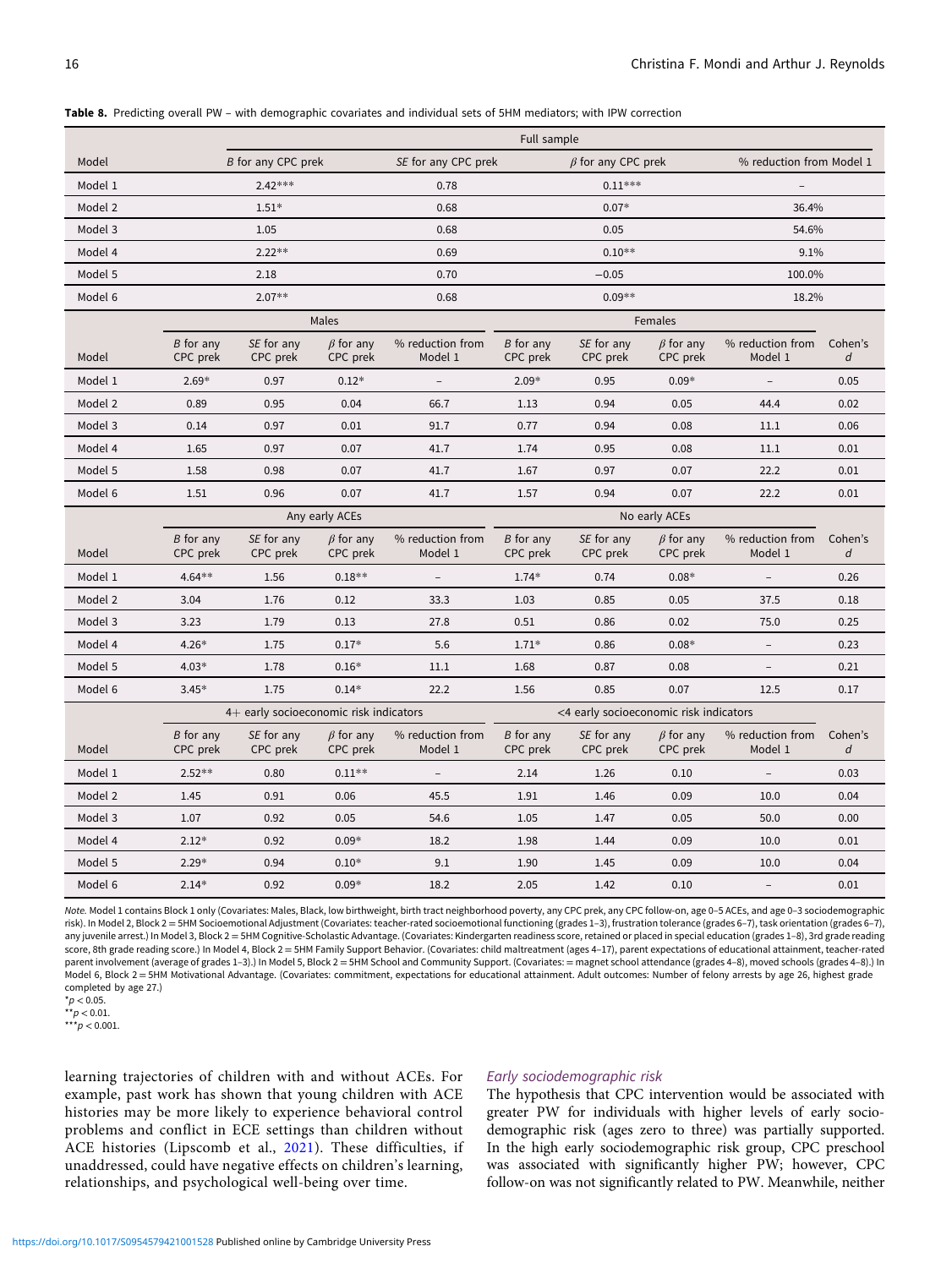<span id="page-16-0"></span>

|  |  |  |  | Table 9. Predicting overall PW - with demographic covariates, 5HM, and adult outcomes; with IPW correction |
|--|--|--|--|------------------------------------------------------------------------------------------------------------|
|--|--|--|--|------------------------------------------------------------------------------------------------------------|

|                                                          |            | Full sample |             |                          |            |            | Males       |                          | Females    |            |             |                          |         |
|----------------------------------------------------------|------------|-------------|-------------|--------------------------|------------|------------|-------------|--------------------------|------------|------------|-------------|--------------------------|---------|
|                                                          | B for      | SE for      | $\beta$ for |                          | B for      | SE for     | $\beta$ for |                          | B for      | SE for     | $\beta$ for |                          |         |
|                                                          | any        | any         | any         | % reduc-                 | any        | any        | any         | % reduc-                 | any        | any        | any         | % reduc-                 |         |
|                                                          | <b>CPC</b> | <b>CPC</b>  | <b>CPC</b>  | tion from                | <b>CPC</b> | <b>CPC</b> | <b>CPC</b>  | tion from                | <b>CPC</b> | <b>CPC</b> | <b>CPC</b>  | tion from                | Cohen's |
| Model                                                    | prek       | prek        | prek        | Model 1                  | prek       | prek       | prek        | Model 1                  | prek       | prek       | prek        | Model 1                  | d       |
| Model 1<br>(Block 1 only)                                | $2.42***$  | 0.78        | $0.11***$   | $\overline{\phantom{a}}$ | $2.69*$    | 0.97       | $0.12*$     | $\overline{\phantom{a}}$ | $2.09*$    | 0.95       | $0.09*$     | $\overline{\phantom{0}}$ | 0.05    |
| Model 2<br>(Blocks 2-6: 5HM)                             | 1.05       | 0.78        | 0.05        | 54.6                     | 0.30       | 0.97       | 0.01        | 91.7                     | 0.71       | 0.94       | 0.03        | 66.7                     | 0.04    |
| Model 3 (Blocks 2-6:<br>5HM; Block 7: Adult<br>outcomes) | 0.85       | 0.77        | 0.04        | 63.6                     | $-0.90$    | 1.02       | $-0.04$     | 100.0                    | 0.43       | 0.97       | 0.02        | 77.8                     | 0.12    |

|                                                       | Any early ACEs        |                        |                             |                             | No early ACEs         |                        |                             |                             |              |
|-------------------------------------------------------|-----------------------|------------------------|-----------------------------|-----------------------------|-----------------------|------------------------|-----------------------------|-----------------------------|--------------|
| Model                                                 | B for any<br>CPC prek | SE for any<br>CPC prek | $\beta$ for any<br>CPC prek | % reduction<br>from Model 1 | B for any<br>CPC prek | SE for any<br>CPC prek | $\beta$ for any<br>CPC prek | % reduction<br>from Model 1 | Cohen's<br>d |
| Model 1 (Block 1 only)                                | $4.64**$              | 1.56                   | $0.18**$                    | $\overline{\phantom{m}}$    | $1.74*$               | 0.74                   | $0.08*$                     | $\qquad \qquad -$           | 0.26         |
| Model 2 (Blocks 2-6: 5HM)                             | 1.87                  | 1.78                   | 0.07                        | 61.1                        | 0.70                  | 0.86                   | 0.03                        | 62.5                        | 0.11         |
| Model 3 (Blocks 2-6: 5HM;<br>Block 7: Adult outcomes) | 2.01                  | 1.78                   | 0.08                        | 55.6                        | 0.40                  | 0.86                   | 0.02                        | 75.0                        | 0.15         |

|                                                       | 4+ early socioeconomic risk indicators |                        |                             |                             | <4 early socioeconomic risk indicators |                        |                             |                             |              |
|-------------------------------------------------------|----------------------------------------|------------------------|-----------------------------|-----------------------------|----------------------------------------|------------------------|-----------------------------|-----------------------------|--------------|
| Model                                                 | B for any<br>CPC prek                  | SE for any<br>CPC prek | $\beta$ for any<br>CPC prek | % reduction<br>from Model 1 | B for any<br>CPC prek                  | SE for any<br>CPC prek | $\beta$ for any<br>CPC prek | % reduction<br>from Model 1 | Cohen's<br>d |
| Model 1 (Block 1 only)                                | $2.52**$                               | 0.80                   | $0.11**$                    | $\qquad \qquad -$           | 2.14                                   | 1.26                   | 0.10                        | $\overline{\phantom{a}}$    | 0.03         |
| Model 2 (Blocks 2-6: 5HM)                             | 0.83                                   | 0.93                   | 0.04                        | 63.6                        | 1.24                                   | 1.48                   | 0.06                        | 40.0                        | 0.04         |
| Model 3 (Blocks 2–6: 5HM;<br>Block 7: Adult outcomes) | 0.55                                   | 0.92                   | 0.02                        | 81.8                        | 1.28                                   | 1.46                   | 0.06                        | 40.0                        | 0.07         |

Note. Model 1 contains Block 1 only (covariates: Males, Black, low birthweight, birth tract neighborhood poverty, any CPC prek, any CPC follow-on, age 0–5 ACEs, and age 0–3 sociodemographic risk). Model 2 contains each 5HM component: Socioemotional Adjustment (covariates: teacher-rated socioemotional functioning (grades 1–3), frustration tolerance (grades 6–7), task orientation (grades 6–7), any juvenile arrest), Cognitive-Scholastic Advantage (covariates: Kindergarten readiness score, retained or placed in special education (grades 1–8), 3rd grade reading score, 8th grade reading score), Family Support Behavior (covariates: child maltreatment (ages 4–17), parent expectations of educational attainment, teacher-rated parent involvement (average of grades 1–3)), School and Community Support (covariates: = magnet school attendance (grades 4–8), moved schools (grades 4–8)) and Motivational Advantage (covariates: commitment, expectations for educational attainment. Model 7 includes adult outcomes (covariates: number of felony arrests by age 26, highest grade completed by age 27).  $*p < 0.05$ 

 $* p < 0.01$ 

\*\*\* $p < 0.001$ .

CPC preschool nor follow-on was associated with PW in the lower risk group.

Taken together, these results indicate that, in a sample of children who all attended low-income school districts, early intervention exerted the greatest impacts on long-term PW for those who entered school with the highest cumulative sociodemographic risk. These findings are consistent with past research indicating that children from the most disadvantaged backgrounds tend to exhibit the greatest gains following early intervention (Arteaga et al., [2014;](#page-22-0) Currie, [2001;](#page-22-0) Ou & Reynolds, [2010;](#page-23-0) Reynolds et al., [2011\)](#page-24-0). For children with high levels of sociodemographic risk, the CPC preschool program's nurturing, stable environment, attention to holistic child development, and emphasis on parent and family involvement all likely laid the foundations for long-term psychological well-being.

# Part II: Investigation of mechanisms

# Question 3: "Does socio-emotional skill enhancement mediate the relationship between CPC participation and long-term PW?"

Question 3 focused on the connection between CPC participation and later PW. A priori hypotheses posited that Socioemotional Adjustment would mediate the relationship between CPC participation and PW. It was also posited that other 5HM mediators – Cognitive-Scholastic Advantage, Family Support Behavior, School and Community Support, and Motivational Advantage – would also mediate the latter relationship, but to a lesser degree than Socioemotional Adjustment (Figure [1](#page-4-0)).

The hypotheses above were partially supported in individual mediator models controlling for sociodemographic factors with the full sample (Figure [2\)](#page-17-0). Socioemotional Adjustment mediators significantly reduced the effect of CPC preschool on PW in the full sample (36.4%); however, School and Community Support mediators were associated with the greatest main effect reductions (100.0%). This was followed by Cognitive-Scholastic Advantage (54.6%) and Socioemotional Adjustment (36.4%). Motivational Advantage and Family Support Behavior were associated with minimal reductions (18.2% and 9.1%, respectively). The full 5HM model reduced the effect of CPC on PW by 63.6%; the 5HM model plus adult outcomes (educational attainment and felony arrest) reduced the effect by 54.6%.

Broadly, these results suggest that CPC participation may have impacted long-term PW by initiating positive developmental cascades – particularly in the academic domain (as measured by School and Community Support). CPC participation increased children's access to stable, nurturing educational environments in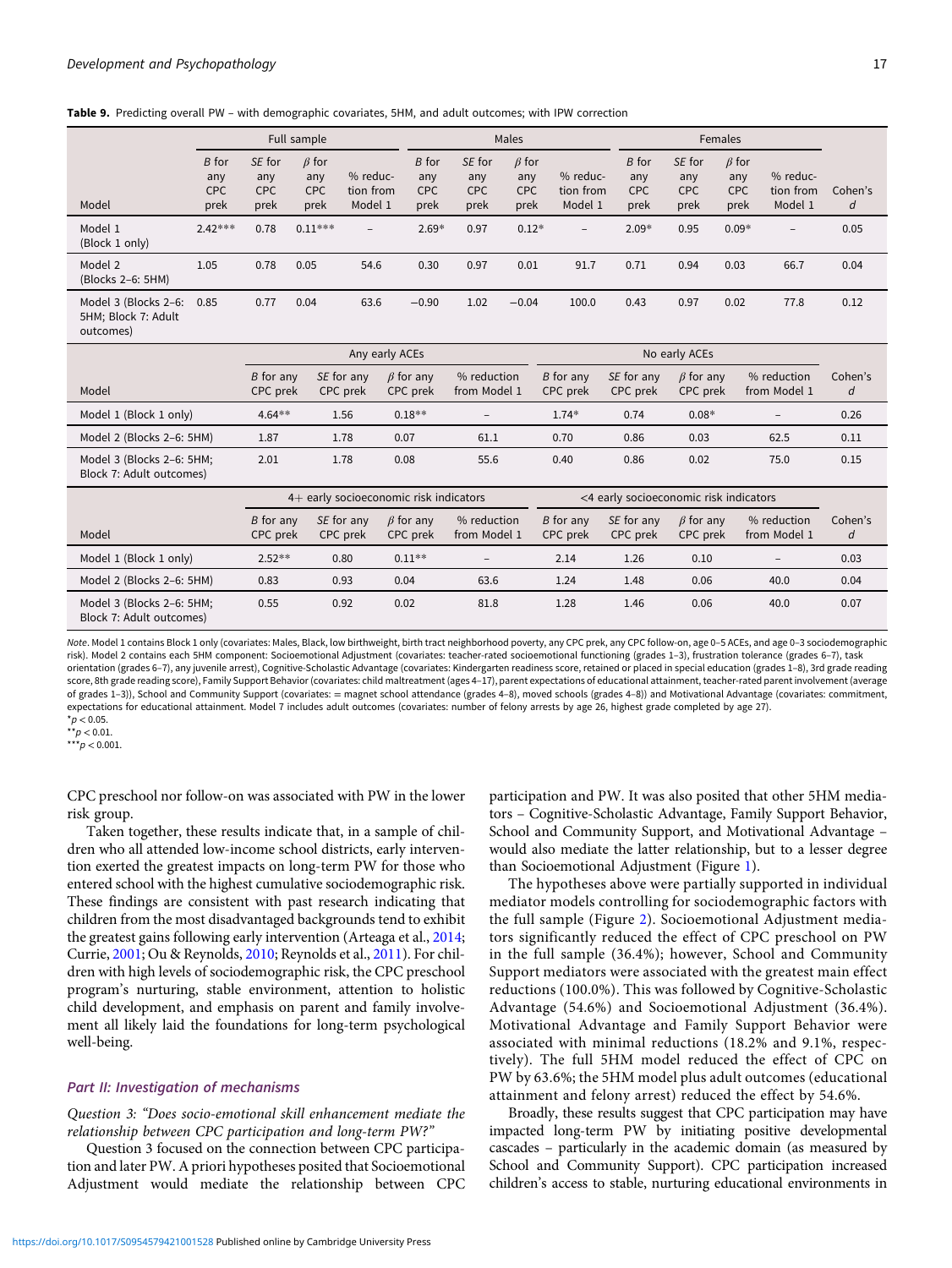<span id="page-17-0"></span>

Figure 2. 5HM mediators - Percent reductions for the effect of CPC preschool on overall PW - Full sample.



Figure 3. 5HM mediators - Percent reductions for the effect of CPC preschool on overall PW- By sex.

early childhood and beyond (e.g., by facilitating attendance at magnet middle schools), which in turn likely had impacts on many of the other 5HM mediators (e.g., academic achievement, as measured by Cognitive-Scholastic Advantage; emotional and behavioral functioning in the classroom, as measured by Socioemotional Adjustment). The complex interplay between School and Community Support and other 5HM mediators may partially account for its influence in the full sample. Question 4 below provides further insight into the relative contributions of each 5HM mediator for different subgroups.

Question 4: "Do mediational pathways from CPC program to early midlife PW vary by participant subgroup?"

# By sex (Figure 3)

The hypothesis that Socioemotional Adjustment would more strongly mediate the relations between CPC participation and long-term PW for males was partially supported in sex-split models. Among females, Socioemotional Adjustment was the individual 5HM mediator associated with the greatest percent reductions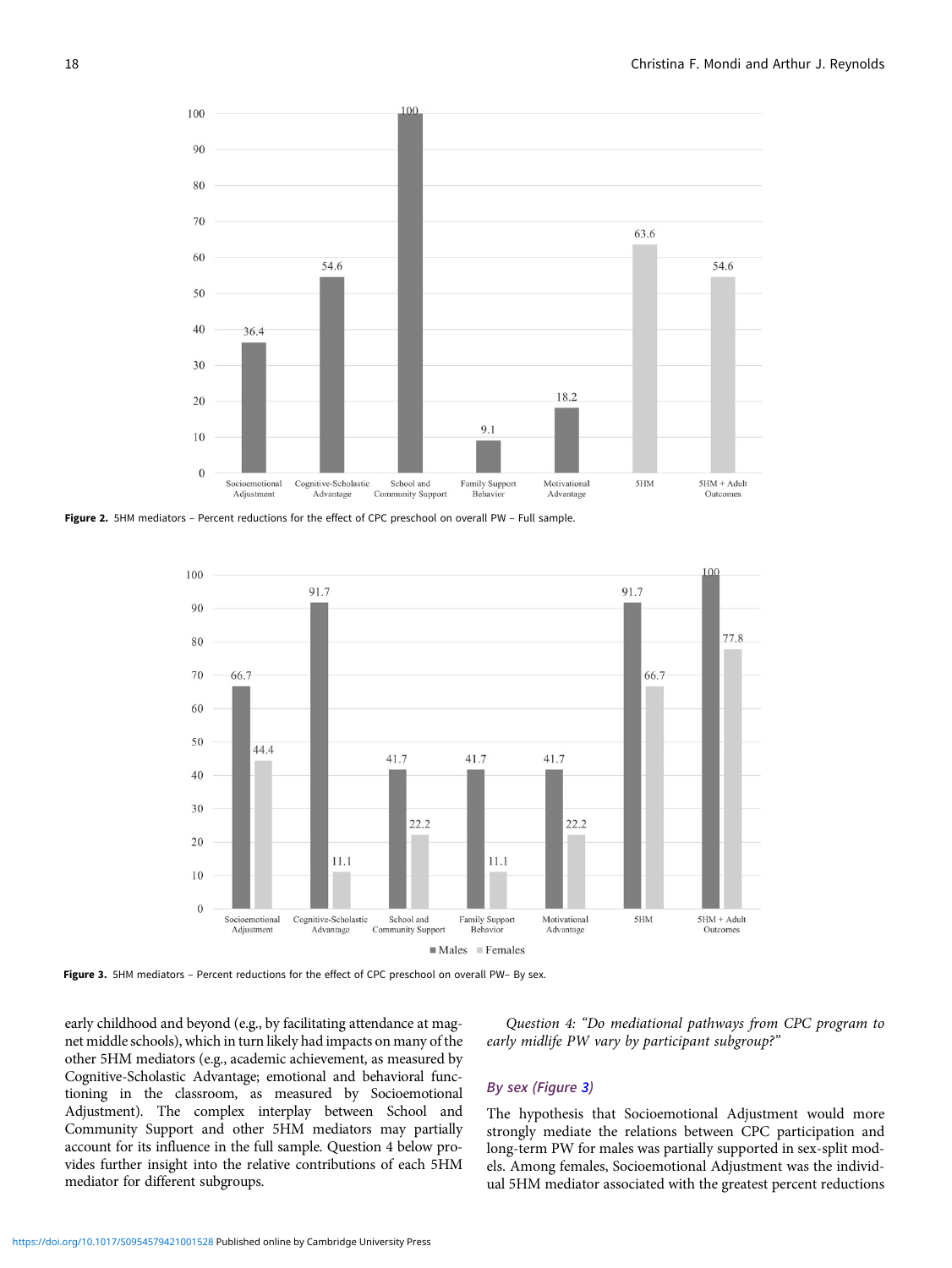<span id="page-18-0"></span>

Figure 4. 5HM mediators – Percent reductions for the effect of CPC preschool on overall PW – By early ACE status.



Figure 5. 5HM mediators - Percent reductions for the effect of CPC preschool on overall PW - By early sociodemographic risk.

in the effect of CPC preschool on PW. Among males, other 5HM mediators were associated with the greatest percent reductions in the effect of CPC preschool on PW; however, the percent reduction associated with Socioemotional Adjustment was greater among males than females. These findings paint a complicated picture of the various contributions to PW across the sexes in this sample.

More specifically, among females, Socioemotional Adjustment mediators were associated with the greatest reductions in the effect of CPC preschool on PW (44.4%), followed by School and Community Support and Motivational Advantage (both 22.2%). Cognitive-Scholastic Advantage and Family Support Behavior were associated with minimal reductions in the main effect (both 11.1%). The full 5HM model reduced the effect of CPC on PW by 66.7%; the 5HM model plus adult outcomes (educational attainment and felony arrest) reduced the effect by 77.8%. These results indicate that while Socioemotional Adjustment made the greatest contributions of any 5HM mediator, the comprehensive set of mediators plus adult outcomes accounted for the greatest portion of the effect of CPC on long-term PW for females. This is consistent with previous CLS research, which has found that the full set of 5HM mediators generally accounts for the most variance in multidimensional outcomes in the full sample (e.g., Reynolds & Ou, [2011](#page-24-0)).

Meanwhile, among males, Cognitive-Scholastic Advantage mediators were associated with the greatest reductions in the effect of CPC preschool on PW (91.7%), followed by Socioemotional Adjustment (66.7%); and Family Support Behavior, School and Community Support, and Motivational Advantage (each 41.7%). The full 5HM model reduced the effect of CPC on well-being by 91.7%; the 5HM model plus adult outcomes (educational attainment and felony arrest) reduced the effect by 100%. These results suggest that Cognitive-Scholastic Advantage may be the primary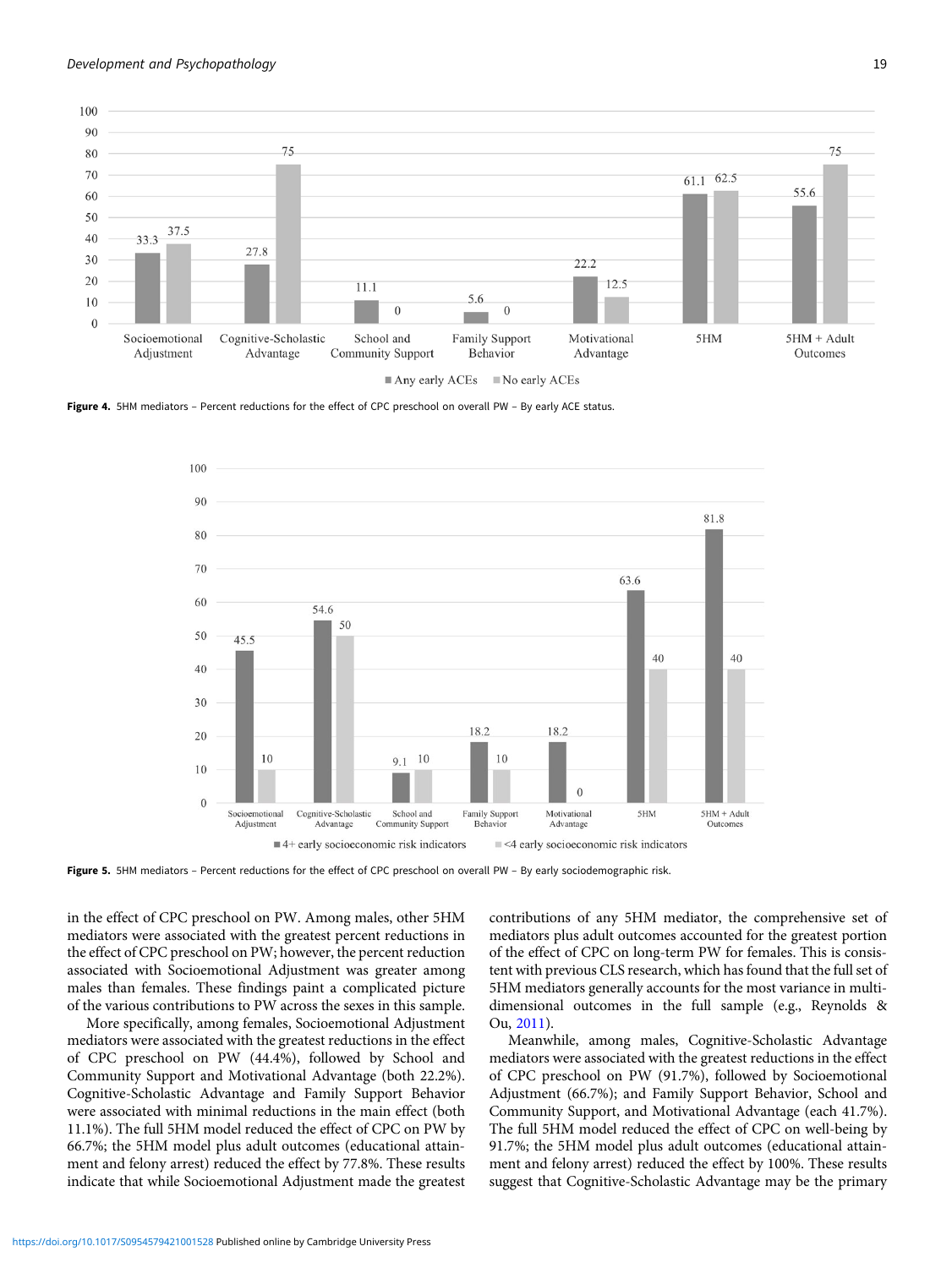mechanism through which CPC participation affects males' longterm PW, above and beyond other individual mediators. This result is particularly salient in light of other research highlighting persistent disparities in educational opportunities and academic achievement among African American boys (e.g., Davis, [2003](#page-22-0); Wood et al., [2007](#page-24-0)). According to 5HM theory, males who participate in CPC preschool exhibit improved cognitive-scholastic abilities upon school entry, which in turn initiates positive trajectories of academic performance (e.g., better grades, reduced rates of grade retention). The latter experiences, in turn, may promote males' lifelong sense of self-efficacy, motivation, and overall well-being (McCarty, [2008](#page-23-0); Schweinhart et al., [1993\)](#page-24-0).

Cognitive-Scholastic Advantage accounted for 91.7% of the effect of CPC preschool on PW among males; adding the other 5HM mediators did not change the percent reduction. However, adding the other 5HM mediators plus two adult outcomes (history of felony arrest and educational attainment by age 27) accounted for 100% of the effect of CPC preschool on PW. These results provide further evidence that Cognitive-Scholastic Advantage is the primary mechanism by which CPC preschool affects long-term PW for males, with additional modest contributions from adult outcomes. These results suggest that educational attainment alone is not the primary driver of males' long-term PW. Rather, the skills and resources related to Cognitive-Scholastic Advantage (e.g., core math and reading skills, the ability to self-regulate and complete tasks) appear to be the primary contributors to males' PW in early midlife. These skills and resources likely had significant influences on males' abilities to navigate the complexities of the world around them – a world in which they, as men of color, face significant inequities.

# By early ACE status (Figure [4\)](#page-18-0)

The hypothesis that Socioemotional Adjustment would more strongly mediate the relations between CPC participation and long-term PW for individuals with early ACE histories was not supported in ACE history-split models. Among the any-ACE group, Socioemotional Adjustment was the individual 5HM mediator associated with the greatest percent reductions in the effect of CPC on PW; however, it was associated with slightly higher percent reductions in the no-ACE group. For both groups, the full set of 5HM mediators plus adult outcomes were associated with the greatest percent reductions in the effect of CPC on PW.

More specifically, among the any-ACE group, Socioemotional Adjustment mediators were associated with the greatest reductions in the effect of CPC preschool on PW (33.3%), followed by Cognitive-Scholastic Advantage (27.8%), and Motivational Advantage (22.2%). School and Community Support and Family Support Behavior were associated with minimal reductions in the main effect (11.1% and 5.6%, respectively). The full 5HM model reduced the effect of CPC on PW by 62.5%; the 5HM model plus adult outcomes (educational attainment and felony arrest) reduced the effect by 75.0%. These results indicate that while Socioemotional Adjustment made the greatest contributions of any 5HM mediator, the comprehensive set of mediators plus adult outcomes accounted for the greatest portion of the effect of CPC on long-term PW for participants with early ACE histories. The relative contributions of Socioemotional Adjustment align with previous research demonstrating that ACE-affected individuals are at increased risk for short- and long-term social, emotional, and psychological problems (e.g., Choi et al., [2017](#page-22-0); Edwards et al., [2003;](#page-22-0) Giovanelli et al., [2016\)](#page-22-0). Preschool intervention, in turn,

may increase children's social and emotional skills (e.g., abilities to build meaningful relationships with others, understand and regulate emotions, manage behavior) through the full array of 5HM mediators, laying a healthy foundation for lifelong PW (Reynolds & Ou, [2011](#page-24-0)).

Meanwhile, among the no-ACE group, Cognitive-Scholastic Advantage was associated with the greatest reductions in the effect of CPC preschool on PW (75.0%), followed by Socioemotional Adjustment (37.5%) and Motivational Advantage (12.5%). The full 5HM model reduced the effect of CPC on PW by 62.5%; the 5HM model plus adult outcomes (educational attainment and felony arrest) reduced the effect by 75.0%. These results indicate that the comprehensive set of mediators plus adult outcomes accounted for the greatest portion of the effect of CPC on long-term PW for the no-ACE group (e.g., participants who were low-income but did not have a history of adverse or traumatic events in early childhood). As noted for other findings, this is in keeping with previous CLS research, which has found that the full set of 5HM mediators generally accounts for the majority of outcome variance in the full sample (e.g., Reynolds & Ou, [2011](#page-24-0)).

# By early sociodemographic risk (Figure [5\)](#page-18-0)

The hypothesis that Socioemotional Adjustment would more strongly mediate the relations between CPC participation and long-term PW for individuals with higher levels of early sociodemographic risk was supported. Socioemotional Adjustment was associated with substantively higher percent reductions in the effect of CPC on PW among the higher risk group. However, other 5HM mediators also made significant contributions in the higher risk group.

More specifically, among the higher risk group, Cognitive-Scholastic Advantage mediators were associated with the greatest reductions in the effect of CPC preschool on PW (54.6%), followed by Socioemotional Adjustment (45.5%). Family Support Behavior, Motivational Advantage, and School and Community Support were associated with minimal reductions in the main effect (18.2%, 18.2%, and 9.1%). The full 5HM model reduced the effect of CPC on well-being by 63.6%; the 5HM model plus adult outcomes (educational attainment and felony arrest) reduced the effect by 81.8%. These findings indicate that the full 5HM model plus adult outcomes accounted for the greatest proportion of the effect of CPC preschool on PW. This likely reflects the complex impacts of deep poverty on all aspects of children's development – cognitive, socio-emotional, physical, and more (Blair & Raver, [2012;](#page-22-0) Bolger et al., [1995](#page-22-0); Dashiff et al., [2009;](#page-22-0) Nikulina et al., [2011;](#page-23-0) Saulsberry et al., [2013\)](#page-24-0). CPC preschool, in turn, enhances children's developmental trajectories by supporting early academic and socio-emotional learning, enhancing family and school support networks, facilitating access to social services, and increasing children's intrinsic motivation and self-esteem. These combined factors – rather than any one set of mediators – may improve the long-term PW of individuals from the most disadvantaged backgrounds.

Members of the lower risk group also grew up in low-income school districts but were affected by relatively fewer family/sociodemographic risk factors. In this group, Cognitive-Scholastic Advantage mediators were associated with the greatest reductions in the effect of CPC preschool on PW (50.0%). Socioemotional Adjustment, Family Support Behavior, and School and Community Support were associated with minimal reductions in the main effect (each 10.0%). The full 5HM model reduced the effect of CPC on PW by 40.0%; adding adult outcomes to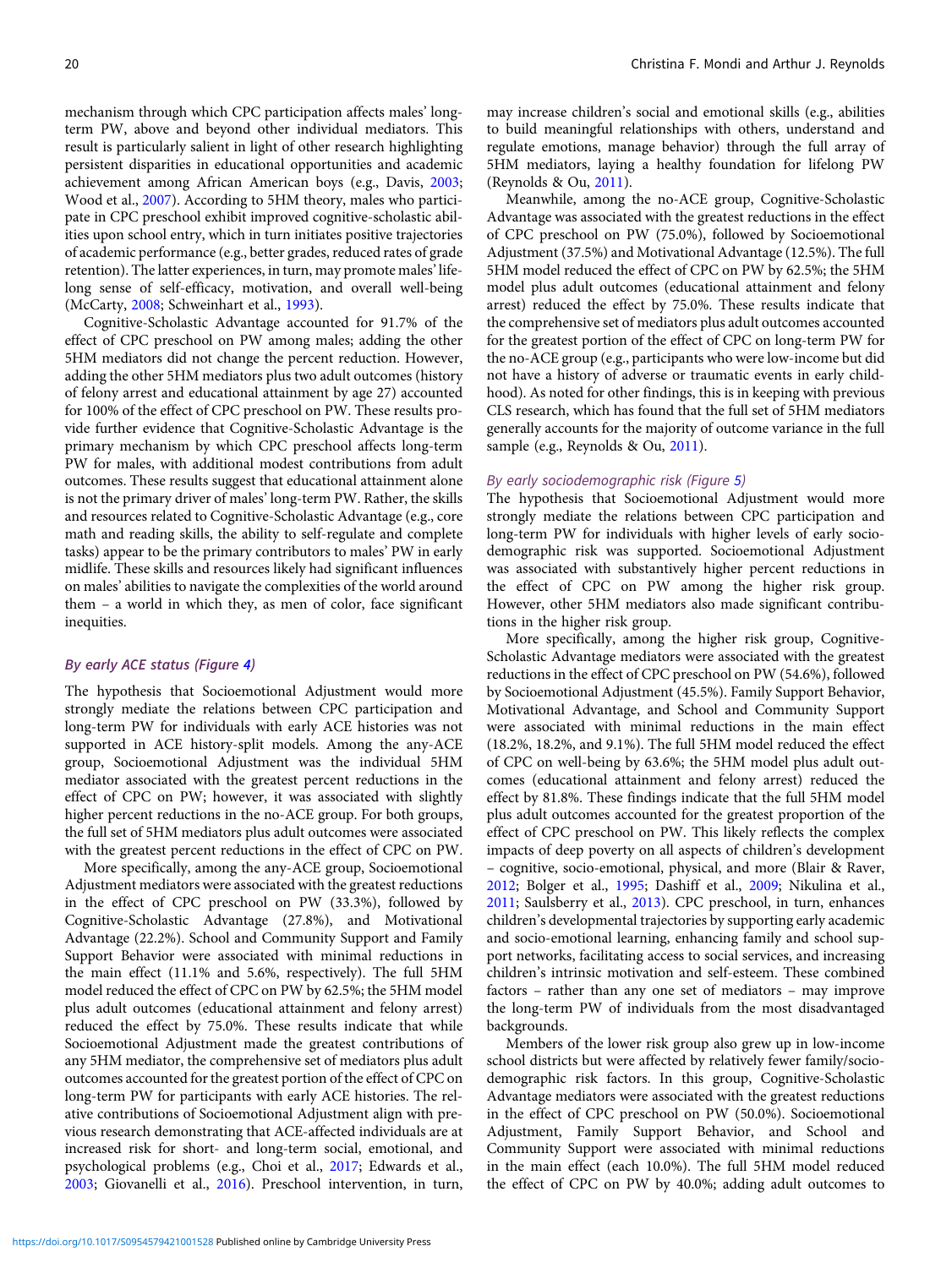the 5HM model did not change the percent reduction (40.0%). This result indicates that, for individuals affected by less complex arrays of early risk, Cognitive-Scholastic Advantage was the primary mechanism via which CPC preschool influenced long-term PW. As was the case with males, these effects appear to be driven by increased cognitive skills and resources (e.g., core math and reading abilities, the ability to self-regulate and complete tasks) rather than educational attainment. These skills and resources enable individuals to effectively navigate the world and to make plans for their futures – both critical components of PW.

#### Summary across subgroups

Overall, the previous results indicate that, for males, participants with no early ACEs, and participants with relatively lower levels of early sociodemographic risk, Cognitive-Scholastic Advantage was the strongest mechanism of influence linking CPC participation and PW. Finally, for females, participants with early ACE histories and participants affected by high levels of early sociodemographic risk, the full 5HM model was associated with the greatest percent reductions of CPC participation on PW. As discussed above, these results suggest unique risk and protective processes leading to long-term PW for different subgroups. They also suggest that the relative importance of each 5HM mechanism likely differs across subgroups (Figure [1\)](#page-4-0).

The Age 35–37 Survey is the first time that the CLS has measured PW using the RSPWB. However, the previously described 5HM results can be broadly compared to previous CLS mediation studies examining related outcomes. In an early study, Reynolds et al. ([2004](#page-24-0)) investigated the 5HM mechanisms leading to high school completion and juvenile arrest. They reported that Cognitive Advantage, Family Support, and School Support were the strongest mechanisms of influence for these outcomes. Later, Reynolds and Ou [\(2011\)](#page-24-0) examined the relations between 5HM variables and depressive symptoms at that time-point within an SEM framework. They reported that the full 5HM model was the best fit for the data, accounting for 79% of the main effect of CPC participation on symptomology. Cognitive-Scholastic Advantage (via increased parent involvement, higher rates of magnet school attendance, and lower rates of retention and special education placement), Socioemotional Adjustment (via early classroom adjustment), and Motivational Advantage (via school commitment) were the major paths through which CPC participation influenced depressive symptoms; School and Family Support made smaller contributions. Reynolds and Ou also applied the 5HM to other age 22–24 outcomes and found that Family and School Support directly mediated the effects of CPC preschool participation on educational outcomes and criminal justice system involvement.

Consistent with Reynolds and Ou's [\(2011\)](#page-24-0) findings on depressive symptoms, the present study found that the overall 5HM model, Cognitive-Scholastic Advantage, and Socioemotional Adjustment were associated with the greatest reductions in the main effect of CPC preschool on PW, depending on the subgroup. Motivational Advantage was less strongly related to PW at age 35–37 than it was to depressive symptoms at age 22–24. This is somewhat surprising, given that Motivational Advantage measured participants' school commitment and expectations for their futures when they were children. Incorporating measures of motivation in late adolescence and early adulthood may have increased the total contributions to PW.

Family Support Behavior and School and Community Support were also less strongly related to PW in the present study than they were to previously studied non-psychological outcomes (e.g., educational attainment, criminal justice system involvement in early adulthood; Reynolds & Ou, [2011](#page-24-0)). School and Community Support significantly reduced the effects of CPC preschool on PW in the full sample; however, when results were parsed out by subgroup, School and Community Support made minimal contributions. Whereas Family Support Behavior and School and Community Support underscore support in the broader social-ecological system, Cognitive-Scholastic Advantage and Socioemotional Adjustment capture individual skills and resources that enable individuals to navigate their environments and overcome adversity. As with Motivational Advantage, it is possible that incorporating alternative measures of Family and School and Community Support (e.g., school climate, parent-child relationship quality, relationships with neighbors) may have increased these mediators' total contributions to PW.

#### Strengths and limitations

#### **Strengths**

The present study has a number of strengths. First, this study examined a large sample of people of color (∼93% African American, ∼7% Hispanic) who grew up in urban poverty. This is a population which has been severely understudied in psychological research, suffers from significant health disparities, and for whom preventive strategies need to be identified. The CLS' large sample size allows for well-powered investigations of the effects of early intervention on long-term well-being in this group, and for investigation of potential differential effects across different subgroups.

Second, the longitudinal nature of the CLS (spanning over four decades) is a major strength. The wealth of data collected over time, coupled with the study's high sample recovery rate, allowed for investigation of numerous factors influencing long-term PW. Furthermore, the present study's application of IPW increases confidence in the representativeness of the study sample, and in the accuracy of the results. The IPW model implemented in the present study is the most comprehensive attrition correction that has ever been utilized in the CLS.

Third, the present study's investigation of the potential mechanisms linking CPC participation to long-term PW lays a valuable foundation for future research. Identification of program mechanisms increases scientific knowledge of how child development unfolds in early intervention contexts and may also inform future tailoring efforts.

#### Limitations

The present study also has several key limitations. First, the study sample grew up in urban Chicago in the 1980s, and as such, their life experiences and trajectories may not fully generalize to other groups, including children growing up today. Emerging findings from the Midwest Longitudinal Study have supported the CPC program's benefits for modern-day children from diverse cultural and geographic backgrounds; however, data on long-term mental health will take time to obtain (Reynolds et al., [2021](#page-24-0)).

Second, inference in the present study may be somewhat limited given the quasi-experimental design (as compared to a wellexecuted randomized controlled trial with low attrition). It is also important to note that causal relations among variables cannot be conclusively determined within a percent reduction framework (as is the case with all modeling approaches to mediation). With that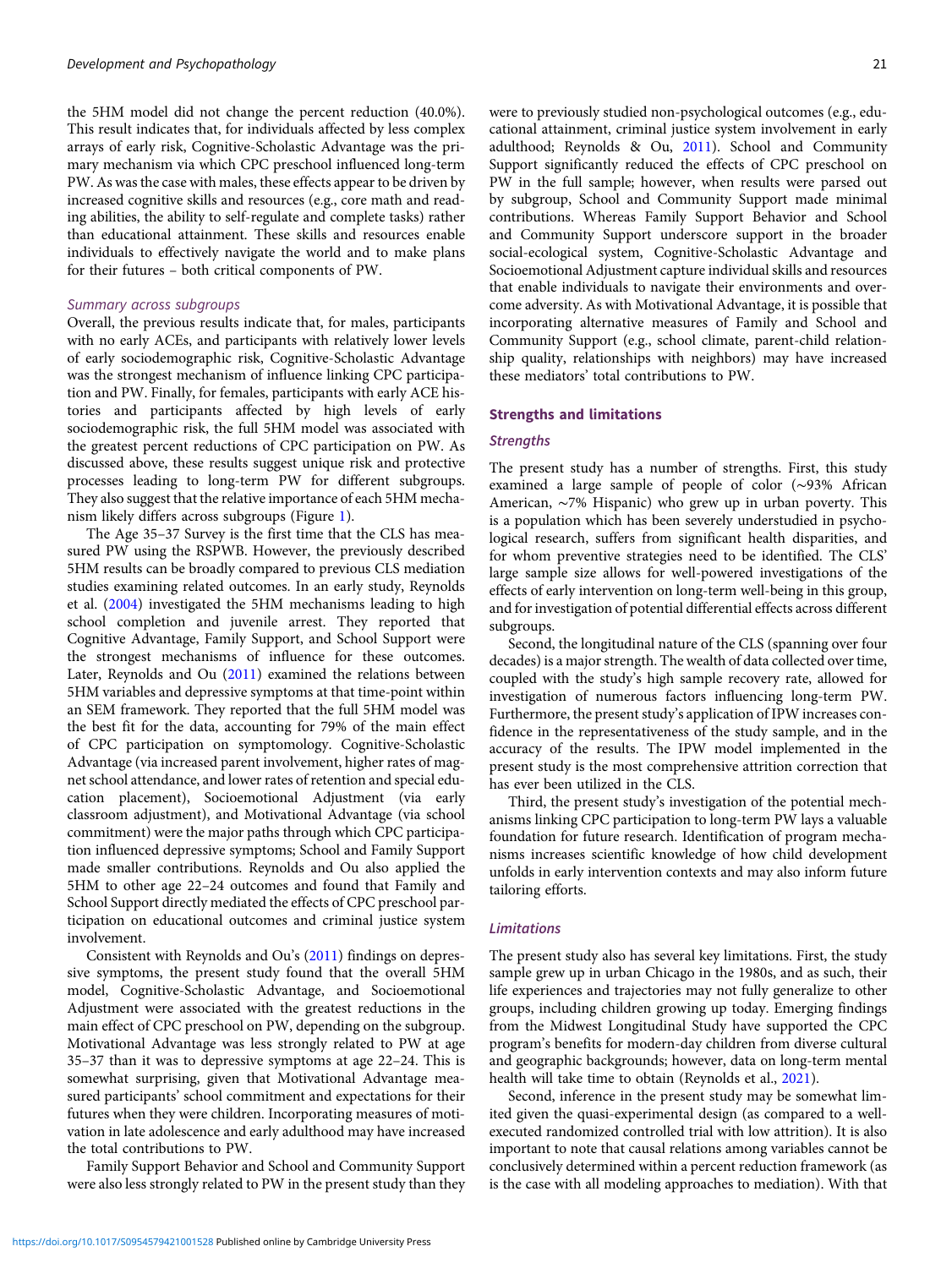being said, confidence in the importance of the measured mediators is increased by the fact that many of the models analyzed accounted for the main effect of CPC and also contributed unique variance to program outcomes.

Third, while the 5HM model includes a wide range of theoretically informed variables, it still may not fully capture either the five hypotheses or other relevant contributors to participants' development. For example, the set of Socioemotional Adjustment variables does not include information about childhood mental health diagnoses (e.g., depression); Family Support Behavior does not include information about extended family and neighborhood support systems; and School and Community Support does not account for all aspects of the social and community context, including discrimination and racism. It is also possible that variables that were not available in the CLS data set (e.g., parental psychopathology, early parent–child interaction patterns) influenced the pattern of outcomes over time.

# Future directions

# Research

The present study indicates several important directions for future research. First, there is a need for additional prospective studies that investigate the relationship between ECE intervention, mental health, and other dimensions of well-being. There is a particular need for studies that begin in early life and that follow ECE graduates into adulthood. There is also a particular need for methodologically rigorous studies of populations affected by poverty and racism. It is important that these studies be adequately powered and well-controlled. Many previous studies have had significant design limitations (e.g., small sample sizes, lack of random assignment) which have affected the reliability and generalizability of results.

Second, from a transactional-ecological perspective, it will be important for future studies to carefully measure and assess the interplay of variables at multiple levels of analysis (e.g., biological, social, cognitive) and at multiple social-ecological levels (e.g., family, school, neighborhood). It will also be valuable to assess multiple aspects of psychological functioning (e.g., subclinical levels of symptomology, psychopathology, PW) with clinically rigorous measures. A major limitation of many previous studies has been the use of brief symptom screening measures, which may not provide comprehensive or reliable pictures of participants' mental health, especially among participant populations that have been traditionally underrepresented in the mental health literature. Careful measurement will help to elucidate the developmental pathways that lead to either psychopathology or PW.

Third, as the present paper has outlined, the developmental pathways leading to PW may vary for different populations, and many questions remain about for whom and under what circumstances ECE interventions yield maximum impact. As such, it will be important for future studies to compare results across subgroups, and to investigate the biological, psychological, cognitive, and social mechanisms that link ECE interventions to long-term outcomes. It would be particularly valuable to investigate additional adult outcomes which may mediate the relationship between CPC participation and psychological outcomes (e.g., parenthood, physical health outcomes). Research in these veins may inform efforts to tailor ECE interventions to the needs of different populations.

Fourth, it will be important for future work to more fully explore the relationship between program dosage and PW. Future work should explore nonlinear patterns, as well as threshold effects of program dosage, consistent with previous CLS studies of other outcomes (e.g., educational attainment; Arteaga et al., [2014](#page-22-0); Ou & Reynolds, [2008](#page-23-0); Reynolds et al., [2019;](#page-24-0) Reynolds et al., [2018](#page-24-0)). Future work should also build on the present study by examining differential dosage patterns across different subgroups.

Fifth, future research should build on these results by investigating the mediational paths leading to PW within a structural equation modeling (SEM) framework. The latter approach would enable more nuanced investigation of latent variables, measurement error, and reciprocal causal relationships among variables (Beran & Violato, [2010;](#page-22-0) Gunzler et al., [2013;](#page-23-0) Jeon, [2015\)](#page-23-0).

Finally, as sample sizes and the number of study variables increase, it will be critical to adequately address issues related to attrition bias. This is especially important to consider in the context of study samples of participants who grew up in contexts of socioeconomic risk and adversity. In longitudinal follow-ups, participants who continue to be affected by these risk factors are at increased risk for psychopathology and are also more likely to be lost to attrition (e.g., due to high residential mobility, lower social connectedness, and other factors). Researchers should continue to implement best practices for maintaining study samples over time (Ou et al., [2019](#page-23-0)) and should carefully apply advanced statistical techniques to address missing data (Seaman & White, [2013](#page-24-0)).

#### Intervention and public policy

Although effectiveness is surely the purpose of all children's programs, exactly what are they effective in doing? Whether a program is worth the effort and money depends not just on whether it achieves its goals but also on how valuable the goals are to the participants and to society (Zigler, [1998](#page-25-0), p. 6).

Most ECE programs were initially designed with the main goal of promoting school readiness and educational attainment. The latter outcomes are beneficial not only for individuals and their families but also for society at large. Yet at the individual level, academic achievement and educational attainment are ultimately meaningful in that they enable individuals to navigate the world around them, and to lead fulfilling, productive lives – even in the face of stress and adversity. This is the broad definition of psychological well-being.

Overall, the results of the present study indicate that CPC preschool participation may lay a strong foundation for long-term PW, but that program participation is not a total panacea. As commonly noted by Edward Zigler, one of the architects of the Head Start, early intervention is not an inoculation against adversity or negative outcomes for children growing up in poverty. A combination of interventions at multiple social-ecological levels (e.g., individual, family, school, community) and public policies aimed at promoting health and educational equity will likely be most effective in promoting lifelong well-being among individuals affected by poverty and other psychosocial risk factors.

Acknowledgments. The authors are deeply grateful to the CLS participants who have shared their stories over the last four decades.

Funding statement. Data collection was supported by NICHD grant R01HD034294-24. The first author's work was funded by a Doris Duke Fellowship for the Promotion of Child Well-Being. The views and findings presented herein do not necessarily reflect the views of the Doris Duke Fellowship.

Conflicts of interest. None.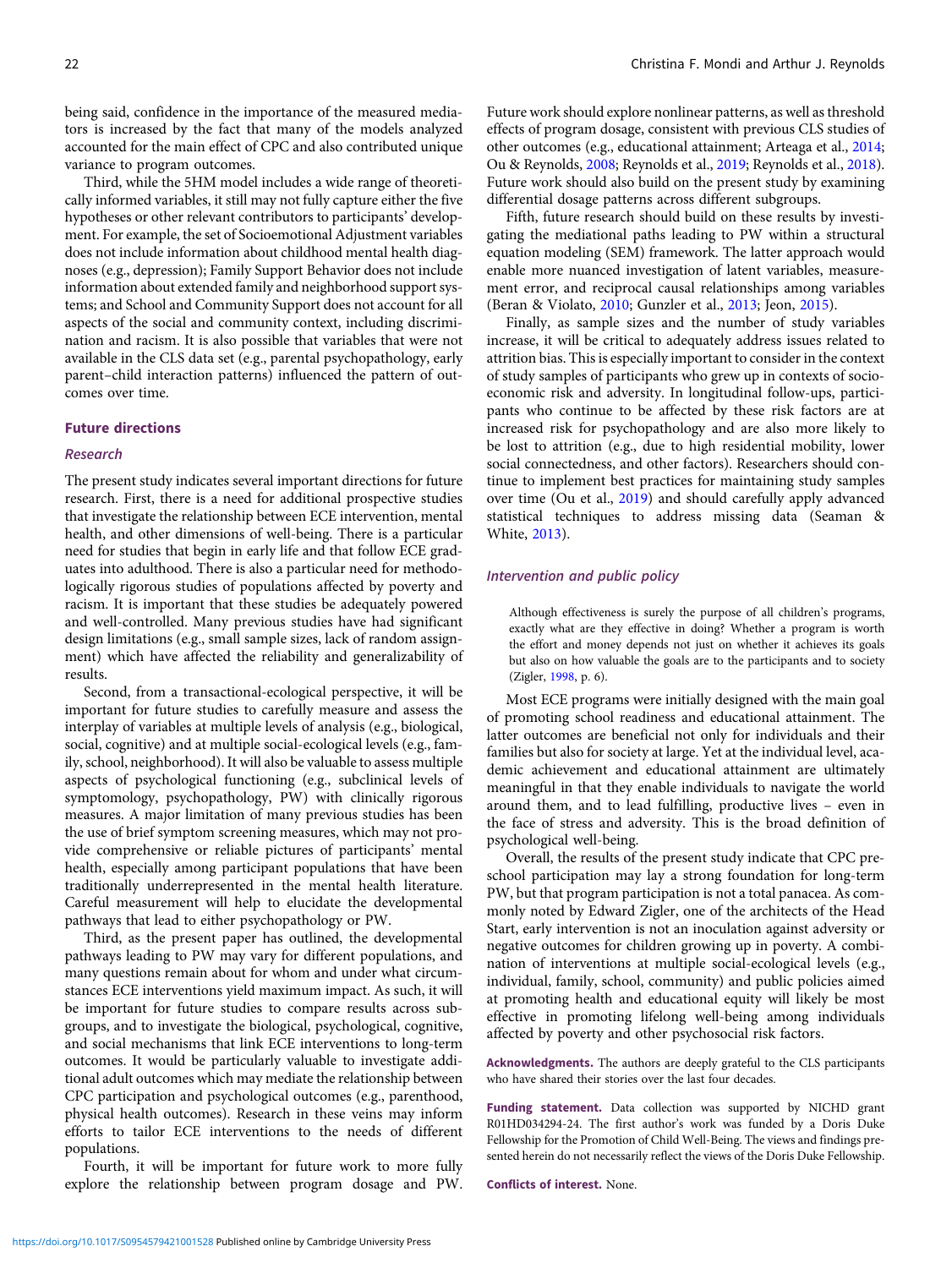#### <span id="page-22-0"></span>References

- Abbott, R. A., Ploubidis, G. B., Huppert, F. A., Kuh, D., Wadsworth, M. E. J., & Croudace, T. J. (2006). Psychometric evaluation and predictive validity of Ryff's psychological well-being items in a UK birth cohort sample of women. Health and Quality of Life Outcomes, 4, 76. [https://doi.org/10.1186/1477-](https://doi.org/10.1186/1477-7525-4-76) [7525-4-76](https://doi.org/10.1186/1477-7525-4-76).
- Appleyard, K., Egeland, B., van Dulmen, M. H. M., & Sroufe, L. A. (2005). When more is not better: The role of cumulative risk in child behavior outcomes. Journal of Child Psychology and Psychiatry, 46, 235–245. [https://doi.](https://doi.org/10.1111/j.1469-7610.2004.00351.x) [org/10.1111/j.1469-7610.2004.00351.x](https://doi.org/10.1111/j.1469-7610.2004.00351.x)
- Arata, C. M., Langhinrichsen-Rohling, J., Bowers, D., & O'Brien, N. (2007). Differential correlates of multi-type maltreatment among urban youth. Child Abuse & Neglect, 31, 393–415. <https://doi.org/10.1016.j.chiabu.2006.09.006>
- Arteaga, I., Humpage, S., Reynolds, A. J., & Temple, J. A. (2014). One year of preschool or two – is it important for adult outcomes? Results from the Chicago longitudinal study of the child-parent centers. Economics of Education Review, 40, 221–237. <https://doi.org/10.1016/j.econedurev.2013.07.009>
- Barreto, S., & McManus, M. (1997). Casting the net for "depression" among ethnic minority children from the high-risk urban communities. Clinical Psychology Review, 17, 823–845. [https://doi.org/10.1016/S0272-7358\(97\)](https://doi.org/10.1016/S0272-7358(97)00054-8) [00054-8](https://doi.org/10.1016/S0272-7358(97)00054-8)
- Beran, T. N., & Violato, C. (2010). Structural equation modeling in medical research: A primer. BMC Research Notes, 3, 267. [https://doi.org/10.1186/](https://doi.org/10.1186/1756-0500-3-267) [1756-0500-3-267](https://doi.org/10.1186/1756-0500-3-267)
- Blair, C., & Raver, C. C. (2012). Child development in the context of adversity: Experiential canalization of brain and behavior. American Psychologist, 67, 309–318. <https://doi.org/10.1037/a0027493>
- Bolger, K., Patterson, C., Thompson, W., & Kupersmidt, J. (1995). Psychosocial adjustment among children experiencing persistent and intermittent family economic hardship. Child Development, 66, 1107–1129. <https://doi.org/10.2307/1131802>
- Bond, L., Butler, H., Thomas, L., Carlin, J., Glover, S., Bowes, G., & Patton, G. (2007). Social and school connectedness in early secondary school as predictors of late teenage substance use, mental health and academic outcomes. Journal of Adolescent Health, 40, 9–18. [https://doi.org/10.1016/j.jadohealth.](https://doi.org/10.1016/j.jadohealth.2006.10.013) [2006.10.013](https://doi.org/10.1016/j.jadohealth.2006.10.013)
- Boon, H. J. (2011). School moves, coping, and achievement: Models of possible interactions. The Journal of Educational Research, 104, 54–70. [https://doi.](https://doi.org/10.1080/00220670903567372) [org/10.1080/00220670903567372](https://doi.org/10.1080/00220670903567372)
- Buchanan, N. T., & Fitzgerald, L. F. (2008). Effects of racial and sexual harassment on work and the psychological well-being of African American women. Journal of Occupational Health Psychology, 13, 137–151. [https://doi.org/10.](https://doi.org/10.1037/1076-8998.13.2.137) [1037/1076-8998.13.2.137](https://doi.org/10.1037/1076-8998.13.2.137)
- Camfield, L., & Skevington, S. M. (2008). On subjective well-being and quality of life. Journal of Health Psychology, 13, 764–775. [https://doi.org/10.1177/](https://doi.org/10.1177/1359105308093860) [1359105308093860](https://doi.org/10.1177/1359105308093860)
- Campbell, F. A., Pungello, E. P., & Miller-Johnson, S. (2002). The development of perceived scholastic competence in African American adolescents from low-income families: The roles of family factors, early educational intervention, and academic experience. Journal of Adolescent Research, 17, 277–302. <https://doi.org/10.1177/0743558402173004>
- Campbell, F. A., & Ramey, C. T. (1995). Cognitive and school outcomes for high risk African American students at middle adolescence: Positive effects of early intervention. American Educational Research Journal, 32, 743–772. <https://doi.org/10.3102/00028312032004743>
- Chesmore, A. A., Ou, S., & Reynolds, A. J. (2016). Childhood placement in special education and adult well-being. Journal of Special Education, 50, 109–120. <https://doi.org/10.1177/0022466915624413>
- Choi, N. G., DiNitto, D. M., Marti, C. N., & Choi, B. Y. (2017). Association of adverse childhood experience with lifetime mental and substance use disorders among men and women aged  $50+$  years. International Psychogeriatrics, 29, 359–372. <https://doi.org/10.1017/S1041610216001800>
- Cicchetti, D. (1991). Fractures in the crystal: Developmental psychopathology and the emergence of the self. Developmental Review, 11, 271–287. [https://](https://doi.org/10.1016/0273-2297(91)90014-F) [doi.org/10.1016/0273-2297\(91\)90014-F](https://doi.org/10.1016/0273-2297(91)90014-F)
- Cohen J. (1988). Statistical power analysis for the behavioral sciences. Routledge Academic.
- Cowen, E. L. (1973). Social and community interventions. Annual Review of Psychology, 24, 423–472. [https://doi.org/10.1146/annurev.ps.24.020173.](https://doi.org/10.1146/annurev.ps.24.020173.002231) [002231](https://doi.org/10.1146/annurev.ps.24.020173.002231)
- Cowen, E. L. (1977). Baby-steps toward primary prevention. American Journal of Community Psychology, 5, 1–22. <https://doi.org/10.1007/BF00884781>
- Cowen, E. L., & Durlak, J. A. (2000). Social policy and prevention in mental health. Development & Psychopathology, 12, 815-834. [https://doi.org/10.](https://doi.org/10.1017/s0954579400004132) [1017/s0954579400004132](https://doi.org/10.1017/s0954579400004132)
- Currie, J. (2001). Early childhood education programs. Journal of Economic Perspectives, 15, 213–238. <https://doi.org/10.1257/jep.15.2.213>
- Currie, J., & Thomas, D. (2000). School quality and the longer-term effects of Head Start. Journal of Human Resources, 35, 755–774. [https://doi.org/10.](https://doi.org/10.2307/146372) [2307/146372](https://doi.org/10.2307/146372)
- D'Onise, K., McDermott, R. A., & Lynch, J. W. (2014). Center-based preschool programs: Systematic review of child and adult health outcomes. In A. J. Reynolds, A. J. Rolnick and J. A. Temple (Eds.), Health and education in early childhood: Predictors, interventions, and policies (pp. 145–207). Cambridge University Press.
- Darling-Churchill, K. E., & Lippman, L. (2016). Early childhood social and emotional development: Advancing the field of measurement. Journal of Applied Developmental Psychology, 45, 1–7. [https://doi.org/10.1016/j.](https://doi.org/10.1016/j.appdev.2016.02.002) [appdev.2016.02.002](https://doi.org/10.1016/j.appdev.2016.02.002)
- Dashiff, C., DiMicco, W., Myers, B., & Shepard, K. (2009). Poverty and adolescent mental health. Journal of Child and Adolescent Psychiatric Nursing, 22, 23–32. <https://doi.org/10.1111/j.1744-6171.2008.00166.x>
- Davis, J. E. (2003). Early schooling and academic achievement of African American males. Urban Education, 38, 515–537. [https://doi.org/10.1177/](https://doi.org/10.1177/0042085903256220) [0042085903256220](https://doi.org/10.1177/0042085903256220)
- Diener, E. (1984). Subjective well-being. Psychological Bulletin, 95, 542–575. <https://doi.org/10.1037/0033-2909.95>
- Diener, E., & Diener, C. (1995). The wealth of nations revisited: Income and quality of life. Social Indicators Research, 36, 275–286. [https://doi.org/10.](https://doi.org/10.1007/BF01078817) [1007/BF01078817](https://doi.org/10.1007/BF01078817)
- Diener, E., Suh, E. M., Lucas, R. E., & Smith, H. L. (1999). Subjective wellbeing: Three decades of progress. Psychological Bulletin, 125, 276–302. <https://doi.org/10.10137/0033-2909.125.2.276>
- Edwards, V. J., Holden, G. W., Felitti, V. J., & Anda, R. F.(2003). Relationship between multiple forms of childhood maltreatment and adult mental health in community respondents: Results from the adverse childhood experiences study. American Journal of Psychiatry, 160, 1453–1460. [https://doi.org/10.](https://doi.org/10.1176/appi.ajp.160.8.1453) [1176/appi.ajp.160.8.1453](https://doi.org/10.1176/appi.ajp.160.8.1453)
- Fairchild, A. J., & McDaniel, H. L. (2017). Best (but of-forgotten) practices: Mediation analysis. The American Journal of Clinical Nutrition, 105, 1259–1271. <https://doi.org/10.3945/ajcn.117.152546>
- Felitti, V. J., Anda, R. F., Nordenberg, D., Williamson, D. F., Spitz, A. M., Edwards, V., Koss, M. P., & Marks, J. S. (1998). Relationship of childhood abuse and household dysfunction to many of the leading causes of death in adults. The adverse childhood experiences (ACE) study. Journal of Preventive Medicine, 14, 245–258. [https://doi.org/10.1016/S0749-](https://doi.org/10.1016/S0749-3797(98)00017-8) [3797\(98\)00017-8](https://doi.org/10.1016/S0749-3797(98)00017-8)
- Galderisi, S., Heinz, A., Kastrup, M., Beezhold, J., & Sartorius, N. (2015). Toward a new definition of mental health. World Psychiatry, 14, 231–233. <https://doi.org/10.1002/wps.20231>
- Giovanelli, A., Mondi, C. F., Reynolds, A. J., & Ou, S. (2019). Adverse childhood experiences: Mechanisms of risk and resilience in a low-income, urban cohort. Development and Psychopathology, 32(4), 1-22. [https://doi.org/10.](https://doi.org/10.1017/S095457941900138x) [1017/S095457941900138x](https://doi.org/10.1017/S095457941900138x)
- Giovanelli, A., Reynolds, A. J., Mondi, C. F., & Ou, S. (2016). Adverse childhood experiences and adult well-being in a low-income, urban cohort. Pediatrics, 137(4), e20154016. <https://doi.org/10.1542/peds.2015-4016>
- Graue, E., Clements, M. A., Reynolds, A. J., & Niles, M. D. (2004). More than teacher directed or child initiated: Preschool curriculum type, parent involvement, and children's outcomes in the child-parent centers. Education Policy Analysis Archives, 12, 72. [https://doi.org/10.14507/epaa.](https://doi.org/10.14507/epaa.v12n72.2004) [v12n72.2004](https://doi.org/10.14507/epaa.v12n72.2004)
- Green, B. L., Ayoub, C., Bartlett, J. D., Von Ende, A., Furrer, C., Chazan-Cohen, R., Vallotton, C., & Klevens, J. (2014). The effect of early head start on child welfare system involvement: A first look at longitudinal child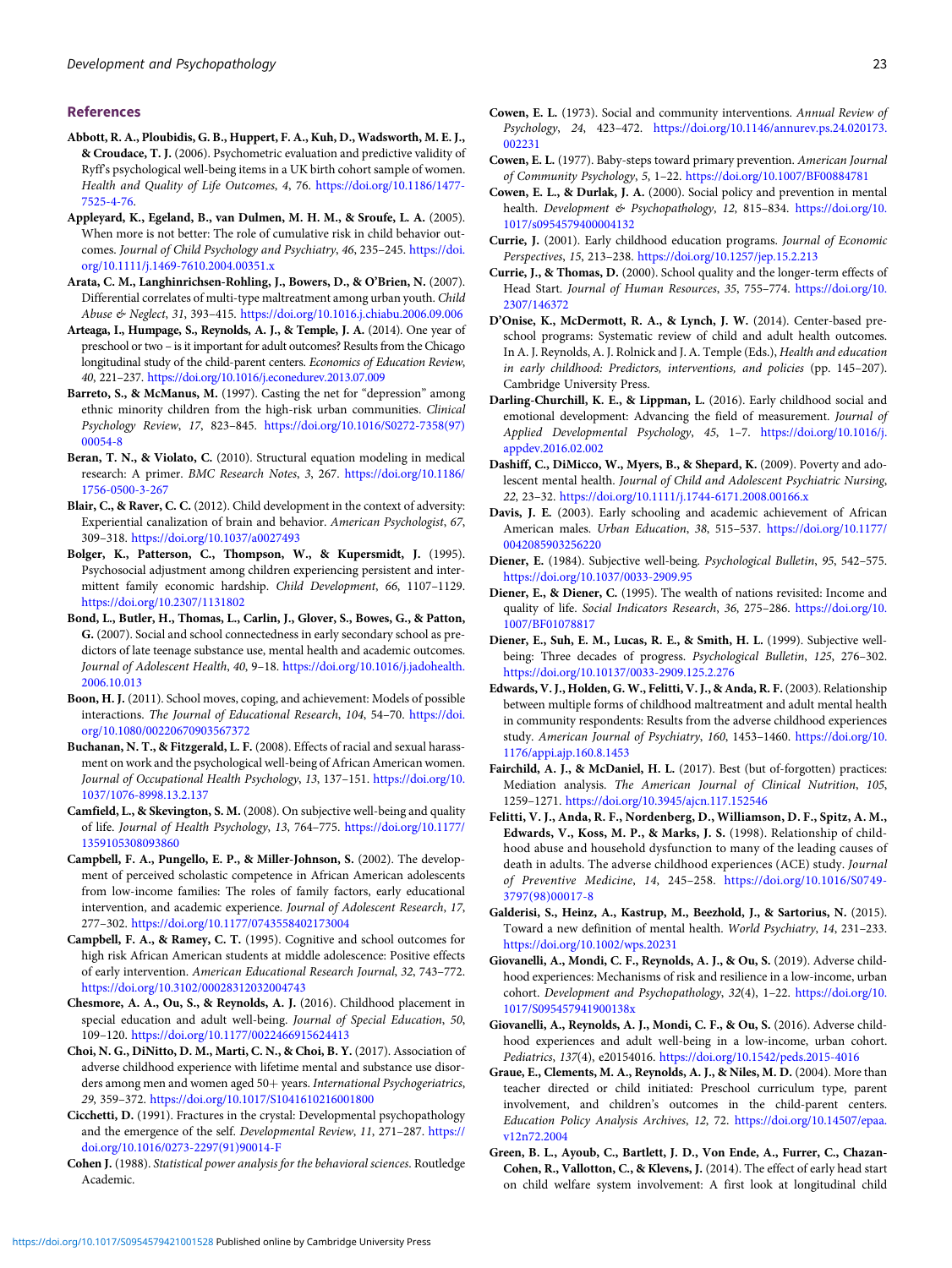<span id="page-23-0"></span>maltreatment outcomes. Child Youth Services Review, 42, 127–135. [https://](https://doi.org/10.1016/j.childyouth.2014.03.044) [doi.org/10.1016/j.childyouth.2014.03.044](https://doi.org/10.1016/j.childyouth.2014.03.044)

- Gunzler, D., Chen, T., Wu, P., & Zhang, H. (2013). Introduction to mediation analysis with structural equation modeling. Shanghai Archives of Psychiatry, 25, 390–394. <https://doi.org/10.3969/j.issn.1002-0829.2013.06.009>
- Halle, T. G., & Darling-Churchill, K. E. (2016). Review of measures of social and emotional development. Journal of Applied Developmental Psychology, 45, 8–18. <https://doi.org/10.1016/j.appdev.2016.02.003>
- Harter, S. (1998). The development of self-representations. In W. Damon and N. Eisenberg (Eds.), Handbook of child psychology: Social, emotional, and personality development (pp. 553–617). John Wiley & Sons Inc.
- Herrenkohl, T. I., Klika, B. J., Herrenkohl, R. C., Jean, R. M., & Dee, T. (2012). A prospective investigation of the relationship between child maltreatment and indicators of adult psychological well-being. Violence and Victims, 27, 764–776. <https://doi.org/10.1891/0886-6708-27.5.764>
- Hieronymus, A. N., & Hoover, H. D. (1990). Iowa tests of basic skills: Manual for school administrators (supplement). Riverside.
- Hieronymus, A. N., Lindquist, E. F., & Hoover, H. D. (1982). Iowa tests of basic skills: Manual for school administrators. Riverside Publishing Co.
- Hightower, A. D., Work, W. C., Cowen, E. L., Lotyczewski, B. S., Spinell, A. P., Guare, J. C., & Rohrbeck, C. A. (1986). The teacher-child rating scale: A brief objective measure of elementary children's school problem behaviors and competencies. School Psychology Review, 15, 393–409.
- Hirano, K., Imbens, G. W., & Ridder, G. (2003). Efficient estimation of average treatment effects using the estimated propensity score. Econometrica, 71, 1161–1189. <https://doi.org/10.1111/1468-0262.00442>
- Huang C-C., Tan Y., Cheung S. P., & Hu, H. (2021). Adverse childhood experiences and psychological well-being in Chinese college students: Mediation effect of mindfulness. International Journal of Environmental Research and Public Health, 18, 1636. <https://doi.org/10.3390/ijerph18041636>
- Huang, C. (2015). Academic achievement and subsequent depression: A metaanalysis of longitudinal studies. Journal of Child and Family Studies, 24, 434– 442. <https://doi.org/10.1007/s10826-013-9855-6>
- Hunn, V. L., & Craig, C. D. (2009). Depression, sociocultural factors, and African American women. Multicultural Counseling and Development, 37, 83–93. <https://doi.org/10.1002/j.2161-1912.2009.tb00093.x>
- IBM SPSS Statistics. IBM Corporation.
- Imbens, G. W., & Wooldridge, J. M. (2009). Recent developments in the econometrics of program evaluation. Journal of Economic Literature, 47, 5–86. <https://doi.org/10.1257/jel.47.1.5>
- Jeon, J. (2015). The strengths and limitations of the statistical modeling of complex social phenomenon: Focusing on SEM, path analysis, or multiple regressions. International Journal of Social, Behavioral, Educational, Economic, Business, and Industrial Engineering, 9, 1634–1642. [https://doi.org/10.](https://doi.org/10.5281/zenodo.1105869) [5281/zenodo.1105869](https://doi.org/10.5281/zenodo.1105869)
- Jones, D. E., Greenberg, M., & Crowley, M. (2015). Early social-emotional functioning and public health: The relationship between Kindergarten social competence and future wellness. American Journal of Public Health, 105, 2283–2290. <https://doi.org/10.2105/AJPH.2015.302630>
- Karoly, L. A., Kilburn, M. R., & Cannon, J. S. (2006). Early childhood interventions: Proven results, future promise. Rand Corporation.
- Keyes, C. L. M. (2002). The mental health continuum: From languishing to flourishing in life. Journal of Health and Social Research, 43, 207–222. <https://doi.org/10.2307/3090197>
- Koblinsky, S. A., Kuvalanka, K. A., & Randolph, S. M. (2006). Social skills and behavior problems of urban, African American preschoolers: Role of parenting practices, family conflict, and maternal depression. American Journal of Orthopsychiatry, 76, 554–563. <https://doi.org/10.1037/0002-9432.76.4.554>
- Kong, J. (2018). Childhood maltreatment and psychological wellbeing in later life: The mediating effect of contemporary relationships with the abusive parent. The Journals of Gerontology, 73, e39–e48. [https://doi.org/10.1093/](https://doi.org/10.1093/geronb/gbx039) [geronb/gbx039](https://doi.org/10.1093/geronb/gbx039)
- Kurth, T., Walker, A. M., Glynn, R. J., Chan, K. A., Gaziano, J. M., Berger, K., & Robins, J. M. (2006). Results of multivariable logistic regression, propensity matching, propensity adjustment, and propensity-based weighting under conditions of nonuniform effect. American Journal of Epidemiology, 163, 262–270. <https://doi.org/10.1093/aje/kwj047>
- Li, F., Morgan, K. L., & Zaslavsky, A. M. (2018). Balancing covariates via propensity score weighting. Journal of the American Statistical Association, 113, 390–400. <https://doi.org/10.1080/01621459.2016.1260466>
- Lipscomb, S. T., Hatfield, B., Lewis, H., Goka-Dubose, E., & Abshire, C. (2021). Adverse childhood experiences and children's development in early care and education programs. Journal of Applied Developmental Psychology, 72, 101218. [https://doi.org/10.1016/j.appdev.2020.101218.](https://doi.org/10.1016/j.appdev.2020.101218)
- Littlejohn-Blake, S. M., & Darling, C. A. (1993). Understanding the strengths of African American families. Journal of Black Studies, 23, 460–471. [https://](https://doi.org/10.1177/002193479302300402) [doi.org/10.1177/002193479302300402](https://doi.org/10.1177/002193479302300402)
- MacKinnon, D. P. (2008). Multivariate applications series. Introduction to statistical mediation analysis. Taylor & Francis Group/Lawrence Erlbaum Associates.
- Magnuson, K. A., Kelchen, R., Duncan, G. J., Schindler, H. S., Shager, H., & Yoshikawa, H. (2016). Do the effects of early childhood education programs differ by gender? A meta-analysis. Early Childhood Research Quarterly, 36, 521–536. <https://doi.org/10.1016/j.ecresq.2015.12.021>
- Masten, A. S., & Curtis, W. J. (2000). Integrating competence and psychopathology: Pathways toward a comprehensive science of adaptation in development. Development and Psychopathology, 12, 529–550. [https://doi.org/10.](https://doi.org/10.1017/s095457940000314x) [1017/s095457940000314x](https://doi.org/10.1017/s095457940000314x)
- Matud, M. P., López-Curbelo, M. & Fortes, D. (2019). Gender and psychological well-being. International Journal of Environmental Research and Public Health, 16, 3531. <https://doi.org/10.3390/ijerph16193531>
- McCarty, C. A. (2008). Adolescent school failure predicts depression among girls. Journal of Adolescent Health, 43, 180–187. [https://doi.org/10.1016/j.](https://doi.org/10.1016/j.jadohealth.2008.01.023) [jadohealth.2008.01.023](https://doi.org/10.1016/j.jadohealth.2008.01.023)
- Melkevik, O., Hauge, L. J., Bendtsen, P., Reneflot, A., Mykletun, A., & Aaro, L. E. (2016). Associations between delayed completion of high school and educational attainment and symptom levels of anxiety and depression in adulthood. BMC Psychiatry, 16, 64. [https://doi.org/10.1186/s12888-016-](https://doi.org/10.1186/s12888-016-0765-1) [0765-1](https://doi.org/10.1186/s12888-016-0765-1)
- Mersky, J. P., Topitzes, J. D., & Reynolds, A. J. (2011). Maltreatment prevention through early childhood intervention: A confirmatory evaluation of the Chicago child-parent center preschool program, Children and Youth Services Review, 33, 1454–1463. <https://doi.org/10.1016/j.childyouth.2011.04.022>
- Miedel, W. T., & Reynolds, A. J. (1999). Parent involvement in early intervention for disadvantaged children: Does it matter? Journal of School Psychology, 37(4), 379–402. [https://doi.org/10.1016/S0022-4405\(99\)00023-0](https://doi.org/10.1016/S0022-4405(99)00023-0)
- Mondi, C. F., Reynolds, A. J., & Ou, S. (2017). Predictors of depressive symptoms in emerging adulthood in a low-income urban cohort. Journal of Applied Developmental Psychology, 50, 45–59. [https://doi.org/10.1016/j.](https://doi.org/10.1016/j.appdev.2017.03.009) [appdev.2017.03.009](https://doi.org/10.1016/j.appdev.2017.03.009)
- Mondi, C. F., Reynolds, A. J., & Richardson, B.(2020). Early childhood educational intervention and depressive symptoms in emerging adulthood: An inverse probability weighting analysis. Evaluation Review, 44(5–6), 379–409. <https://doi.org/10.1177/0193841X20976527>
- Mosley-Johnson, E., Garacci, E., Wagner, N., Mendez, C., Williams, J. S., & Egede, L. E. (2019). Assessing the relationship between adverse childhood experiences and life satisfaction, psychological well-being, and social wellbeing: United States Longitudinal Cohort 1995-2014. Quality of Life Research, 28, 907–914. <https://doi.org/10.1007/s11136-018-2054-6>
- Nikulina, V., Widom, C. S., & Czaja, S. (2011). The role of childhood neglect and childhood poverty in predicting mental health, academic achievement, and crime in adulthood. American Journal of Community Psychology, 48, 309–321. <https://doi.org/10.1007/s10464-010-9385-y>
- Office of Disease Prevention and Health Promotion. (n.d.). Healthy people 2030. <https://health.gov/healthypeople>
- Ou, S., Mondi, C. F., Park, K., Yoo, S., Warren, B., & Reynolds, A. J. (2019). Thirty years later: Locating and interviewing participants of the Chicago longitudinal study. Early Childhood Research Quarterly, 51, 1–13. [https://](https://doi.org/10.1016/j.ecresq.2019.08.002) [doi.org/10.1016/j.ecresq.2019.08.002](https://doi.org/10.1016/j.ecresq.2019.08.002)
- Ou, S., & Reynolds, A. J. (2008). Predictors of educational attainment in the Chicago longitudinal study. School Psychology Quarterly, 23, 199–229. <https://doi.org/10.1037/1045-3830.23.2.199>
- Ou, S., & Reynolds, A. J. (2010). Mechanisms of effects of an early intervention program on educational attainment: A gender subgroup analysis. Children &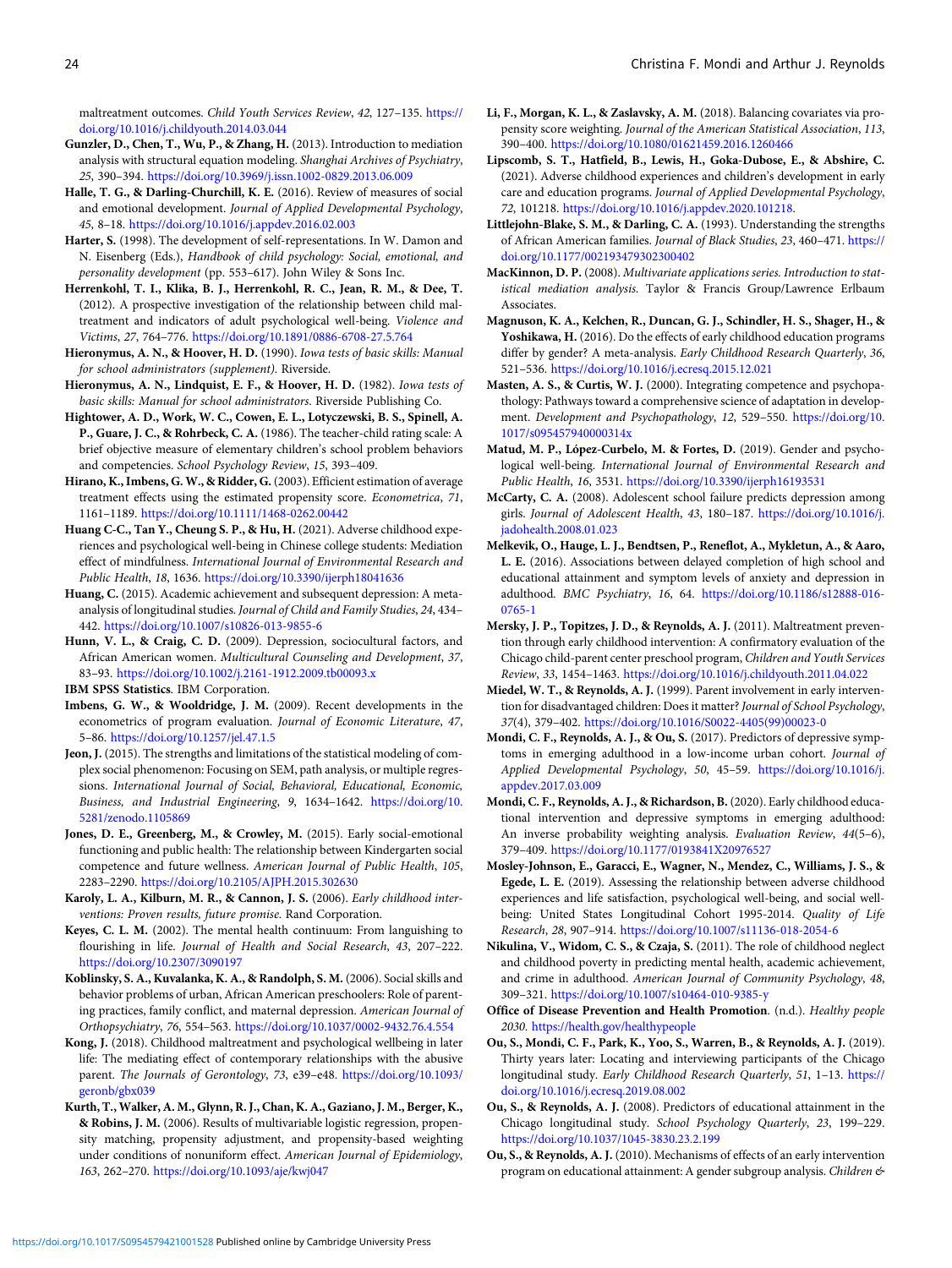<span id="page-24-0"></span>Youth Services Review, 32, 1064–1076. [https://doi.org/10.1016/j.childyouth.](https://doi.org/10.1016/j.childyouth.2009.10.020) [2009.10.020](https://doi.org/10.1016/j.childyouth.2009.10.020)

- Paradies, Y., Ben, J., Denson, N., Elias, A., Priest, N., Pieterse, A., Gupta, A., Kelaher, M., & Gee, G. (2015). Racism as a determinant of health: A systematic review and meta-analysis. PLoS One, 10, e0138511. [https://doi.org/10.](https://doi.org/10.1371/journal.pone.0138511) [1371/journal.pone.0138511](https://doi.org/10.1371/journal.pone.0138511)
- Pieterse, A. L., & Carter, R. T. (2007). An examination of the relationship between general life stress, racism-related stress, and psychological health among black men. Journal of Counseling Psychology, 54, 101–109. [https://](https://doi.org/10.1037/0022-0167.54.1.101) [doi.org/10.1037/0022-0167.54.1.101](https://doi.org/10.1037/0022-0167.54.1.101)
- Raver, C. C., & Zigler, E. F.(1997). Social competence: An untapped dimension in evaluating head start's success. Early Childhood Research Quarterly, 12, 363–385. [https://doi.org/10.1016/S0885-2006\(97\)90017-X](https://doi.org/10.1016/S0885-2006(97)90017-X)
- Reynolds, A. J. (1997). The Chicago child-parent centers: A longitudinal study of extended early childhood intervention (Discussion paper no. 1126-97). Institute for Research on Poverty, University of Wisconsin – Madison.
- Reynolds, A. J. (2000). Success in early intervention: The Chicago child-parent centers. University of Nebraska Press.
- Reynolds, A. J., & Mondi, C. F.(2016). Child-parent centers. In D. Couchenour and J. K. Chrisman (Eds.), SAGE encyclopedia of contemporary early childhood education (pp. 238–243). SAGE Publishing.
- Reynolds, A. J., & Ou, S. (2011). Paths of effects from preschool to adult well-being: A confirmatory analysis of the child-parent center program. Child Development, 82, 555–582. [https://doi.org/10.1111/j.1467-8624.](https://doi.org/10.1111/j.1467-8624.2010.01562.x) [2010.01562.x](https://doi.org/10.1111/j.1467-8624.2010.01562.x)
- Reynolds, A. J., Ou, S., Mondi, C. F., & Giovanelli, A. (2019). Reducing poverty and inequality through preschool-to-third-grade prevention services. American Psychologist, 74, 653–672. [https://doi.org/10.10137/](https://doi.org/10.10137/amp0000537) [amp0000537](https://doi.org/10.10137/amp0000537)
- Reynolds, A. J., Ou, S., & Temple, J. A. (2018). A multi-component, preschool to 3rd grade preventive intervention and educational attainment at age 35. JAMA Pediatrics, 173, 247–256. [https://doi.org/10.1001/jamapediatrics.2017.](https://doi.org/10.1001/jamapediatrics.2017.4673) [4673](https://doi.org/10.1001/jamapediatrics.2017.4673)
- Reynolds, A. J., Ou, S., & Topitzes, J. W. (2004). Paths of effects of early childhood intervention on educational attainment and delinquency: A confirmatory analysis of the Chicago child-parent centers. Child Development, 75, 1299–1338. <https://doi.org/10.1111/j.1467-8624.2004.00742.x>
- Reynolds, A. J., Richardson, B. A., & Lee, S. (2021). Preschool and kindergarten impacts of the Midwest expansion of the child–parent centers in the Saint Paul public schools. Developmental Psychology, 57, 489–505. [https://doi.org/](https://doi.org/10.1037/dev0001160) [10.1037/dev0001160](https://doi.org/10.1037/dev0001160)
- Reynolds, A. J., Temple, J. A., & Ou, S. (2003). School-based early intervention and child well-being in the Chicago longitudinal study. Child Welfare, 82, 633–656.
- Reynolds, A. J., Temple, J. A., Ou, S., Arteaga, I. A., & White, B. A. B. (2011). School-based early childhood education and age 28 well-being: Effects by timing, dosage, and subgroups. Science, 333, 360-364. [https://doi.org/10.](https://doi.org/10.1126/science.1203618) [1126/science.1203618](https://doi.org/10.1126/science.1203618)
- Reynolds, A. J., Temple, J. A., Ou, S., Robertson, D. L., Mersky, J. P., Topitzes, J. W., & Niles, M. D. (2007). Effects of a school-based, early childhood intervention on adult health and well-being: A 19-year follow up of low-income families. Archives of Pediatrics and Adolescent Medicine, 161, 730–739. <https://doi.org/10.1001/archpedi.161.8.730>
- Roberts, S. O., & Rizzo, M. T. (2021). The psychology of American racism. American Psychologist, 76, 475–487. <https://doi.org/10.1037/amp0000642>
- Robles-Piña, R. A., Defrance, E., & Cox, D. L. (2008). Self-concept, early childhood depression and school retention as predictors of adolescent depression in urban Hispanic adolescents. School Psychology, 29, 426–441. [https://doi.](https://doi.org/10.1177/0143034308096434) [org/10.1177/0143034308096434](https://doi.org/10.1177/0143034308096434)
- Ryff, C. D. (1989a). Beyond Ponce de Leon and life satisfaction: New directions in quest of successful ageing. International Journal of Behavioral Development, 12, 35–55. <https://doi.org/10.1177/016502548901200102>
- Ryff, C. D. (1989b). Happiness is everything, or is it? Explorations on the meaning of psychological well-being. Journal of Personality and Social Psychology, 57, 1069–1081. <https://doi.org/10.1037/0022-3514.57.6.1069>
- Ryff, C. D., & Keyes, C. L. M. (1995). The structure of psychological well-being revisited. Journal of Personality and Social Psychology, 69, 719–727. [https://](https://doi.org/10.1037/0022-3514.69.4.719) [doi.org/10.1037/0022-3514.69.4.719](https://doi.org/10.1037/0022-3514.69.4.719)
- Ryff, C. D., Keyes, C. L. M., & Hughes, D. L. (2004). Psychological well-being in MIDUS: Profiles of ethnic/racial diversity and life-course uniformity. In O. G. Brim, C. D. Ryff and R. C. Kessler (Eds.) How healthy are we? A national study of well-being at midlife (pp. 398–422). The University of Chicago Press.
- Ryff, C. D., & Singer. B. H. (1996). Psychological well-being: Meaning, measurement, and implications for psychotherapy research. Psychotherapy and Psychosomatics, 65, 14–23.
- Ryff, C. D., & Singer. B. H. (2006). Best news yet on the six-factor model of well-being. Social Science Research, 35, 1103–119. [https://doi.org/10.1016/j.](https://doi.org/10.1016/j.ssresearch.2006.01.002) [ssresearch.2006.01.002](https://doi.org/10.1016/j.ssresearch.2006.01.002)
- Sagrestano, L. M., Paikoff, R. L., Holmbeck, G. N., & Fendrich, M. (2003). A longitudinal examination of familial risk factors for depression among inner-city African American adolescents. Journal of Family Psychology, 17, 108–120. <https://doi.org/10.1037/0893-3200.17.1.108>
- Sareen, J., Afifi, T. O., McMillan, K. A., & Gordon, G. J. (2011). Relationship between household income and mental disorders: Findings from a population-based longitudinal study. Archives of General Psychiatry, 68, 419–427. <https://doi.org/10.1001/archgenpsychiatry.2011.15>
- Saulsberry, A., Corden, M. E., Taylor-Crawford, K., Crawford, T. J., Johnson, M., Froemel, K. J., Walls, A., Fogel, J., Marko-Holguin, M., & Voorhees, B. W. V. (2013). Chicago urban resiliency building (CURB): An internet-based depression-prevention intervention for urban African-American and Latino adolescents. Journal of Child & Family Studies, 22, 150–160. [https://doi.org/10.1007/s10826-012-9627-8.](https://doi.org/10.1007/s10826-012-9627-8)
- Schafer, J. L. (1997). Analysis of incomplete multivariate data. Chapman and Hall/CRC.
- Schmutte, P. S., & Ryff, C. D. (1997). Personality and well-being: Reexamining methods and meanings. Journal of Personality and Social Psychology, 73, 549–559. <https://doi.org/10.1037//0022-3514.73.3.549>
- Schweinhart, L. J., Barnes, H. V., & Weikart, D. P. (1993). Significant benefits: The high/scope perry preschool study through age 27. High/Scope Press.
- Seaman, S. R., & White, I. R. (2013). Review of inverse probability weighting for dealing with missing data. Statistical Methods in Medical Research, 22, 278–295. <https://doi.org/10.1177/0962280210395740>
- Semega, J., Kollar, M., Shrider, E. A., & Creamer, J. F. (2020). U.S. census bureau, current population reports, p60-279, income and poverty in the United States: 2019. U.S. Government Publishing Office.
- Simpson, G. A., & Fowler, M. G. (1994). Geographic mobility and children's emotional/behavioral adjustment and school functioning. Pediatrics, 93, 303–309.
- Springer, K. W., Pudrovska, T., & Hauser, R. M. (2011). Does psychological well-being change with age? Longitudinal tests of age variations and further exploration of the multidimensionality of Ryff's model of psychological wellbeing. Social Science Research, 40, 392–398. [https://doi.org/10.1016/j.](https://doi.org/10.1016/j.ssresearch.2010.05.008) [ssresearch.2010.05.008](https://doi.org/10.1016/j.ssresearch.2010.05.008)
- Stein, K. F. (1995). Schema model of the self-concept. Journal of Nursing Scholarship, 27, 187–193. <https://doi.org/10.1111/j.1547-5069.1995.tb00857.x>
- Stice, E., Ragan, J., & Randall, P. (2004). Prospective relations between social support and depression: Differential direction of effects for parent and peer support? Journal of Abnormal Psychology, 113, 155-159. [https://doi.org/10.](https://doi.org/10.1037/0021-843.X.113.1.155) [1037/0021-843.X.113.1.155](https://doi.org/10.1037/0021-843.X.113.1.155)
- Suldo, S. M., McMahan, M., Chappel, A., & Loker, T. (2012). Relationships between perceived school climate and adolescent mental health across genders. School Mental Health, 4, 69–80. [https://doi.org/10.1007/s12310-012-](https://doi.org/10.1007/s12310-012-9073-1) [9073-1](https://doi.org/10.1007/s12310-012-9073-1)
- Sullivan, L. M. (1971). Let us not underestimate the children. Scott Foreman & Co.
- Ward, E., & Mengesha, M. (2013). Depression in African American men: A review of what we know and where we need to go from here. American Journal of Orthopsychiatry, 83, 386–397. [https://doi.org/10.1111/ajop.](https://doi.org/10.1111/ajop.12015) [12015](https://doi.org/10.1111/ajop.12015)
- Wood, D., Kaplan, R., & McLoyd, V. C. (2007). Gender differences in the educational expectations of urban, low-income African American youth: The role of parents and the school. Journal of Youth and Adolescence, 36, 417–427. <https://doi.org/10.1007/s10964-007-9186.2>
- World Health Organization (2014). Mental health: A state of well-being. [https://www.who.int/features/factfiles/mental\\_health/en/](https://www.who.int/features/factfiles/mental_health/en/)
- Yearby, R. (2020). Structural racism and health disparities: Reconfiguring the social determinants of health framework to include the root cause. The